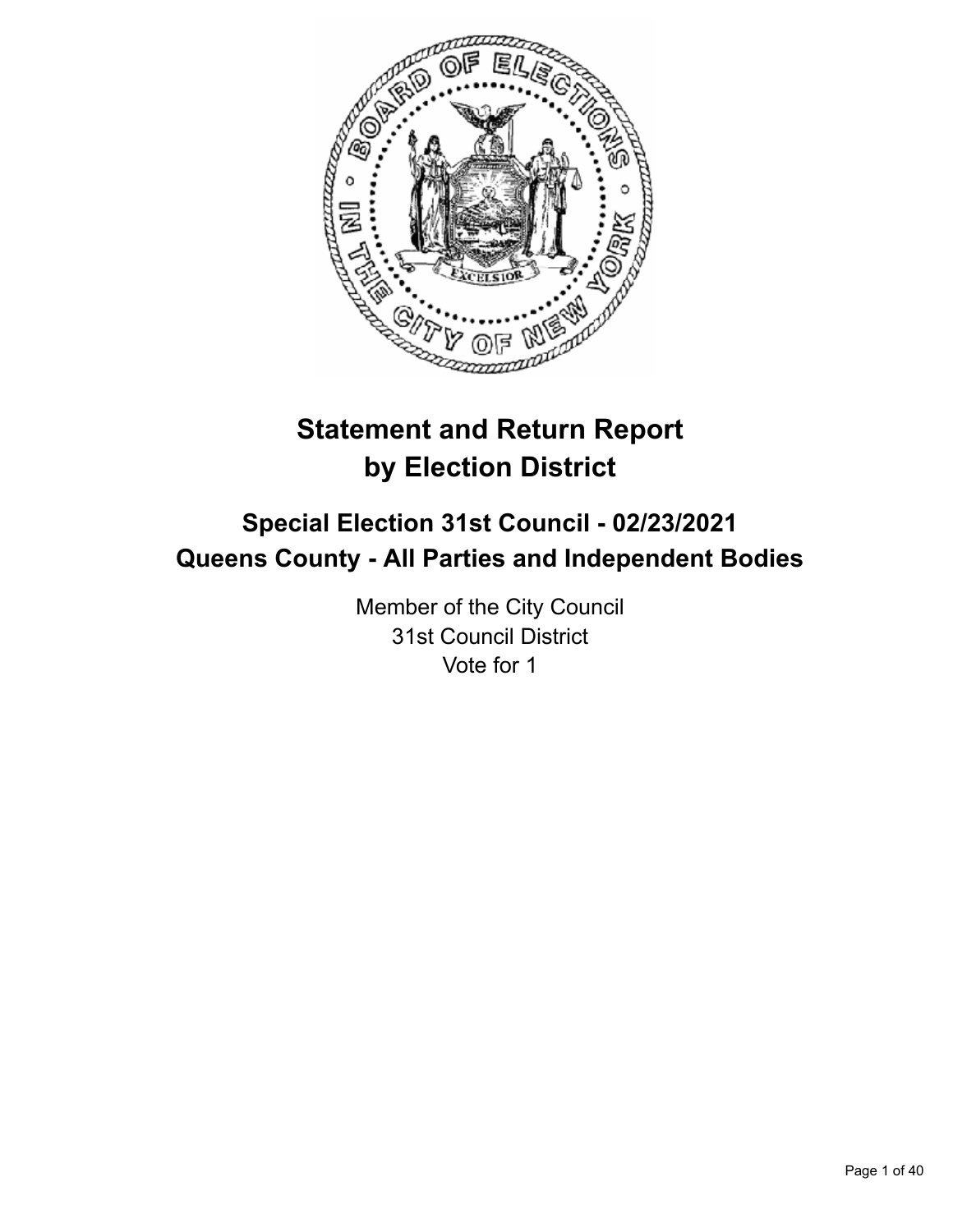

| <b>PUBLIC COUNTER</b>                                    | 82 |
|----------------------------------------------------------|----|
| ABSENTEE / MILITARY                                      | 7  |
| <b>AFFIDAVIT</b>                                         | 1  |
| <b>Total Ballots</b>                                     | 90 |
| Less - Inapplicable Federal/Special Presidential Ballots | 0  |
| <b>Total Applicable Ballots</b>                          | 90 |
| SELVENA N. BROOKS-POWERS (POWERS 4 QUEENS)               | 38 |
| MANNY SILVA (PEOPLE POWERED)                             | 24 |
| PESACH OSINA (COMMUNITY UNITY)                           | 10 |
| NANCY J. MARTINEZ (ROCKAWAY UNITED)                      | 1  |
| SHAWN M. RUX (RUX FOR US)                                | 5  |
| LATANYA COLLINS (COLLINS 4 QUEENS)                       | 2  |
| SHERWYN JAMES (TIME FOR CHANGE)                          | 1  |
| LATOYA R. BENJAMIN (THE TIME IS NOW)                     | 5  |
| NICOLE S. LEE (LEE FOR JOBS 31)                          | 4  |
| <b>Total Votes</b>                                       | 90 |

**022/23 COMBINED into: 061/31**

## **023/23 COMBINED into: 024/23**

| <b>PUBLIC COUNTER</b>                                    | 106            |
|----------------------------------------------------------|----------------|
| ABSENTEE / MILITARY                                      | 15             |
| <b>AFFIDAVIT</b>                                         | 18             |
| <b>Total Ballots</b>                                     | 139            |
| Less - Inapplicable Federal/Special Presidential Ballots | 0              |
| <b>Total Applicable Ballots</b>                          | 139            |
| SELVENA N. BROOKS-POWERS (POWERS 4 QUEENS)               | 33             |
| MANNY SILVA (PEOPLE POWERED)                             | 8              |
| PESACH OSINA (COMMUNITY UNITY)                           | 77             |
| NANCY J. MARTINEZ (ROCKAWAY UNITED)                      | 5              |
| SHAWN M. RUX (RUX FOR US)                                | 7              |
| LATANYA COLLINS (COLLINS 4 QUEENS)                       | $\overline{2}$ |
| SHERWYN JAMES (TIME FOR CHANGE)                          | 1              |
| LATOYA R. BENJAMIN (THE TIME IS NOW)                     | 3              |
| NICOLE S. LEE (LEE FOR JOBS 31)                          | 0              |
| <b>Total Votes</b>                                       | 136            |
| Unrecorded                                               | 3              |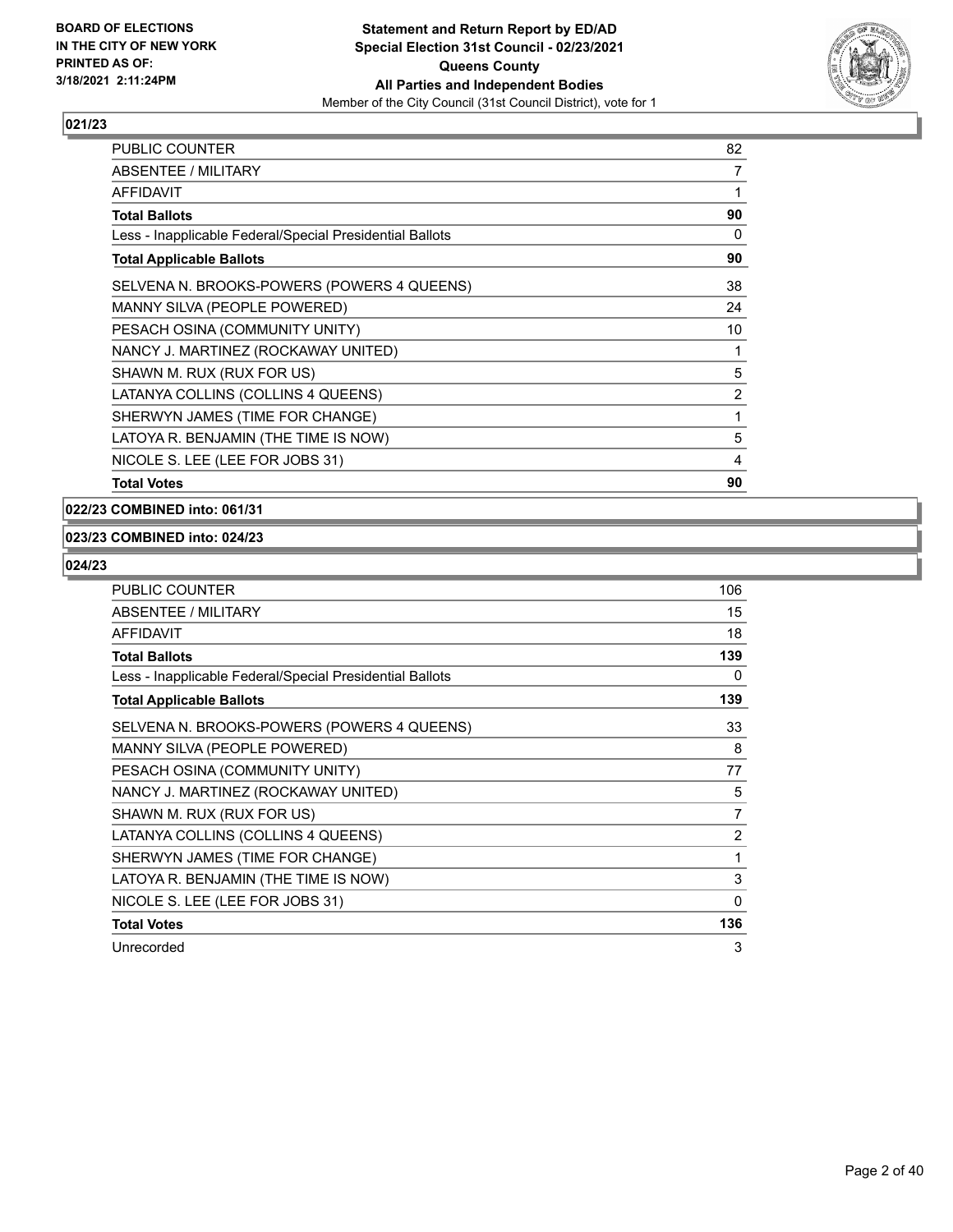

| PUBLIC COUNTER                                           | 222          |
|----------------------------------------------------------|--------------|
| ABSENTEE / MILITARY                                      | 5            |
| <b>AFFIDAVIT</b>                                         | 0            |
| <b>Total Ballots</b>                                     | 227          |
| Less - Inapplicable Federal/Special Presidential Ballots | 0            |
| <b>Total Applicable Ballots</b>                          | 227          |
| SELVENA N. BROOKS-POWERS (POWERS 4 QUEENS)               | 14           |
| MANNY SILVA (PEOPLE POWERED)                             | 6            |
| PESACH OSINA (COMMUNITY UNITY)                           | 192          |
| NANCY J. MARTINEZ (ROCKAWAY UNITED)                      | 1            |
| SHAWN M. RUX (RUX FOR US)                                | 2            |
| LATANYA COLLINS (COLLINS 4 QUEENS)                       | 1            |
| SHERWYN JAMES (TIME FOR CHANGE)                          | $\mathbf{0}$ |
| LATOYA R. BENJAMIN (THE TIME IS NOW)                     | 2            |
| NICOLE S. LEE (LEE FOR JOBS 31)                          | 2            |
| DONALD J TRUMP (WRITE-IN)                                | 5            |
| YEHUDA SHUTER (WRITE-IN)                                 | 1            |
| <b>Total Votes</b>                                       | 226          |
| Unrecorded                                               | 1            |

| PUBLIC COUNTER                                           | 126            |
|----------------------------------------------------------|----------------|
| ABSENTEE / MILITARY                                      | 5              |
| <b>AFFIDAVIT</b>                                         | 1              |
| Total Ballots                                            | 132            |
| Less - Inapplicable Federal/Special Presidential Ballots | 0              |
| <b>Total Applicable Ballots</b>                          | 132            |
| SELVENA N. BROOKS-POWERS (POWERS 4 QUEENS)               | 41             |
| MANNY SILVA (PEOPLE POWERED)                             | 5              |
| PESACH OSINA (COMMUNITY UNITY)                           | 59             |
| NANCY J. MARTINEZ (ROCKAWAY UNITED)                      | 5              |
| SHAWN M. RUX (RUX FOR US)                                | $\overline{2}$ |
| LATANYA COLLINS (COLLINS 4 QUEENS)                       | $\overline{2}$ |
| SHERWYN JAMES (TIME FOR CHANGE)                          | 7              |
| LATOYA R. BENJAMIN (THE TIME IS NOW)                     | 5              |
| NICOLE S. LEE (LEE FOR JOBS 31)                          | 1              |
| <b>Total Votes</b>                                       | 127            |
| Unrecorded                                               | 5              |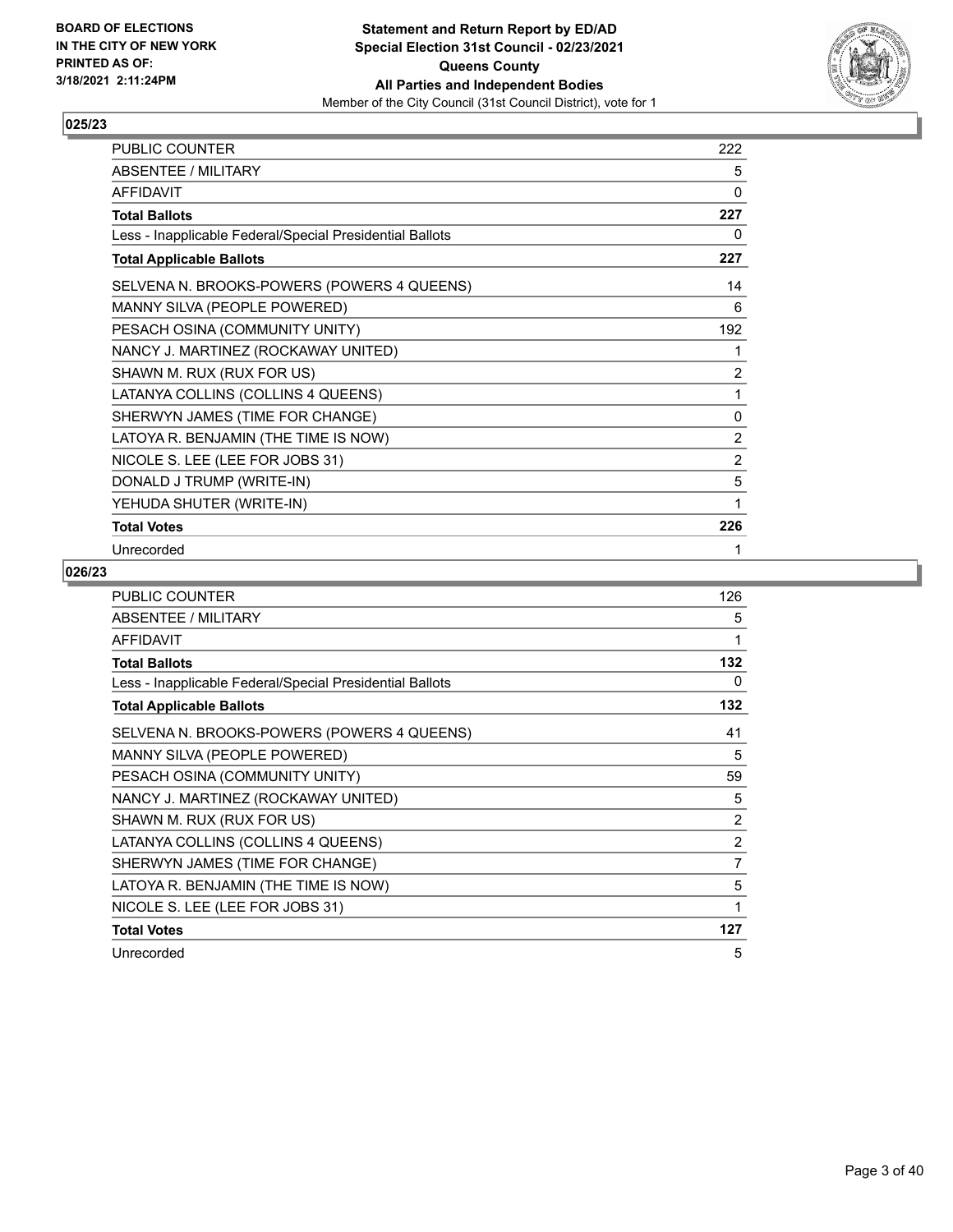

| PUBLIC COUNTER                                           | 512 |
|----------------------------------------------------------|-----|
| ABSENTEE / MILITARY                                      | 6   |
| AFFIDAVIT                                                | 7   |
| <b>Total Ballots</b>                                     | 525 |
| Less - Inapplicable Federal/Special Presidential Ballots | 0   |
| <b>Total Applicable Ballots</b>                          | 525 |
| SELVENA N. BROOKS-POWERS (POWERS 4 QUEENS)               | 1   |
| MANNY SILVA (PEOPLE POWERED)                             | 0   |
| PESACH OSINA (COMMUNITY UNITY)                           | 521 |
| NANCY J. MARTINEZ (ROCKAWAY UNITED)                      | 0   |
| SHAWN M. RUX (RUX FOR US)                                | 0   |
| LATANYA COLLINS (COLLINS 4 QUEENS)                       | 0   |
| SHERWYN JAMES (TIME FOR CHANGE)                          | 0   |
| LATOYA R. BENJAMIN (THE TIME IS NOW)                     | 0   |
| NICOLE S. LEE (LEE FOR JOBS 31)                          | 0   |
| <b>Total Votes</b>                                       | 522 |
| Unrecorded                                               | 3   |

| PUBLIC COUNTER                                           | 326 |
|----------------------------------------------------------|-----|
| ABSENTEE / MILITARY                                      | 9   |
| <b>AFFIDAVIT</b>                                         | 3   |
| <b>Total Ballots</b>                                     | 338 |
| Less - Inapplicable Federal/Special Presidential Ballots | 0   |
| <b>Total Applicable Ballots</b>                          | 338 |
| SELVENA N. BROOKS-POWERS (POWERS 4 QUEENS)               | 4   |
| MANNY SILVA (PEOPLE POWERED)                             | 2   |
| PESACH OSINA (COMMUNITY UNITY)                           | 327 |
| NANCY J. MARTINEZ (ROCKAWAY UNITED)                      | 0   |
| SHAWN M. RUX (RUX FOR US)                                | 1   |
| LATANYA COLLINS (COLLINS 4 QUEENS)                       | 0   |
| SHERWYN JAMES (TIME FOR CHANGE)                          | 0   |
| LATOYA R. BENJAMIN (THE TIME IS NOW)                     | 1   |
| NICOLE S. LEE (LEE FOR JOBS 31)                          | 1   |
| <b>Total Votes</b>                                       | 336 |
| Unrecorded                                               | 2   |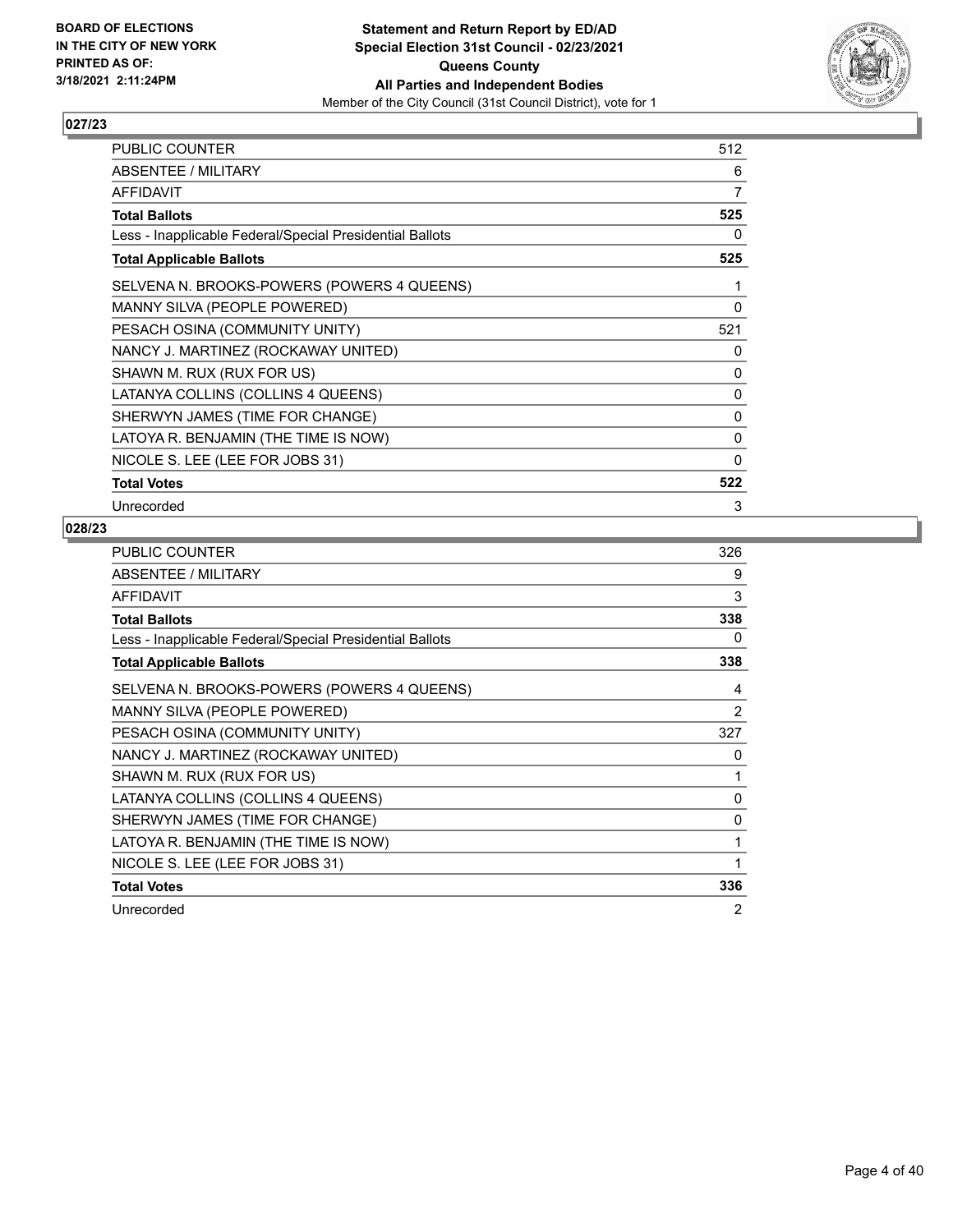

| <b>PUBLIC COUNTER</b>                                    | 223            |
|----------------------------------------------------------|----------------|
| ABSENTEE / MILITARY                                      | 6              |
| AFFIDAVIT                                                | $\overline{7}$ |
| <b>Total Ballots</b>                                     | 236            |
| Less - Inapplicable Federal/Special Presidential Ballots | 0              |
| <b>Total Applicable Ballots</b>                          | 236            |
| SELVENA N. BROOKS-POWERS (POWERS 4 QUEENS)               | 27             |
| MANNY SILVA (PEOPLE POWERED)                             | 22             |
| PESACH OSINA (COMMUNITY UNITY)                           | 149            |
| NANCY J. MARTINEZ (ROCKAWAY UNITED)                      | 19             |
| SHAWN M. RUX (RUX FOR US)                                | 5              |
| LATANYA COLLINS (COLLINS 4 QUEENS)                       | $\overline{2}$ |
| SHERWYN JAMES (TIME FOR CHANGE)                          | 2              |
| LATOYA R. BENJAMIN (THE TIME IS NOW)                     | 3              |
| NICOLE S. LEE (LEE FOR JOBS 31)                          | 6              |
| <b>Total Votes</b>                                       | 235            |
| Unrecorded                                               | 1              |

## **030/23 COMBINED into: 039/23**

| <b>PUBLIC COUNTER</b>                                    | 121            |
|----------------------------------------------------------|----------------|
| <b>ABSENTEE / MILITARY</b>                               | 2              |
| <b>AFFIDAVIT</b>                                         | 0              |
| <b>Total Ballots</b>                                     | 123            |
| Less - Inapplicable Federal/Special Presidential Ballots | 0              |
| <b>Total Applicable Ballots</b>                          | 123            |
| SELVENA N. BROOKS-POWERS (POWERS 4 QUEENS)               | 23             |
| MANNY SILVA (PEOPLE POWERED)                             | 4              |
| PESACH OSINA (COMMUNITY UNITY)                           | 84             |
| NANCY J. MARTINEZ (ROCKAWAY UNITED)                      | $\overline{7}$ |
| SHAWN M. RUX (RUX FOR US)                                | 0              |
| LATANYA COLLINS (COLLINS 4 QUEENS)                       | 0              |
| SHERWYN JAMES (TIME FOR CHANGE)                          | 0              |
| LATOYA R. BENJAMIN (THE TIME IS NOW)                     | 0              |
| NICOLE S. LEE (LEE FOR JOBS 31)                          | 3              |
| <b>Total Votes</b>                                       | 121            |
| Unrecorded                                               | 2              |
| 032/23 COMBINED into: 033/23                             |                |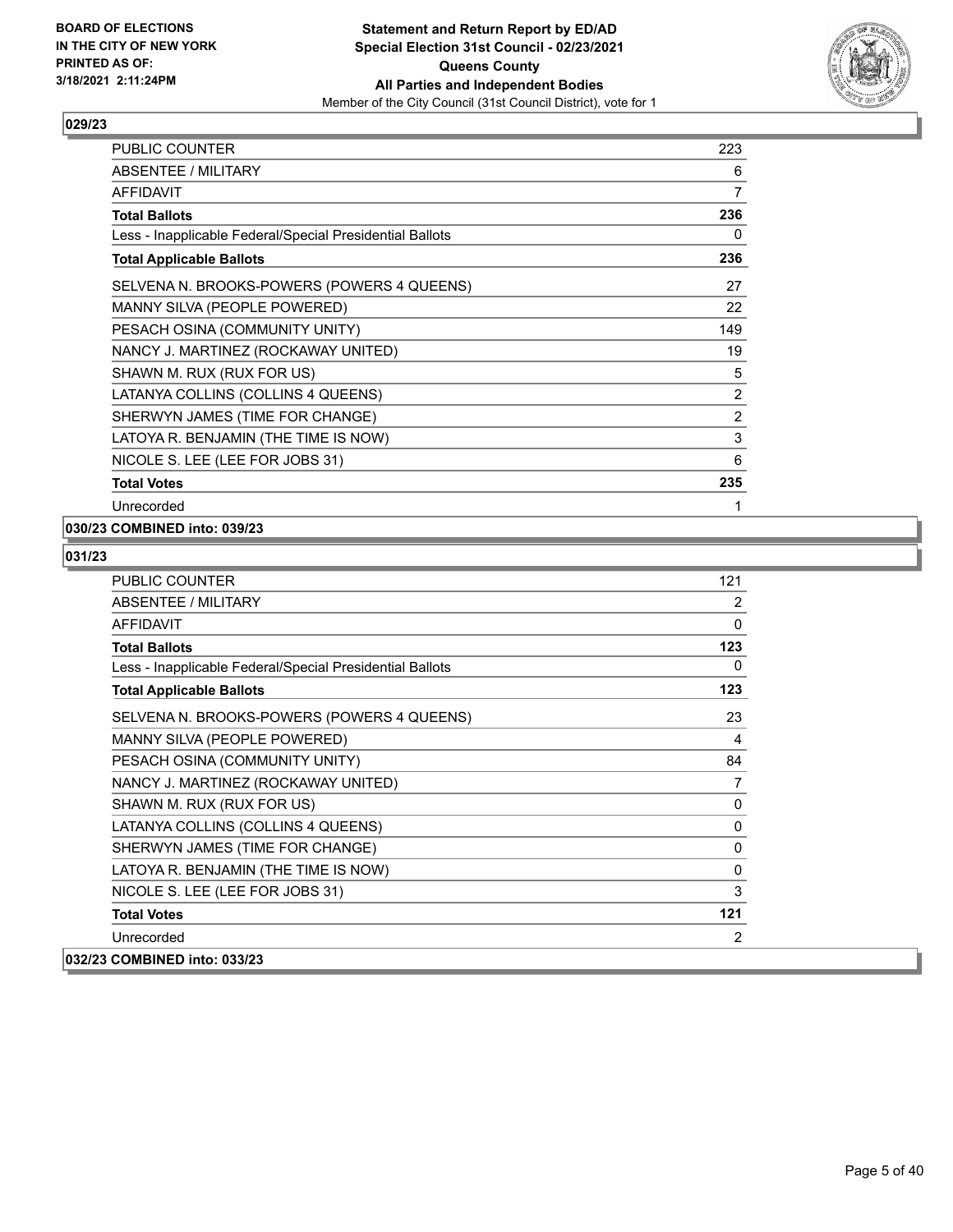

| PUBLIC COUNTER                                           | 72           |
|----------------------------------------------------------|--------------|
| ABSENTEE / MILITARY                                      | 2            |
| <b>AFFIDAVIT</b>                                         | 0            |
| <b>Total Ballots</b>                                     | 74           |
| Less - Inapplicable Federal/Special Presidential Ballots | 0            |
| <b>Total Applicable Ballots</b>                          | 74           |
| SELVENA N. BROOKS-POWERS (POWERS 4 QUEENS)               | 37           |
| MANNY SILVA (PEOPLE POWERED)                             | 9            |
| PESACH OSINA (COMMUNITY UNITY)                           | 2            |
| NANCY J. MARTINEZ (ROCKAWAY UNITED)                      | 6            |
| SHAWN M. RUX (RUX FOR US)                                | 4            |
| LATANYA COLLINS (COLLINS 4 QUEENS)                       | 2            |
| SHERWYN JAMES (TIME FOR CHANGE)                          | $\mathbf{0}$ |
| LATOYA R. BENJAMIN (THE TIME IS NOW)                     | 11           |
| NICOLE S. LEE (LEE FOR JOBS 31)                          | 2            |
| <b>Total Votes</b>                                       | 73           |
| Unrecorded                                               | 1            |

| PUBLIC COUNTER                                           | 68 |
|----------------------------------------------------------|----|
| ABSENTEE / MILITARY                                      | 10 |
| AFFIDAVIT                                                | 2  |
| <b>Total Ballots</b>                                     | 80 |
| Less - Inapplicable Federal/Special Presidential Ballots | 0  |
| <b>Total Applicable Ballots</b>                          | 80 |
| SELVENA N. BROOKS-POWERS (POWERS 4 QUEENS)               | 19 |
| MANNY SILVA (PEOPLE POWERED)                             | 11 |
| PESACH OSINA (COMMUNITY UNITY)                           | 25 |
| NANCY J. MARTINEZ (ROCKAWAY UNITED)                      | 1  |
| SHAWN M. RUX (RUX FOR US)                                | 4  |
| LATANYA COLLINS (COLLINS 4 QUEENS)                       | 1  |
| SHERWYN JAMES (TIME FOR CHANGE)                          | 7  |
| LATOYA R. BENJAMIN (THE TIME IS NOW)                     | 8  |
| NICOLE S. LEE (LEE FOR JOBS 31)                          | 1  |
| <b>Total Votes</b>                                       | 77 |
| Unrecorded                                               | 3  |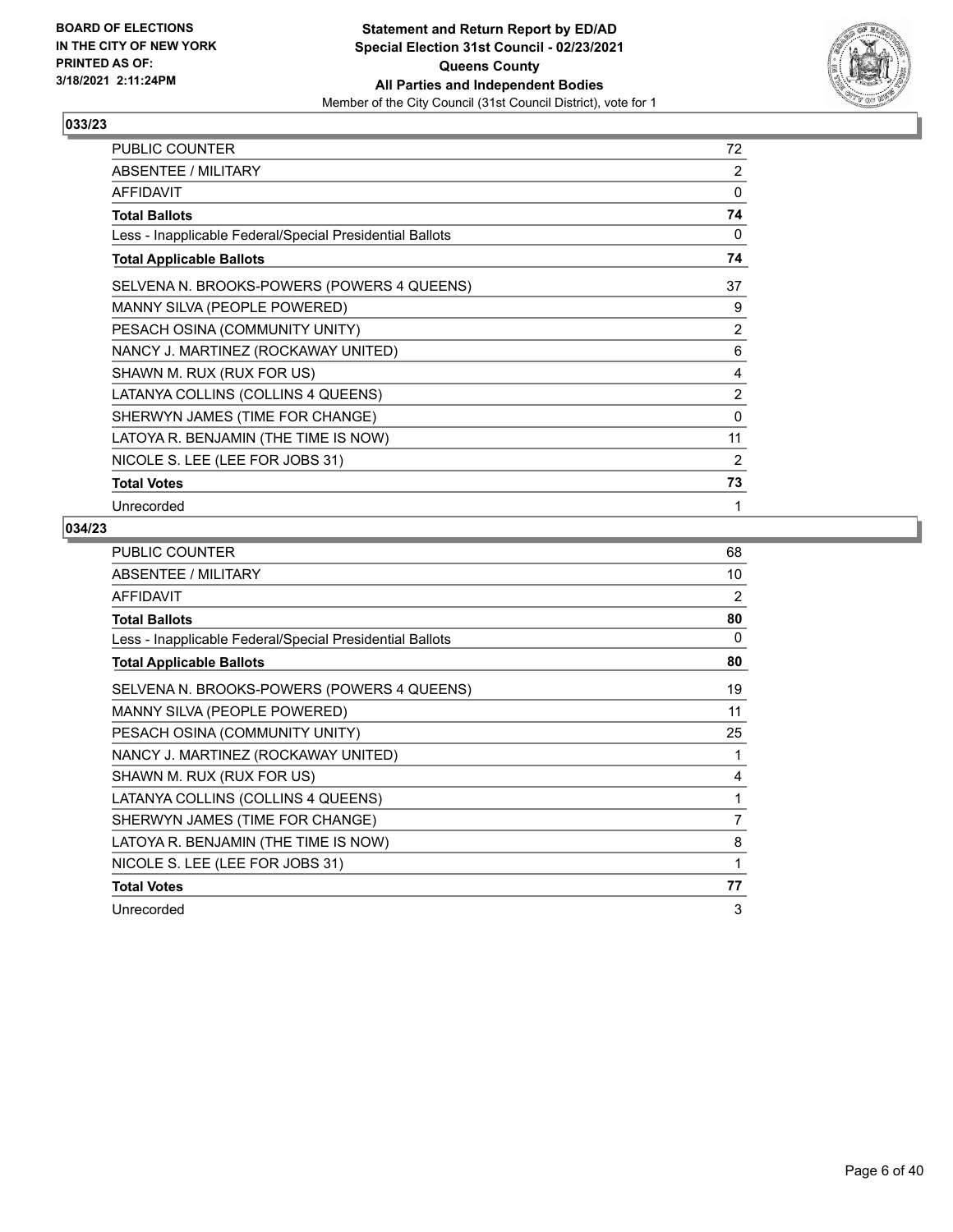

| PUBLIC COUNTER                                           | 112 |
|----------------------------------------------------------|-----|
| ABSENTEE / MILITARY                                      | 0   |
| <b>AFFIDAVIT</b>                                         | 2   |
| <b>Total Ballots</b>                                     | 114 |
| Less - Inapplicable Federal/Special Presidential Ballots | 0   |
| <b>Total Applicable Ballots</b>                          | 114 |
| SELVENA N. BROOKS-POWERS (POWERS 4 QUEENS)               | 27  |
| MANNY SILVA (PEOPLE POWERED)                             | 10  |
| PESACH OSINA (COMMUNITY UNITY)                           | 69  |
| NANCY J. MARTINEZ (ROCKAWAY UNITED)                      | 2   |
| SHAWN M. RUX (RUX FOR US)                                | 0   |
| LATANYA COLLINS (COLLINS 4 QUEENS)                       | 2   |
| SHERWYN JAMES (TIME FOR CHANGE)                          | 2   |
| LATOYA R. BENJAMIN (THE TIME IS NOW)                     | 1   |
| NICOLE S. LEE (LEE FOR JOBS 31)                          | 0   |
| <b>Total Votes</b>                                       | 113 |
| Unrecorded                                               | 1   |

| PUBLIC COUNTER                                           | 246      |
|----------------------------------------------------------|----------|
| ABSENTEE / MILITARY                                      | 4        |
| AFFIDAVIT                                                | 2        |
| <b>Total Ballots</b>                                     | 252      |
| Less - Inapplicable Federal/Special Presidential Ballots | 0        |
| <b>Total Applicable Ballots</b>                          | 252      |
| SELVENA N. BROOKS-POWERS (POWERS 4 QUEENS)               | 22       |
| MANNY SILVA (PEOPLE POWERED)                             | 12       |
| PESACH OSINA (COMMUNITY UNITY)                           | 206      |
| NANCY J. MARTINEZ (ROCKAWAY UNITED)                      | 1        |
| SHAWN M. RUX (RUX FOR US)                                | 2        |
| LATANYA COLLINS (COLLINS 4 QUEENS)                       | 0        |
| SHERWYN JAMES (TIME FOR CHANGE)                          | 1        |
| LATOYA R. BENJAMIN (THE TIME IS NOW)                     | 3        |
| NICOLE S. LEE (LEE FOR JOBS 31)                          | $\Omega$ |
| <b>Total Votes</b>                                       | 247      |
| Unrecorded                                               | 5        |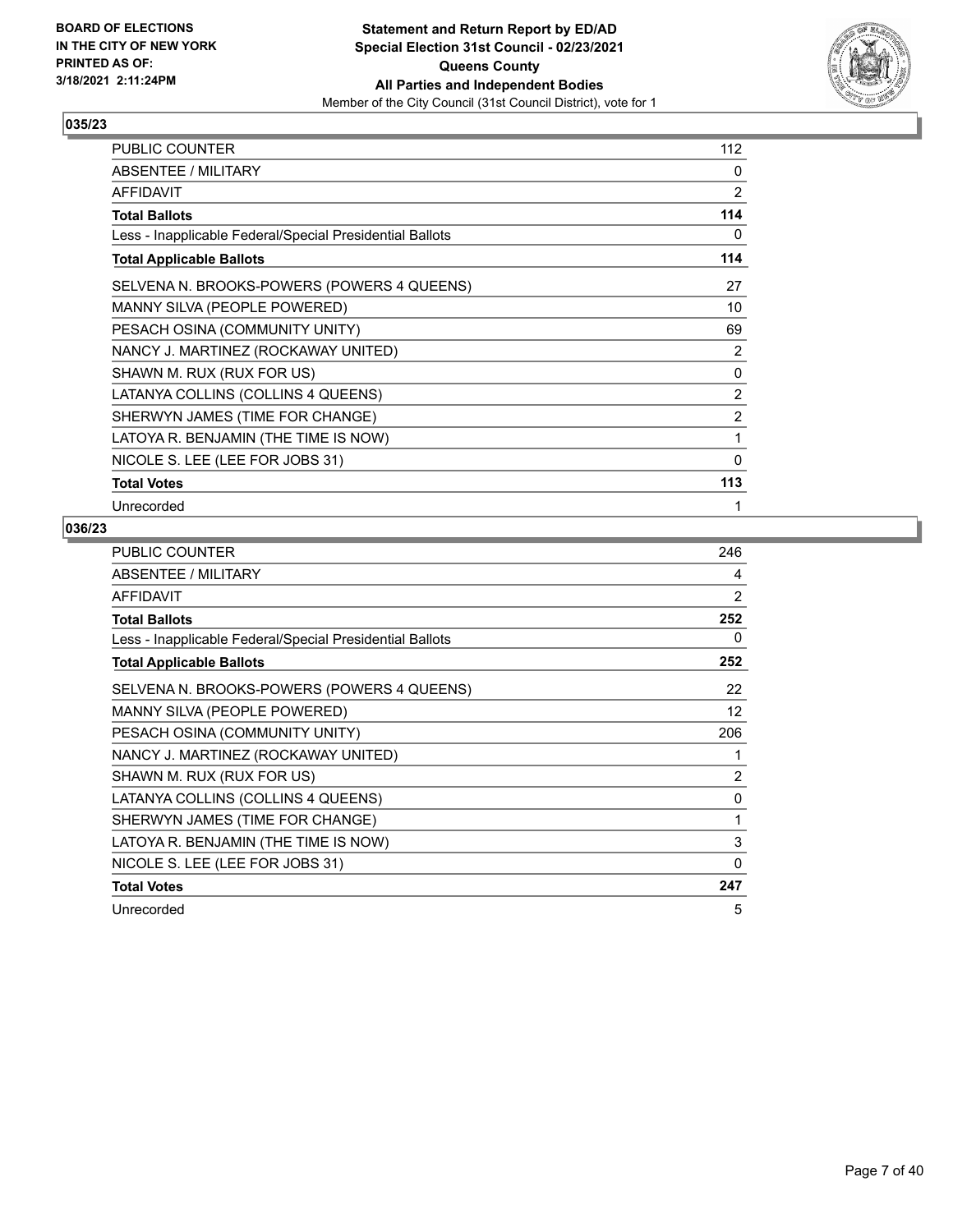

| <b>PUBLIC COUNTER</b>                                    | 222            |
|----------------------------------------------------------|----------------|
| ABSENTEE / MILITARY                                      | 5              |
| <b>AFFIDAVIT</b>                                         | 2              |
| <b>Total Ballots</b>                                     | 229            |
| Less - Inapplicable Federal/Special Presidential Ballots | 0              |
| <b>Total Applicable Ballots</b>                          | 229            |
| SELVENA N. BROOKS-POWERS (POWERS 4 QUEENS)               | 26             |
| MANNY SILVA (PEOPLE POWERED)                             | 14             |
| PESACH OSINA (COMMUNITY UNITY)                           | 162            |
| NANCY J. MARTINEZ (ROCKAWAY UNITED)                      | 19             |
| SHAWN M. RUX (RUX FOR US)                                | 2              |
| LATANYA COLLINS (COLLINS 4 QUEENS)                       | 0              |
| SHERWYN JAMES (TIME FOR CHANGE)                          | 1              |
| LATOYA R. BENJAMIN (THE TIME IS NOW)                     | $\overline{2}$ |
| NICOLE S. LEE (LEE FOR JOBS 31)                          | 1              |
| <b>Total Votes</b>                                       | 227            |
| Unrecorded                                               | 2              |

## **038/23 COMBINED into: 061/31**

| <b>PUBLIC COUNTER</b>                                    | 570 |
|----------------------------------------------------------|-----|
| ABSENTEE / MILITARY                                      | 32  |
| <b>AFFIDAVIT</b>                                         | 7   |
| <b>Total Ballots</b>                                     | 609 |
| Less - Inapplicable Federal/Special Presidential Ballots | 0   |
| <b>Total Applicable Ballots</b>                          | 609 |
| SELVENA N. BROOKS-POWERS (POWERS 4 QUEENS)               | 39  |
| MANNY SILVA (PEOPLE POWERED)                             | 10  |
| PESACH OSINA (COMMUNITY UNITY)                           | 532 |
| NANCY J. MARTINEZ (ROCKAWAY UNITED)                      | 1   |
| SHAWN M. RUX (RUX FOR US)                                | 8   |
| LATANYA COLLINS (COLLINS 4 QUEENS)                       | 5   |
| SHERWYN JAMES (TIME FOR CHANGE)                          | 2   |
| LATOYA R. BENJAMIN (THE TIME IS NOW)                     | 3   |
| NICOLE S. LEE (LEE FOR JOBS 31)                          | 3   |
| <b>Total Votes</b>                                       | 603 |
| Unrecorded                                               | 6   |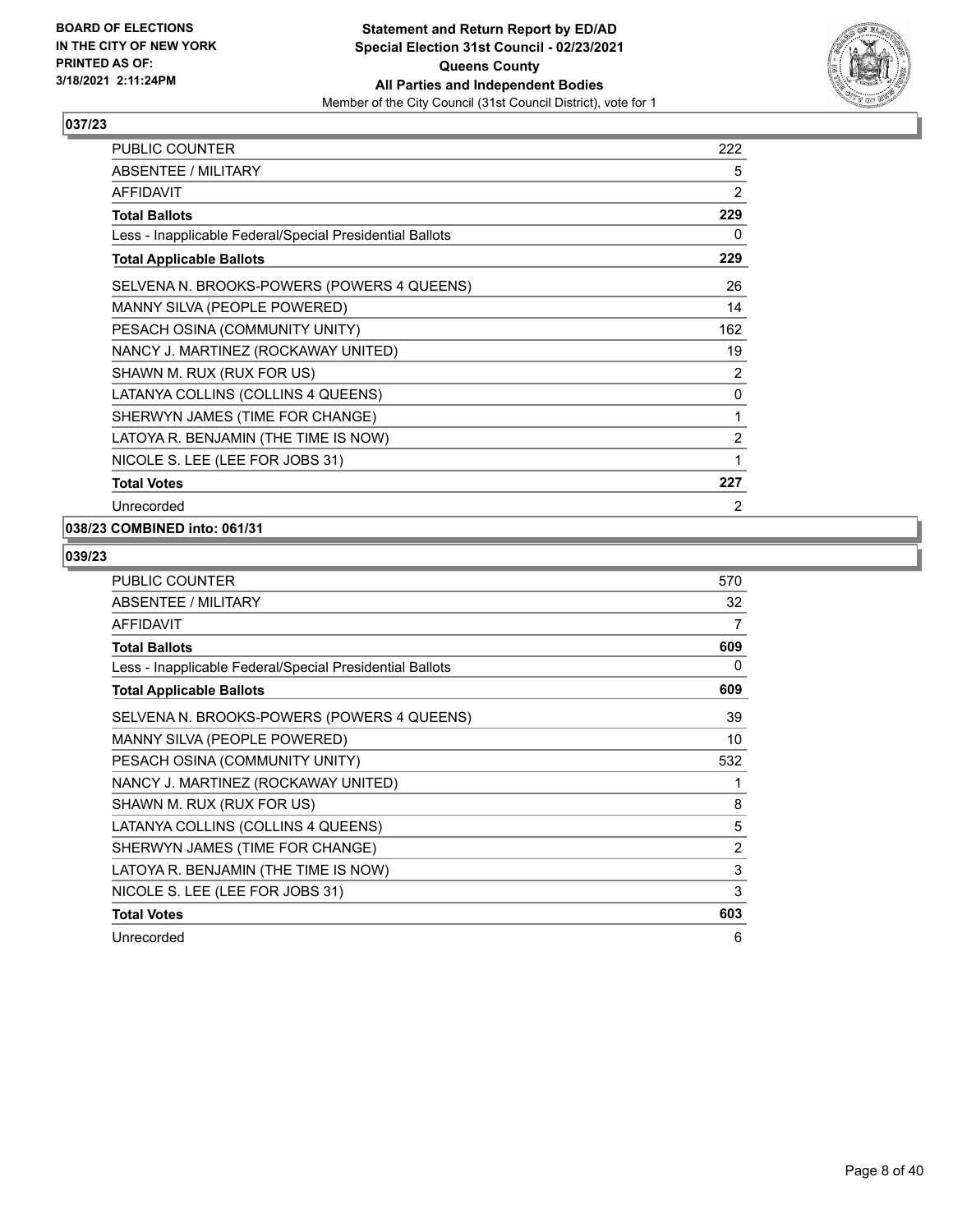

| <b>PUBLIC COUNTER</b>                                    | 38           |
|----------------------------------------------------------|--------------|
| ABSENTEE / MILITARY                                      | 0            |
| <b>AFFIDAVIT</b>                                         | $\mathbf{0}$ |
| <b>Total Ballots</b>                                     | 38           |
| Less - Inapplicable Federal/Special Presidential Ballots | 0            |
| <b>Total Applicable Ballots</b>                          | 38           |
| SELVENA N. BROOKS-POWERS (POWERS 4 QUEENS)               | 27           |
| MANNY SILVA (PEOPLE POWERED)                             | 2            |
| PESACH OSINA (COMMUNITY UNITY)                           | 1            |
| NANCY J. MARTINEZ (ROCKAWAY UNITED)                      | 2            |
| SHAWN M. RUX (RUX FOR US)                                | 1            |
| LATANYA COLLINS (COLLINS 4 QUEENS)                       | 0            |
| SHERWYN JAMES (TIME FOR CHANGE)                          | $\mathbf{0}$ |
| LATOYA R. BENJAMIN (THE TIME IS NOW)                     | 4            |
| NICOLE S. LEE (LEE FOR JOBS 31)                          | 1            |
| <b>Total Votes</b>                                       | 38           |
| COMRINEN into: 064/24                                    |              |

**071/23 COMBINED into: 061/31 072/23 COMBINED into: 032/31 073/23 COMBINED into: 032/31 081/23 COMBINED into: 032/31 082/23 COMBINED into: 032/31 083/23 COMBINED into: 061/31 088/23 COMBINED into: 029/23**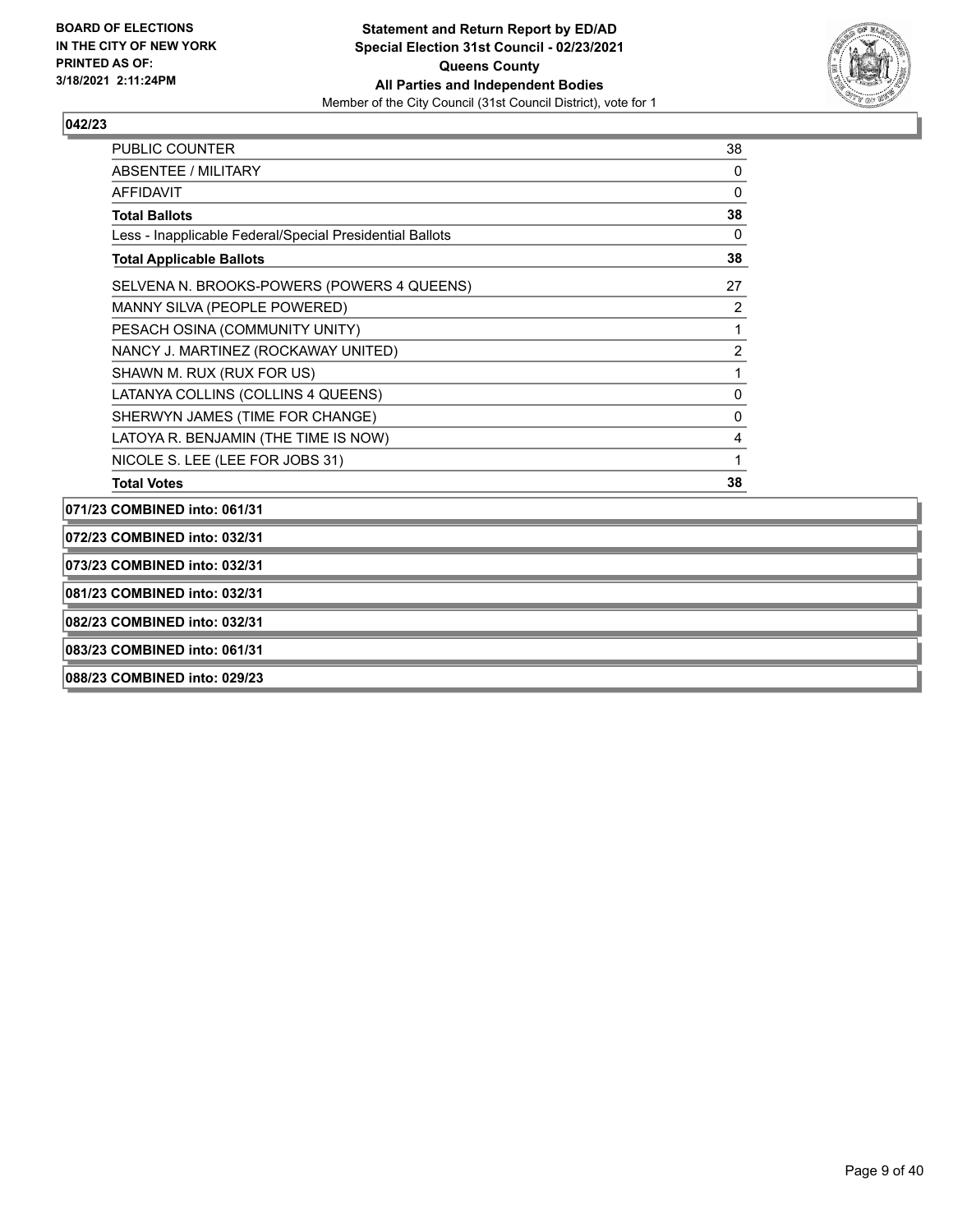

| PUBLIC COUNTER                                           | 88       |
|----------------------------------------------------------|----------|
| <b>ABSENTEE / MILITARY</b>                               | 4        |
| AFFIDAVIT                                                | 1        |
| Total Ballots                                            | 93       |
| Less - Inapplicable Federal/Special Presidential Ballots | 0        |
| <b>Total Applicable Ballots</b>                          | 93       |
| SELVENA N. BROOKS-POWERS (POWERS 4 QUEENS)               | 62       |
| MANNY SILVA (PEOPLE POWERED)                             | 10       |
| PESACH OSINA (COMMUNITY UNITY)                           | 0        |
| NANCY J. MARTINEZ (ROCKAWAY UNITED)                      | 1        |
| SHAWN M. RUX (RUX FOR US)                                | 5        |
| LATANYA COLLINS (COLLINS 4 QUEENS)                       | 2        |
| SHERWYN JAMES (TIME FOR CHANGE)                          | 8        |
| LATOYA R. BENJAMIN (THE TIME IS NOW)                     | 5        |
| NICOLE S. LEE (LEE FOR JOBS 31)                          | $\Omega$ |
| <b>Total Votes</b>                                       | 93       |

| PUBLIC COUNTER                                           | 93             |
|----------------------------------------------------------|----------------|
| <b>ABSENTEE / MILITARY</b>                               | 3              |
| AFFIDAVIT                                                | 1              |
| <b>Total Ballots</b>                                     | 97             |
| Less - Inapplicable Federal/Special Presidential Ballots | $\Omega$       |
| <b>Total Applicable Ballots</b>                          | 97             |
| SELVENA N. BROOKS-POWERS (POWERS 4 QUEENS)               | 64             |
| MANNY SILVA (PEOPLE POWERED)                             | 10             |
| PESACH OSINA (COMMUNITY UNITY)                           | 0              |
| NANCY J. MARTINEZ (ROCKAWAY UNITED)                      | 1              |
| SHAWN M. RUX (RUX FOR US)                                | 1              |
| LATANYA COLLINS (COLLINS 4 QUEENS)                       | $\overline{2}$ |
| SHERWYN JAMES (TIME FOR CHANGE)                          | 8              |
| LATOYA R. BENJAMIN (THE TIME IS NOW)                     | 9              |
| NICOLE S. LEE (LEE FOR JOBS 31)                          | 1              |
| <b>Total Votes</b>                                       | 96             |
| Unrecorded                                               | 1              |
| 043/29 COMBINED into: 045/29                             |                |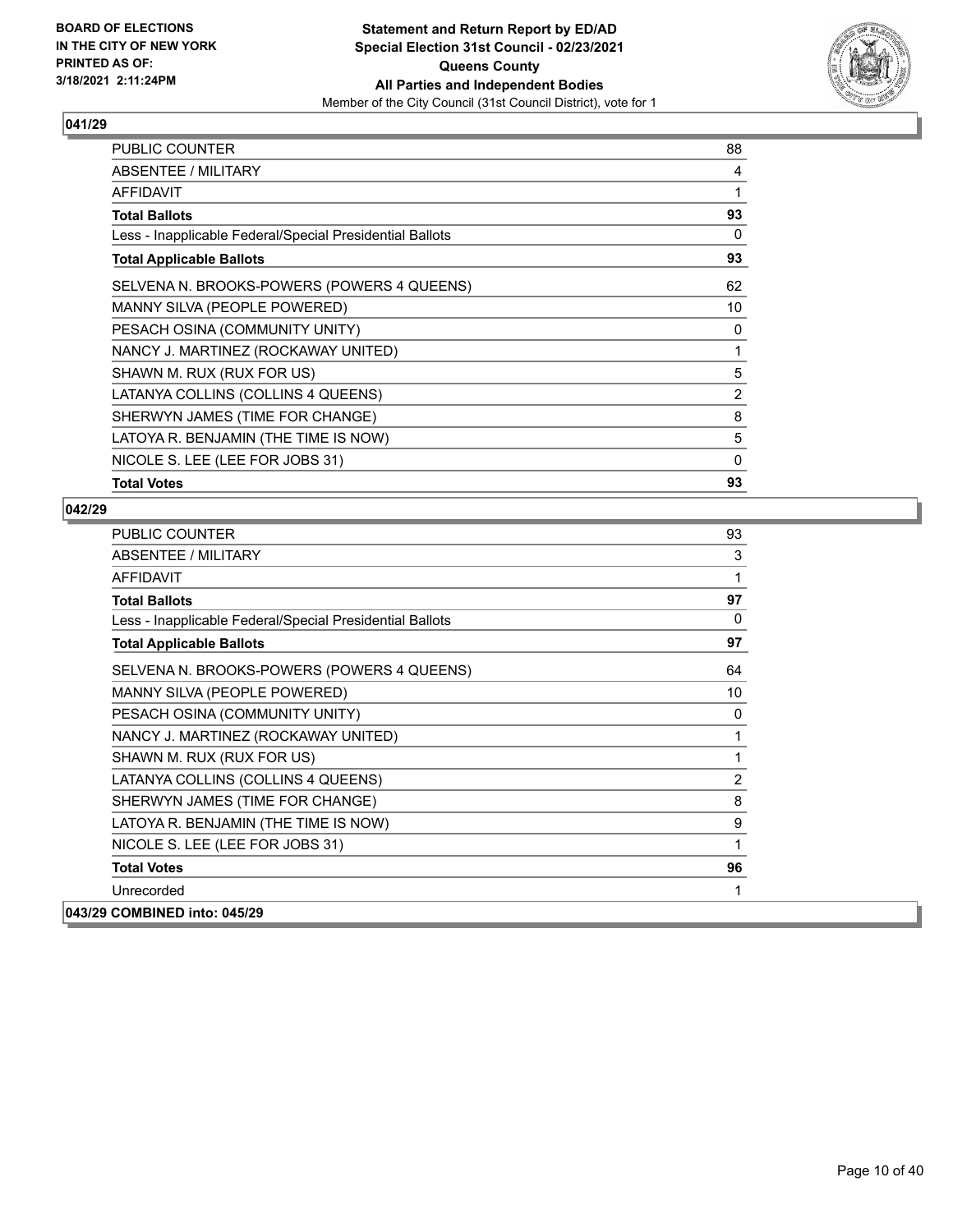

| <b>PUBLIC COUNTER</b>                                    | 72             |
|----------------------------------------------------------|----------------|
| ABSENTEE / MILITARY                                      | 3              |
| AFFIDAVIT                                                | 2              |
| <b>Total Ballots</b>                                     | 77             |
| Less - Inapplicable Federal/Special Presidential Ballots | 0              |
| <b>Total Applicable Ballots</b>                          | 77             |
| SELVENA N. BROOKS-POWERS (POWERS 4 QUEENS)               | 47             |
| MANNY SILVA (PEOPLE POWERED)                             | 13             |
| PESACH OSINA (COMMUNITY UNITY)                           | 0              |
| NANCY J. MARTINEZ (ROCKAWAY UNITED)                      | 1              |
| SHAWN M. RUX (RUX FOR US)                                | 1              |
| LATANYA COLLINS (COLLINS 4 QUEENS)                       | 1              |
| SHERWYN JAMES (TIME FOR CHANGE)                          | 3              |
| LATOYA R. BENJAMIN (THE TIME IS NOW)                     | 3              |
| NICOLE S. LEE (LEE FOR JOBS 31)                          | $\overline{7}$ |
| UNATTRIBUTABLE WRITE-IN (WRITE-IN)                       | 1              |
| <b>Total Votes</b>                                       | 77             |

| PUBLIC COUNTER                                           | 97  |
|----------------------------------------------------------|-----|
| ABSENTEE / MILITARY                                      | 10  |
| <b>AFFIDAVIT</b>                                         | 0   |
| <b>Total Ballots</b>                                     | 107 |
| Less - Inapplicable Federal/Special Presidential Ballots | 0   |
| <b>Total Applicable Ballots</b>                          | 107 |
| SELVENA N. BROOKS-POWERS (POWERS 4 QUEENS)               | 56  |
| MANNY SILVA (PEOPLE POWERED)                             | 19  |
| PESACH OSINA (COMMUNITY UNITY)                           | 0   |
| NANCY J. MARTINEZ (ROCKAWAY UNITED)                      | 0   |
| SHAWN M. RUX (RUX FOR US)                                | 1   |
| LATANYA COLLINS (COLLINS 4 QUEENS)                       | 2   |
| SHERWYN JAMES (TIME FOR CHANGE)                          | 16  |
| LATOYA R. BENJAMIN (THE TIME IS NOW)                     | 10  |
| NICOLE S. LEE (LEE FOR JOBS 31)                          | 1   |
| <b>Total Votes</b>                                       | 105 |
| Unrecorded                                               | 2   |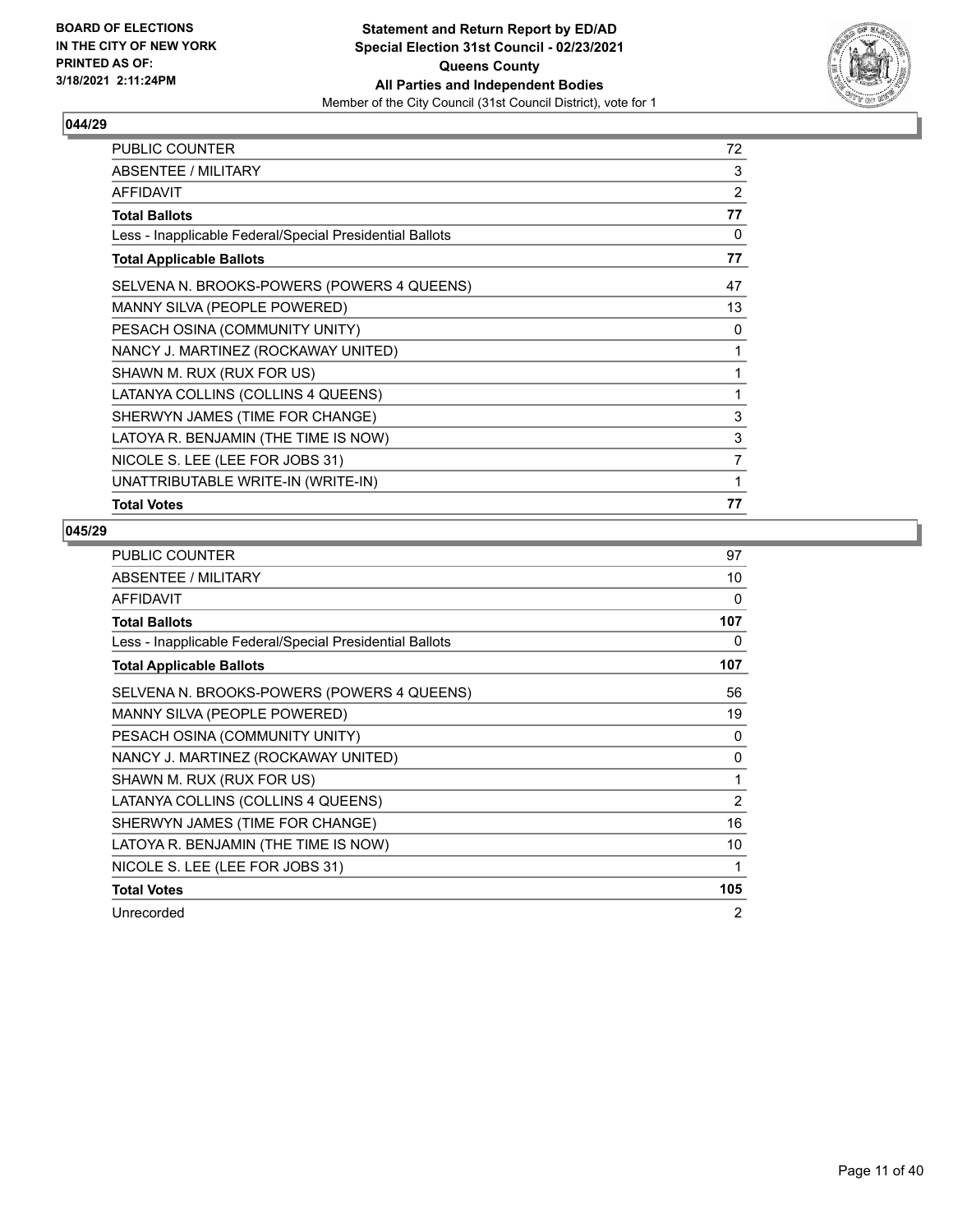

| PUBLIC COUNTER                                           | 42           |
|----------------------------------------------------------|--------------|
| ABSENTEE / MILITARY                                      | 2            |
| AFFIDAVIT                                                | 0            |
| Total Ballots                                            | 44           |
| Less - Inapplicable Federal/Special Presidential Ballots | 0            |
| <b>Total Applicable Ballots</b>                          | 44           |
| SELVENA N. BROOKS-POWERS (POWERS 4 QUEENS)               | 30           |
| MANNY SILVA (PEOPLE POWERED)                             | 2            |
| PESACH OSINA (COMMUNITY UNITY)                           | 0            |
| NANCY J. MARTINEZ (ROCKAWAY UNITED)                      | 0            |
| SHAWN M. RUX (RUX FOR US)                                | 1            |
| LATANYA COLLINS (COLLINS 4 QUEENS)                       | 0            |
| SHERWYN JAMES (TIME FOR CHANGE)                          | 4            |
| LATOYA R. BENJAMIN (THE TIME IS NOW)                     | 7            |
| NICOLE S. LEE (LEE FOR JOBS 31)                          | $\mathbf{0}$ |
| <b>Total Votes</b>                                       | 44           |

| PUBLIC COUNTER                                           | 53             |
|----------------------------------------------------------|----------------|
| <b>ABSENTEE / MILITARY</b>                               | 8              |
| <b>AFFIDAVIT</b>                                         | 0              |
| <b>Total Ballots</b>                                     | 61             |
| Less - Inapplicable Federal/Special Presidential Ballots | $\mathbf{0}$   |
| <b>Total Applicable Ballots</b>                          | 61             |
| SELVENA N. BROOKS-POWERS (POWERS 4 QUEENS)               | 34             |
| MANNY SILVA (PEOPLE POWERED)                             | 6              |
| PESACH OSINA (COMMUNITY UNITY)                           | 1              |
| NANCY J. MARTINEZ (ROCKAWAY UNITED)                      | $\mathbf 0$    |
| SHAWN M. RUX (RUX FOR US)                                | $\overline{2}$ |
| LATANYA COLLINS (COLLINS 4 QUEENS)                       | $\overline{2}$ |
| SHERWYN JAMES (TIME FOR CHANGE)                          | 5              |
| LATOYA R. BENJAMIN (THE TIME IS NOW)                     | 9              |
| NICOLE S. LEE (LEE FOR JOBS 31)                          | $\overline{2}$ |
| <b>Total Votes</b>                                       | 61             |
| 048/29 COMBINED into: 047/29                             |                |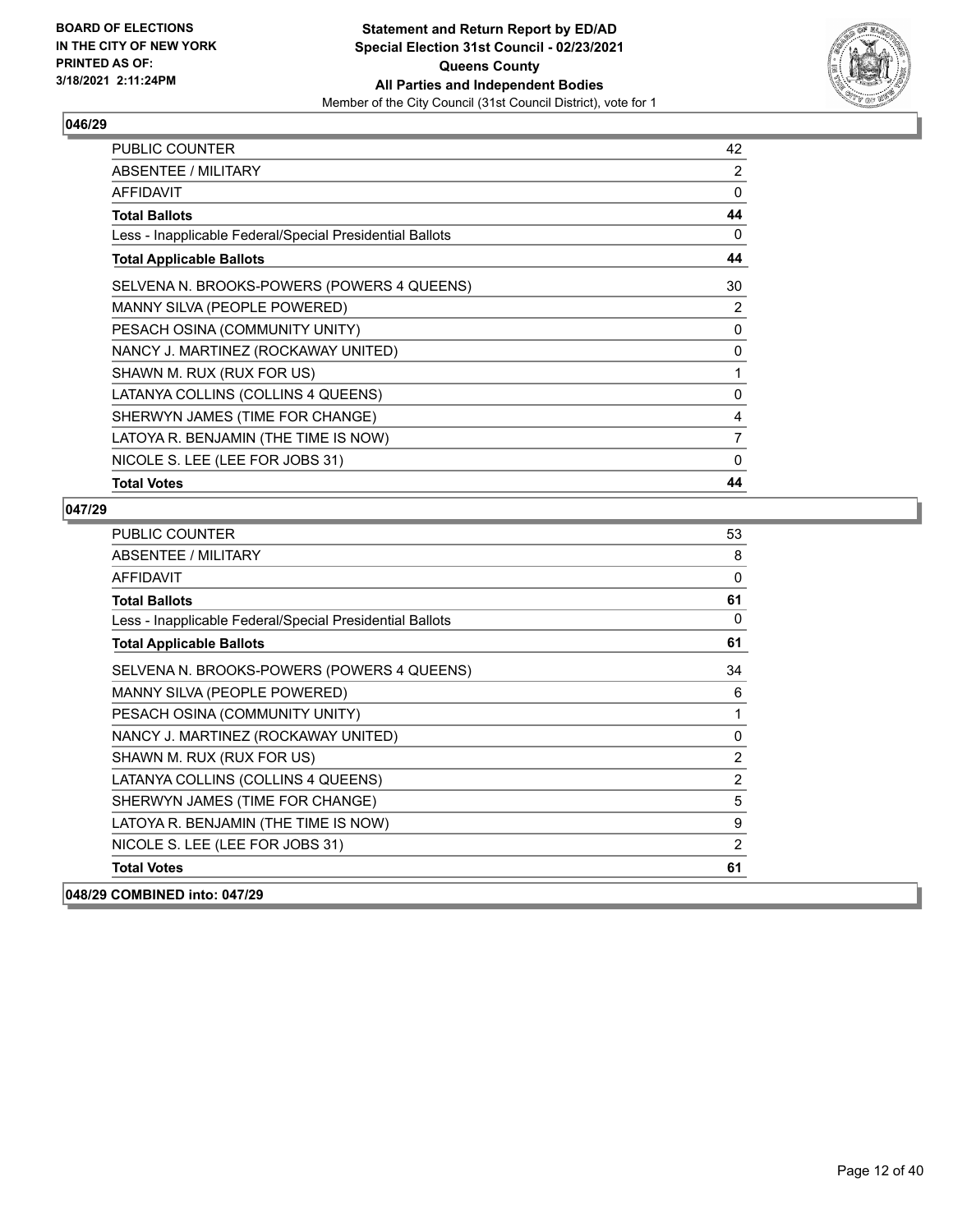

| PUBLIC COUNTER                                           | 52           |
|----------------------------------------------------------|--------------|
| <b>ABSENTEE / MILITARY</b>                               | 6            |
| AFFIDAVIT                                                | 0            |
| <b>Total Ballots</b>                                     | 58           |
| Less - Inapplicable Federal/Special Presidential Ballots | $\Omega$     |
| <b>Total Applicable Ballots</b>                          | 58           |
| SELVENA N. BROOKS-POWERS (POWERS 4 QUEENS)               | 35           |
| MANNY SILVA (PEOPLE POWERED)                             | 11           |
| PESACH OSINA (COMMUNITY UNITY)                           | 1            |
| NANCY J. MARTINEZ (ROCKAWAY UNITED)                      | 1            |
| SHAWN M. RUX (RUX FOR US)                                | 0            |
| LATANYA COLLINS (COLLINS 4 QUEENS)                       | $\mathbf{0}$ |
| SHERWYN JAMES (TIME FOR CHANGE)                          | 6            |
| LATOYA R. BENJAMIN (THE TIME IS NOW)                     | 3            |
| NICOLE S. LEE (LEE FOR JOBS 31)                          | 1            |
| <b>Total Votes</b>                                       | 58           |

| PUBLIC COUNTER                                           | 52             |
|----------------------------------------------------------|----------------|
| ABSENTEE / MILITARY                                      | 4              |
| <b>AFFIDAVIT</b>                                         | $\Omega$       |
| <b>Total Ballots</b>                                     | 56             |
| Less - Inapplicable Federal/Special Presidential Ballots | 0              |
| <b>Total Applicable Ballots</b>                          | 56             |
| SELVENA N. BROOKS-POWERS (POWERS 4 QUEENS)               | 38             |
| MANNY SILVA (PEOPLE POWERED)                             | 3              |
| PESACH OSINA (COMMUNITY UNITY)                           | 0              |
| NANCY J. MARTINEZ (ROCKAWAY UNITED)                      | $\overline{2}$ |
| SHAWN M. RUX (RUX FOR US)                                | $\mathbf{0}$   |
| LATANYA COLLINS (COLLINS 4 QUEENS)                       | 0              |
| SHERWYN JAMES (TIME FOR CHANGE)                          | 8              |
| LATOYA R. BENJAMIN (THE TIME IS NOW)                     | 1              |
| NICOLE S. LEE (LEE FOR JOBS 31)                          | 3              |
| <b>Total Votes</b>                                       | 55             |
| Unrecorded                                               | 1              |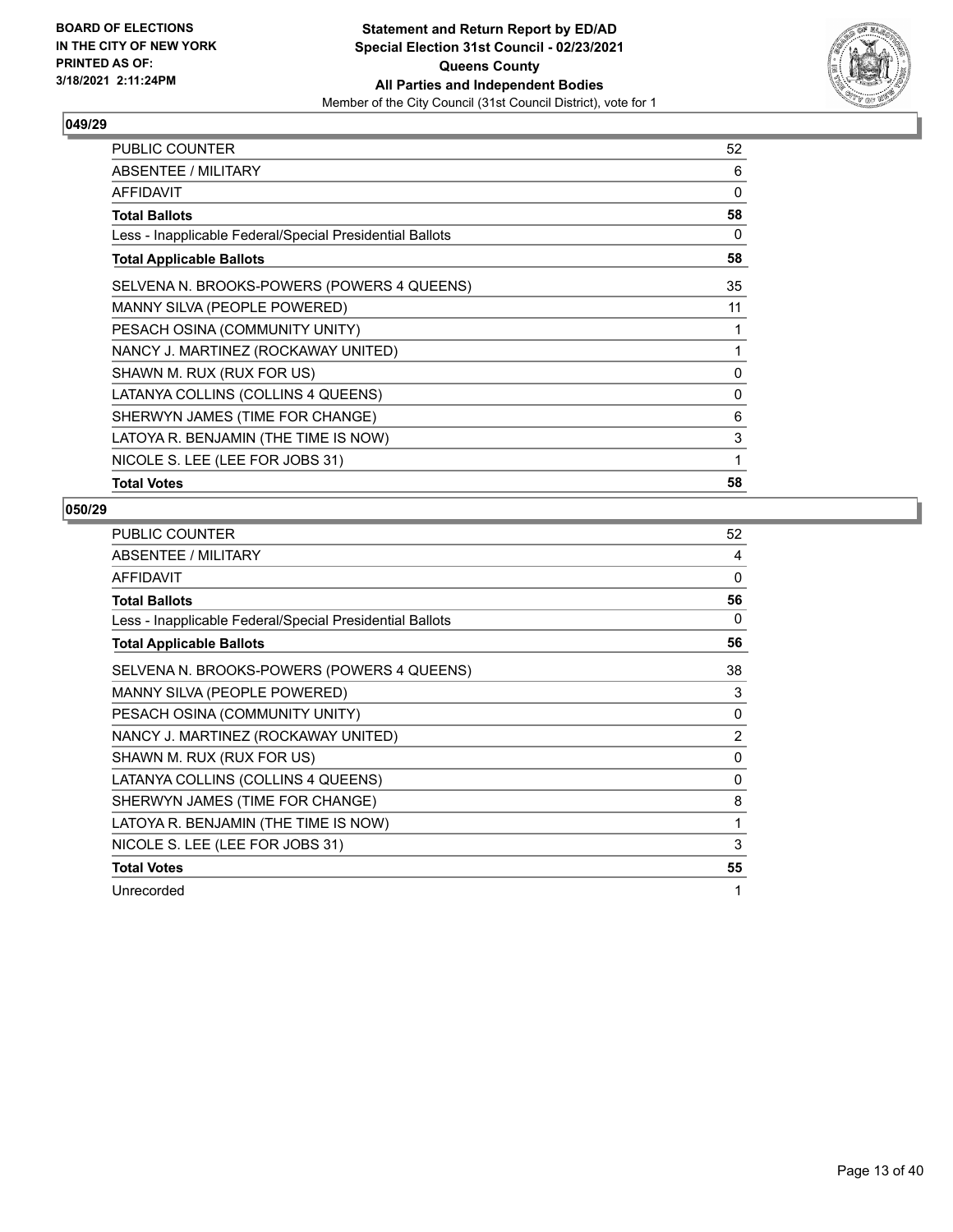

| PUBLIC COUNTER                                           | 56             |
|----------------------------------------------------------|----------------|
| <b>ABSENTEE / MILITARY</b>                               | 10             |
| AFFIDAVIT                                                | 0              |
| Total Ballots                                            | 66             |
| Less - Inapplicable Federal/Special Presidential Ballots | 0              |
| <b>Total Applicable Ballots</b>                          | 66             |
| SELVENA N. BROOKS-POWERS (POWERS 4 QUEENS)               | 44             |
| MANNY SILVA (PEOPLE POWERED)                             | 4              |
| PESACH OSINA (COMMUNITY UNITY)                           | 0              |
| NANCY J. MARTINEZ (ROCKAWAY UNITED)                      | $\overline{2}$ |
| SHAWN M. RUX (RUX FOR US)                                | 1              |
| LATANYA COLLINS (COLLINS 4 QUEENS)                       | 1              |
| SHERWYN JAMES (TIME FOR CHANGE)                          | 9              |
| LATOYA R. BENJAMIN (THE TIME IS NOW)                     | 5              |
| NICOLE S. LEE (LEE FOR JOBS 31)                          | 0              |
| <b>Total Votes</b>                                       | 66             |

| PUBLIC COUNTER                                           | 89           |
|----------------------------------------------------------|--------------|
| <b>ABSENTEE / MILITARY</b>                               | 17           |
| <b>AFFIDAVIT</b>                                         | $\Omega$     |
| <b>Total Ballots</b>                                     | 106          |
| Less - Inapplicable Federal/Special Presidential Ballots | 0            |
| <b>Total Applicable Ballots</b>                          | 106          |
| SELVENA N. BROOKS-POWERS (POWERS 4 QUEENS)               | 60           |
| MANNY SILVA (PEOPLE POWERED)                             | 19           |
| PESACH OSINA (COMMUNITY UNITY)                           | 1            |
| NANCY J. MARTINEZ (ROCKAWAY UNITED)                      | $\mathbf 0$  |
| SHAWN M. RUX (RUX FOR US)                                | 3            |
| LATANYA COLLINS (COLLINS 4 QUEENS)                       | $\mathbf{1}$ |
| SHERWYN JAMES (TIME FOR CHANGE)                          | 14           |
| LATOYA R. BENJAMIN (THE TIME IS NOW)                     | 6            |
| NICOLE S. LEE (LEE FOR JOBS 31)                          | $\Omega$     |
| <b>Total Votes</b>                                       | 104          |
| Unrecorded                                               | 2            |
| 053/29 COMBINED into: 041/29                             |              |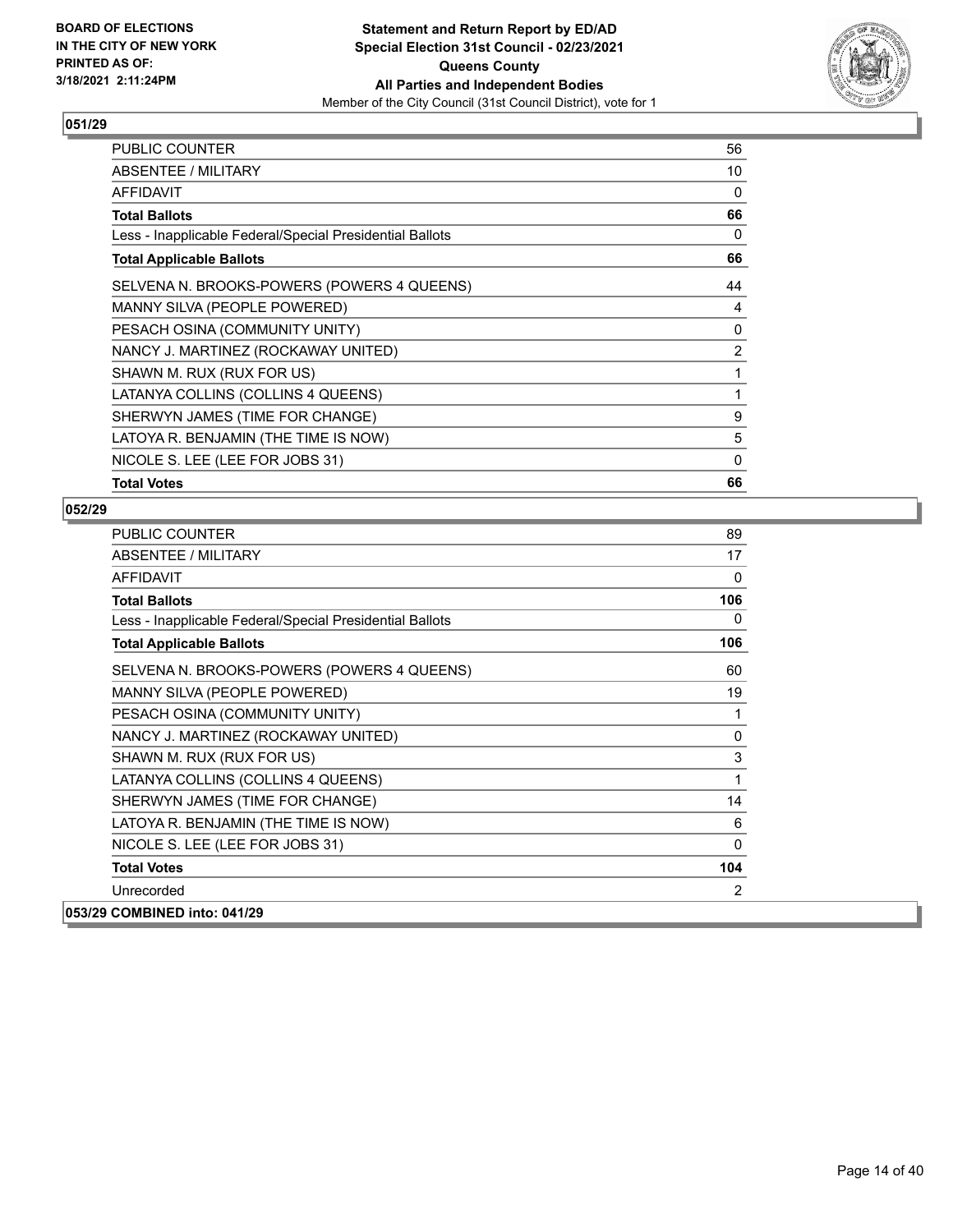

| PUBLIC COUNTER                                           | 47             |
|----------------------------------------------------------|----------------|
| <b>ABSENTEE / MILITARY</b>                               | 6              |
| <b>AFFIDAVIT</b>                                         | 1              |
| <b>Total Ballots</b>                                     | 54             |
| Less - Inapplicable Federal/Special Presidential Ballots | $\Omega$       |
| <b>Total Applicable Ballots</b>                          | 54             |
| SELVENA N. BROOKS-POWERS (POWERS 4 QUEENS)               | 31             |
| MANNY SILVA (PEOPLE POWERED)                             | 4              |
| PESACH OSINA (COMMUNITY UNITY)                           | 0              |
| NANCY J. MARTINEZ (ROCKAWAY UNITED)                      | 0              |
| SHAWN M. RUX (RUX FOR US)                                | $\overline{2}$ |
| LATANYA COLLINS (COLLINS 4 QUEENS)                       | 0              |
| SHERWYN JAMES (TIME FOR CHANGE)                          | 13             |
| LATOYA R. BENJAMIN (THE TIME IS NOW)                     | 3              |
| NICOLE S. LEE (LEE FOR JOBS 31)                          | 0              |
| <b>Total Votes</b>                                       | 53             |
| Unrecorded                                               | 1              |

| PUBLIC COUNTER                                           | 109      |
|----------------------------------------------------------|----------|
| ABSENTEE / MILITARY                                      | 11       |
| AFFIDAVIT                                                | $\Omega$ |
| <b>Total Ballots</b>                                     | 120      |
| Less - Inapplicable Federal/Special Presidential Ballots | 0        |
| <b>Total Applicable Ballots</b>                          | 120      |
| SELVENA N. BROOKS-POWERS (POWERS 4 QUEENS)               | 72       |
| MANNY SILVA (PEOPLE POWERED)                             | 4        |
| PESACH OSINA (COMMUNITY UNITY)                           | 1        |
| NANCY J. MARTINEZ (ROCKAWAY UNITED)                      | 0        |
| SHAWN M. RUX (RUX FOR US)                                | 4        |
| LATANYA COLLINS (COLLINS 4 QUEENS)                       | 2        |
| SHERWYN JAMES (TIME FOR CHANGE)                          | 33       |
| LATOYA R. BENJAMIN (THE TIME IS NOW)                     | 3        |
| NICOLE S. LEE (LEE FOR JOBS 31)                          | $\Omega$ |
| <b>Total Votes</b>                                       | 119      |
| Unrecorded                                               | 1        |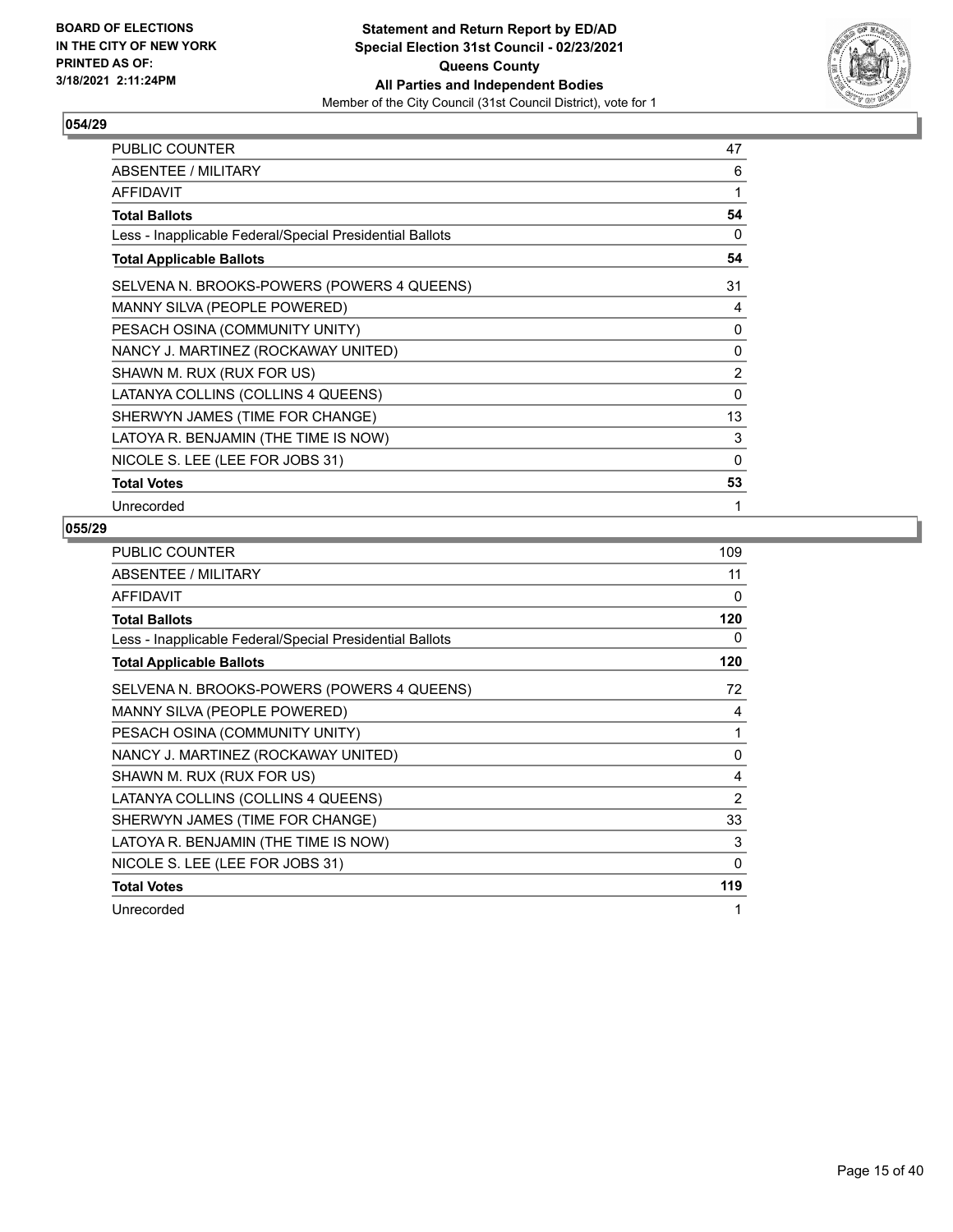

| PUBLIC COUNTER                                           | 24 |
|----------------------------------------------------------|----|
| ABSENTEE / MILITARY                                      | 5  |
| <b>AFFIDAVIT</b>                                         | 0  |
| <b>Total Ballots</b>                                     | 29 |
| Less - Inapplicable Federal/Special Presidential Ballots | 0  |
| <b>Total Applicable Ballots</b>                          | 29 |
| SELVENA N. BROOKS-POWERS (POWERS 4 QUEENS)               | 14 |
| MANNY SILVA (PEOPLE POWERED)                             | 3  |
| PESACH OSINA (COMMUNITY UNITY)                           | 0  |
| NANCY J. MARTINEZ (ROCKAWAY UNITED)                      | 1  |
| SHAWN M. RUX (RUX FOR US)                                | 0  |
| LATANYA COLLINS (COLLINS 4 QUEENS)                       | 1  |
| SHERWYN JAMES (TIME FOR CHANGE)                          | 3  |
| LATOYA R. BENJAMIN (THE TIME IS NOW)                     | 6  |
| NICOLE S. LEE (LEE FOR JOBS 31)                          | 0  |
| <b>Total Votes</b>                                       | 28 |
| Unrecorded                                               | 1  |

| <b>PUBLIC COUNTER</b>                                    | 45 |
|----------------------------------------------------------|----|
| <b>ABSENTEE / MILITARY</b>                               | 3  |
| <b>AFFIDAVIT</b>                                         | 0  |
| <b>Total Ballots</b>                                     | 48 |
| Less - Inapplicable Federal/Special Presidential Ballots | 0  |
| <b>Total Applicable Ballots</b>                          | 48 |
| SELVENA N. BROOKS-POWERS (POWERS 4 QUEENS)               | 20 |
| MANNY SILVA (PEOPLE POWERED)                             | 5  |
| PESACH OSINA (COMMUNITY UNITY)                           | 0  |
| NANCY J. MARTINEZ (ROCKAWAY UNITED)                      | 0  |
| SHAWN M. RUX (RUX FOR US)                                | 5  |
| LATANYA COLLINS (COLLINS 4 QUEENS)                       | 1  |
| SHERWYN JAMES (TIME FOR CHANGE)                          | 8  |
| LATOYA R. BENJAMIN (THE TIME IS NOW)                     | 8  |
| NICOLE S. LEE (LEE FOR JOBS 31)                          | 1  |
| <b>Total Votes</b>                                       | 48 |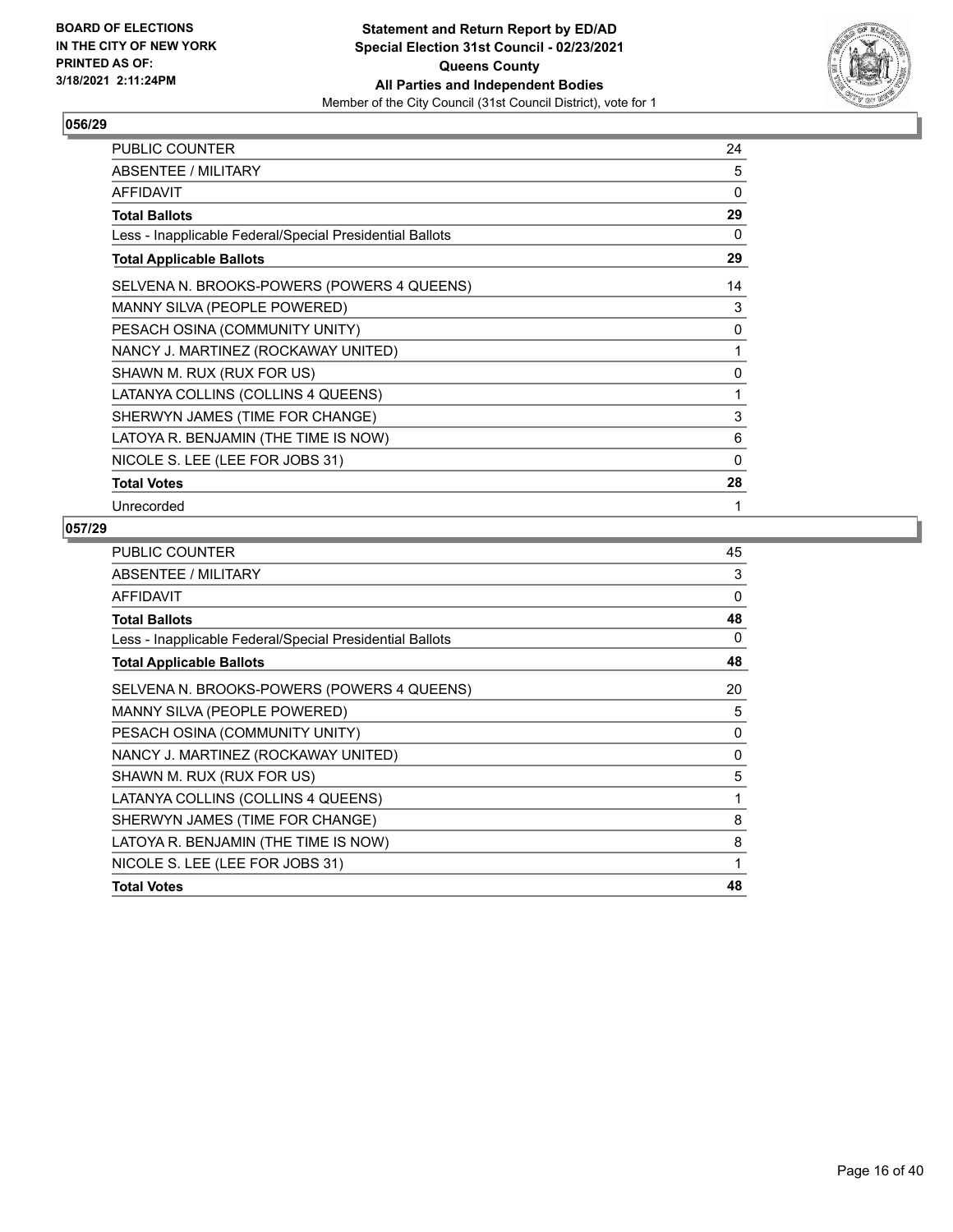

| PUBLIC COUNTER                                           | 64             |
|----------------------------------------------------------|----------------|
| ABSENTEE / MILITARY                                      | 5              |
| <b>AFFIDAVIT</b>                                         | 0              |
| <b>Total Ballots</b>                                     | 69             |
| Less - Inapplicable Federal/Special Presidential Ballots | 0              |
| <b>Total Applicable Ballots</b>                          | 69             |
| SELVENA N. BROOKS-POWERS (POWERS 4 QUEENS)               | 43             |
| MANNY SILVA (PEOPLE POWERED)                             | 7              |
| PESACH OSINA (COMMUNITY UNITY)                           | 2              |
| NANCY J. MARTINEZ (ROCKAWAY UNITED)                      | 0              |
| SHAWN M. RUX (RUX FOR US)                                | 4              |
| LATANYA COLLINS (COLLINS 4 QUEENS)                       | 3              |
| SHERWYN JAMES (TIME FOR CHANGE)                          | 5              |
| LATOYA R. BENJAMIN (THE TIME IS NOW)                     | $\overline{2}$ |
| NICOLE S. LEE (LEE FOR JOBS 31)                          | 1              |
| <b>Total Votes</b>                                       | 67             |
| Unrecorded                                               | 2              |

| <b>PUBLIC COUNTER</b>                                    | 78             |
|----------------------------------------------------------|----------------|
| <b>ABSENTEE / MILITARY</b>                               | 8              |
| <b>AFFIDAVIT</b>                                         | 0              |
| <b>Total Ballots</b>                                     | 86             |
| Less - Inapplicable Federal/Special Presidential Ballots | $\Omega$       |
| <b>Total Applicable Ballots</b>                          | 86             |
| SELVENA N. BROOKS-POWERS (POWERS 4 QUEENS)               | 59             |
| MANNY SILVA (PEOPLE POWERED)                             | 8              |
| PESACH OSINA (COMMUNITY UNITY)                           | 1              |
| NANCY J. MARTINEZ (ROCKAWAY UNITED)                      | 0              |
| SHAWN M. RUX (RUX FOR US)                                | 1              |
| LATANYA COLLINS (COLLINS 4 QUEENS)                       | 0              |
| SHERWYN JAMES (TIME FOR CHANGE)                          | $\overline{7}$ |
| LATOYA R. BENJAMIN (THE TIME IS NOW)                     | 8              |
| NICOLE S. LEE (LEE FOR JOBS 31)                          | 2              |
| <b>Total Votes</b>                                       | 86             |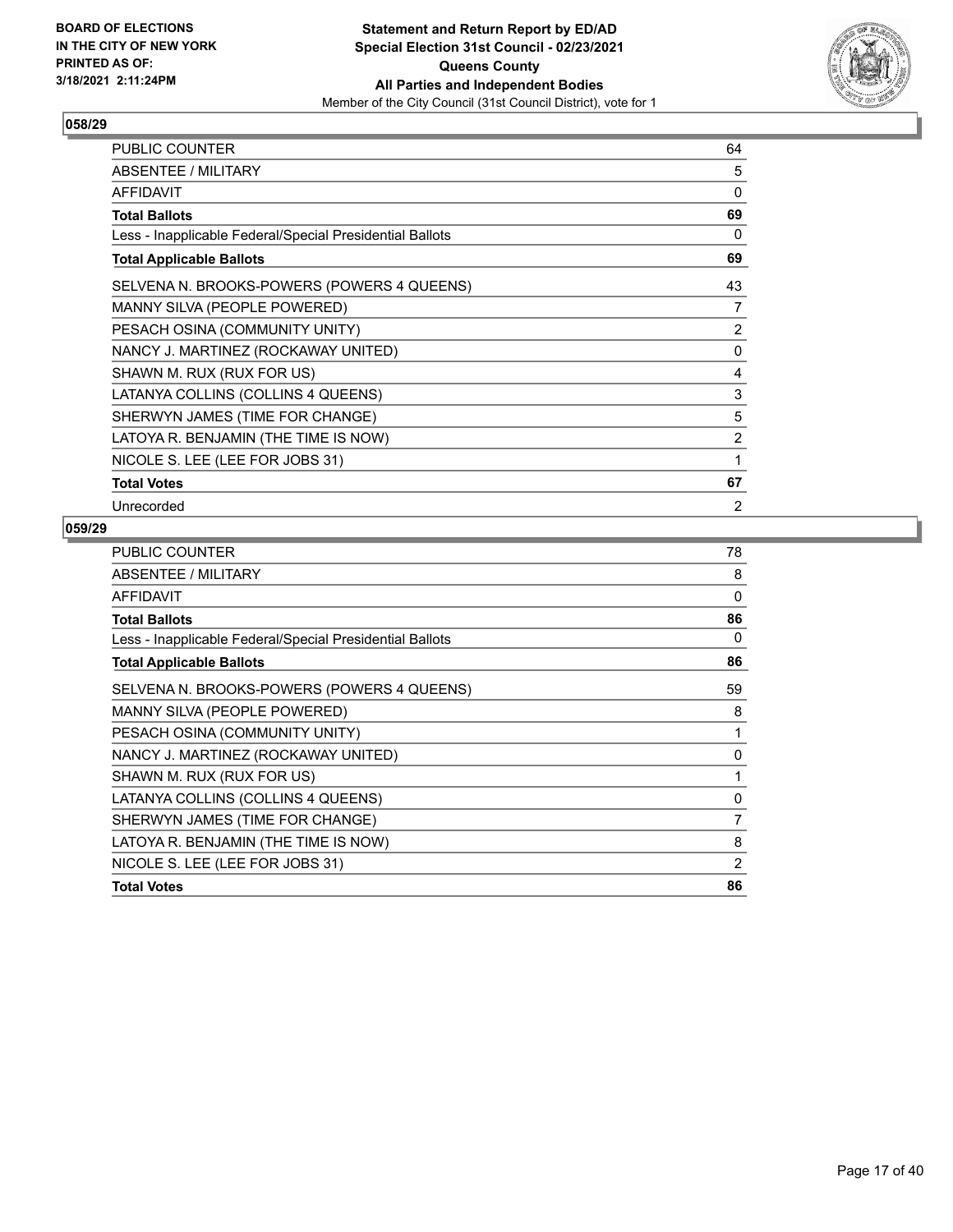

| <b>PUBLIC COUNTER</b>                                    | 114          |
|----------------------------------------------------------|--------------|
| ABSENTEE / MILITARY                                      | 11           |
| AFFIDAVIT                                                | 1            |
| <b>Total Ballots</b>                                     | 126          |
| Less - Inapplicable Federal/Special Presidential Ballots | 0            |
| <b>Total Applicable Ballots</b>                          | 126          |
| SELVENA N. BROOKS-POWERS (POWERS 4 QUEENS)               | 96           |
| MANNY SILVA (PEOPLE POWERED)                             | 8            |
| PESACH OSINA (COMMUNITY UNITY)                           | 0            |
| NANCY J. MARTINEZ (ROCKAWAY UNITED)                      | $\mathbf{0}$ |
| SHAWN M. RUX (RUX FOR US)                                | 1            |
| LATANYA COLLINS (COLLINS 4 QUEENS)                       | 2            |
| SHERWYN JAMES (TIME FOR CHANGE)                          | 10           |
| LATOYA R. BENJAMIN (THE TIME IS NOW)                     | 5            |
| NICOLE S. LEE (LEE FOR JOBS 31)                          | 0            |
| CHRIS GLOVER (WRITE-IN)                                  | 1            |
| MARIE ADAM-OVIDE (WRITE-IN)                              | 1            |
| PEGGY Y LOWRY (WRITE-IN)                                 |              |
| <b>Total Votes</b>                                       | 125          |
| Unrecorded                                               | 1            |

| <b>PUBLIC COUNTER</b>                                    | 89             |
|----------------------------------------------------------|----------------|
| <b>ABSENTEE / MILITARY</b>                               | 5              |
| <b>AFFIDAVIT</b>                                         | 0              |
| <b>Total Ballots</b>                                     | 94             |
| Less - Inapplicable Federal/Special Presidential Ballots | 0              |
| <b>Total Applicable Ballots</b>                          | 94             |
| SELVENA N. BROOKS-POWERS (POWERS 4 QUEENS)               | 62             |
| MANNY SILVA (PEOPLE POWERED)                             | 7              |
| PESACH OSINA (COMMUNITY UNITY)                           | 0              |
| NANCY J. MARTINEZ (ROCKAWAY UNITED)                      | 0              |
| SHAWN M. RUX (RUX FOR US)                                | 4              |
| LATANYA COLLINS (COLLINS 4 QUEENS)                       | 3              |
| SHERWYN JAMES (TIME FOR CHANGE)                          | 8              |
| LATOYA R. BENJAMIN (THE TIME IS NOW)                     | $\overline{7}$ |
| NICOLE S. LEE (LEE FOR JOBS 31)                          | 0              |
| SCHERIE S. MURRAY (WRITE-IN)                             | 1              |
| <b>Total Votes</b>                                       | 92             |
| Unrecorded                                               | 2              |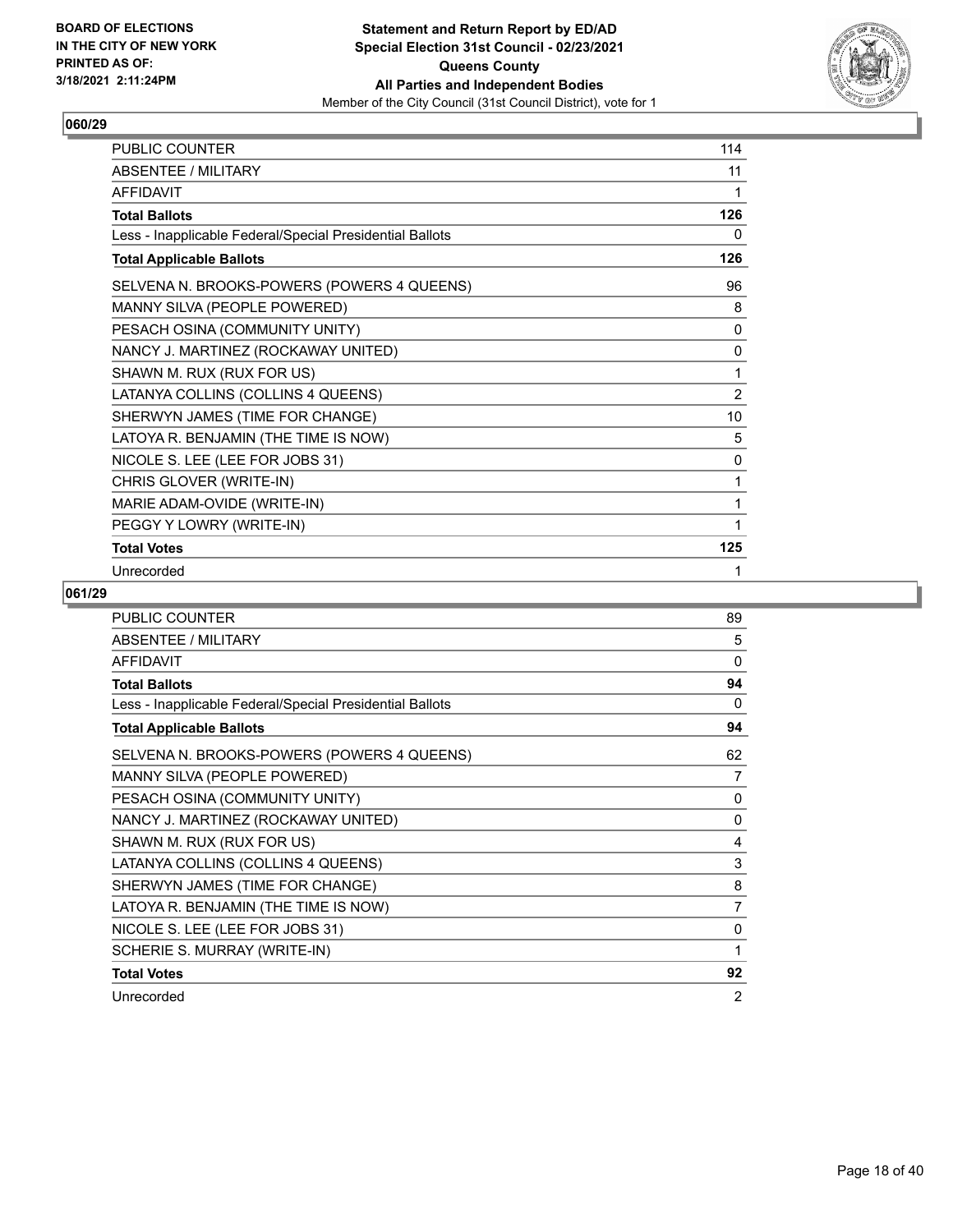

| PUBLIC COUNTER                                           | 122          |
|----------------------------------------------------------|--------------|
| ABSENTEE / MILITARY                                      | 4            |
| AFFIDAVIT                                                | 0            |
| <b>Total Ballots</b>                                     | 126          |
| Less - Inapplicable Federal/Special Presidential Ballots | 0            |
| <b>Total Applicable Ballots</b>                          | 126          |
| SELVENA N. BROOKS-POWERS (POWERS 4 QUEENS)               | 94           |
| MANNY SILVA (PEOPLE POWERED)                             | 10           |
| PESACH OSINA (COMMUNITY UNITY)                           | 1            |
| NANCY J. MARTINEZ (ROCKAWAY UNITED)                      | 0            |
| SHAWN M. RUX (RUX FOR US)                                | 3            |
| LATANYA COLLINS (COLLINS 4 QUEENS)                       | $\mathbf{0}$ |
| SHERWYN JAMES (TIME FOR CHANGE)                          | 8            |
| LATOYA R. BENJAMIN (THE TIME IS NOW)                     | 9            |
| NICOLE S. LEE (LEE FOR JOBS 31)                          | 1            |
| <b>Total Votes</b>                                       | 126          |

| PUBLIC COUNTER                                           | 94           |
|----------------------------------------------------------|--------------|
| ABSENTEE / MILITARY                                      | 5            |
| <b>AFFIDAVIT</b>                                         | $\Omega$     |
| <b>Total Ballots</b>                                     | 99           |
| Less - Inapplicable Federal/Special Presidential Ballots | 0            |
| <b>Total Applicable Ballots</b>                          | 99           |
| SELVENA N. BROOKS-POWERS (POWERS 4 QUEENS)               | 68           |
| MANNY SILVA (PEOPLE POWERED)                             | 8            |
| PESACH OSINA (COMMUNITY UNITY)                           | 0            |
| NANCY J. MARTINEZ (ROCKAWAY UNITED)                      | $\mathbf{0}$ |
| SHAWN M. RUX (RUX FOR US)                                | 4            |
| LATANYA COLLINS (COLLINS 4 QUEENS)                       | 2            |
| SHERWYN JAMES (TIME FOR CHANGE)                          | 4            |
| LATOYA R. BENJAMIN (THE TIME IS NOW)                     | 13           |
| NICOLE S. LEE (LEE FOR JOBS 31)                          | 0            |
| <b>Total Votes</b>                                       | 99           |
|                                                          |              |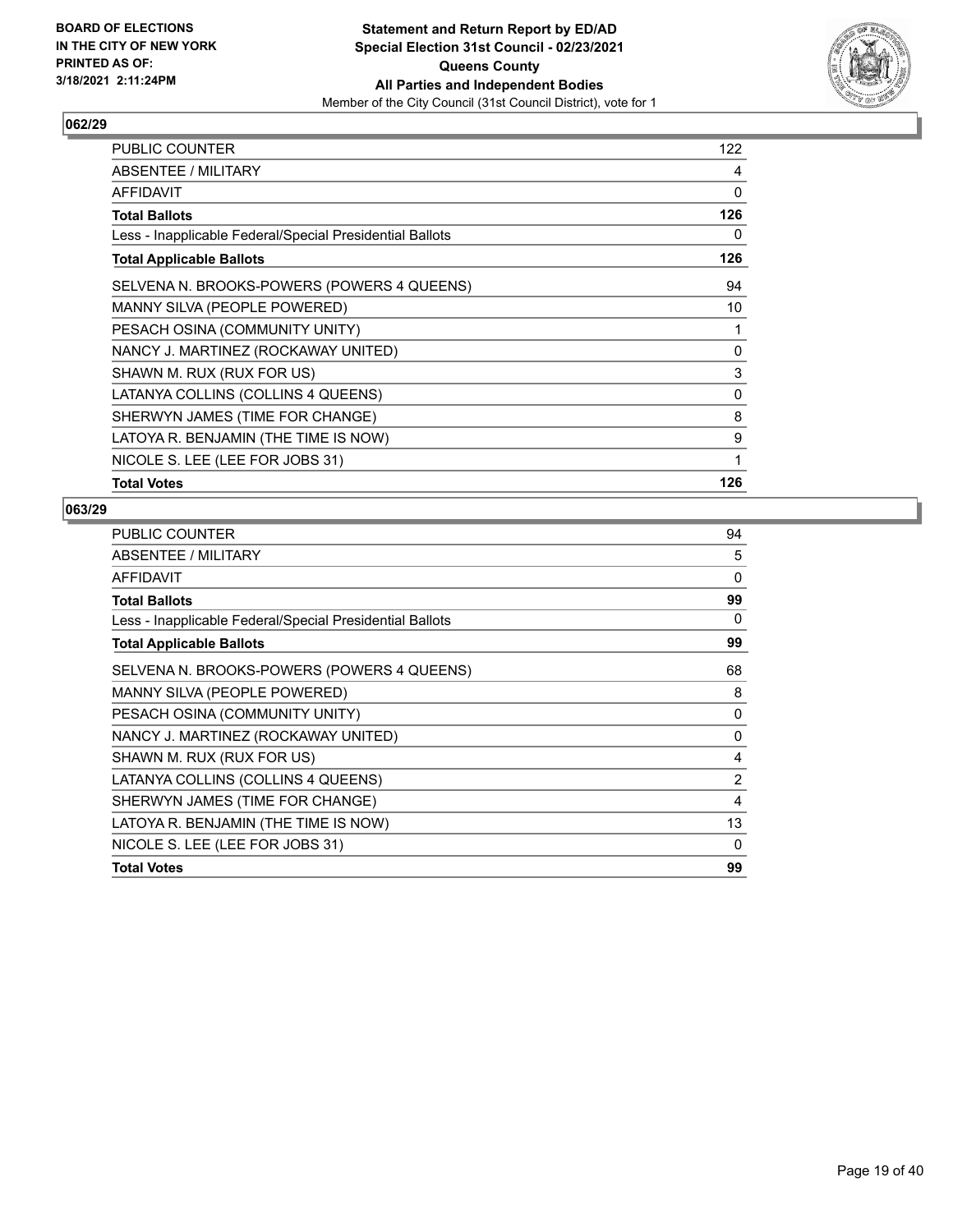

| PUBLIC COUNTER                                           | 78       |
|----------------------------------------------------------|----------|
| ABSENTEE / MILITARY                                      | 8        |
| <b>AFFIDAVIT</b>                                         | 0        |
| <b>Total Ballots</b>                                     | 86       |
| Less - Inapplicable Federal/Special Presidential Ballots | 0        |
| <b>Total Applicable Ballots</b>                          | 86       |
| SELVENA N. BROOKS-POWERS (POWERS 4 QUEENS)               | 60       |
| MANNY SILVA (PEOPLE POWERED)                             | 8        |
| PESACH OSINA (COMMUNITY UNITY)                           | 0        |
| NANCY J. MARTINEZ (ROCKAWAY UNITED)                      | 0        |
| SHAWN M. RUX (RUX FOR US)                                | 4        |
| LATANYA COLLINS (COLLINS 4 QUEENS)                       | 1        |
| SHERWYN JAMES (TIME FOR CHANGE)                          | 3        |
| LATOYA R. BENJAMIN (THE TIME IS NOW)                     | 8        |
| NICOLE S. LEE (LEE FOR JOBS 31)                          | $\Omega$ |
| <b>Total Votes</b>                                       | 84       |
| Unrecorded                                               | 2        |

| PUBLIC COUNTER                                           | 84       |
|----------------------------------------------------------|----------|
| ABSENTEE / MILITARY                                      | 9        |
| <b>AFFIDAVIT</b>                                         | 1        |
| <b>Total Ballots</b>                                     | 94       |
| Less - Inapplicable Federal/Special Presidential Ballots | 0        |
| <b>Total Applicable Ballots</b>                          | 94       |
| SELVENA N. BROOKS-POWERS (POWERS 4 QUEENS)               | 60       |
| MANNY SILVA (PEOPLE POWERED)                             | 8        |
| PESACH OSINA (COMMUNITY UNITY)                           | 0        |
| NANCY J. MARTINEZ (ROCKAWAY UNITED)                      | 0        |
| SHAWN M. RUX (RUX FOR US)                                | 1        |
| LATANYA COLLINS (COLLINS 4 QUEENS)                       | 0        |
| SHERWYN JAMES (TIME FOR CHANGE)                          | 13       |
| LATOYA R. BENJAMIN (THE TIME IS NOW)                     | 11       |
| NICOLE S. LEE (LEE FOR JOBS 31)                          | $\Omega$ |
| <b>Total Votes</b>                                       | 93       |
| Unrecorded                                               | 1        |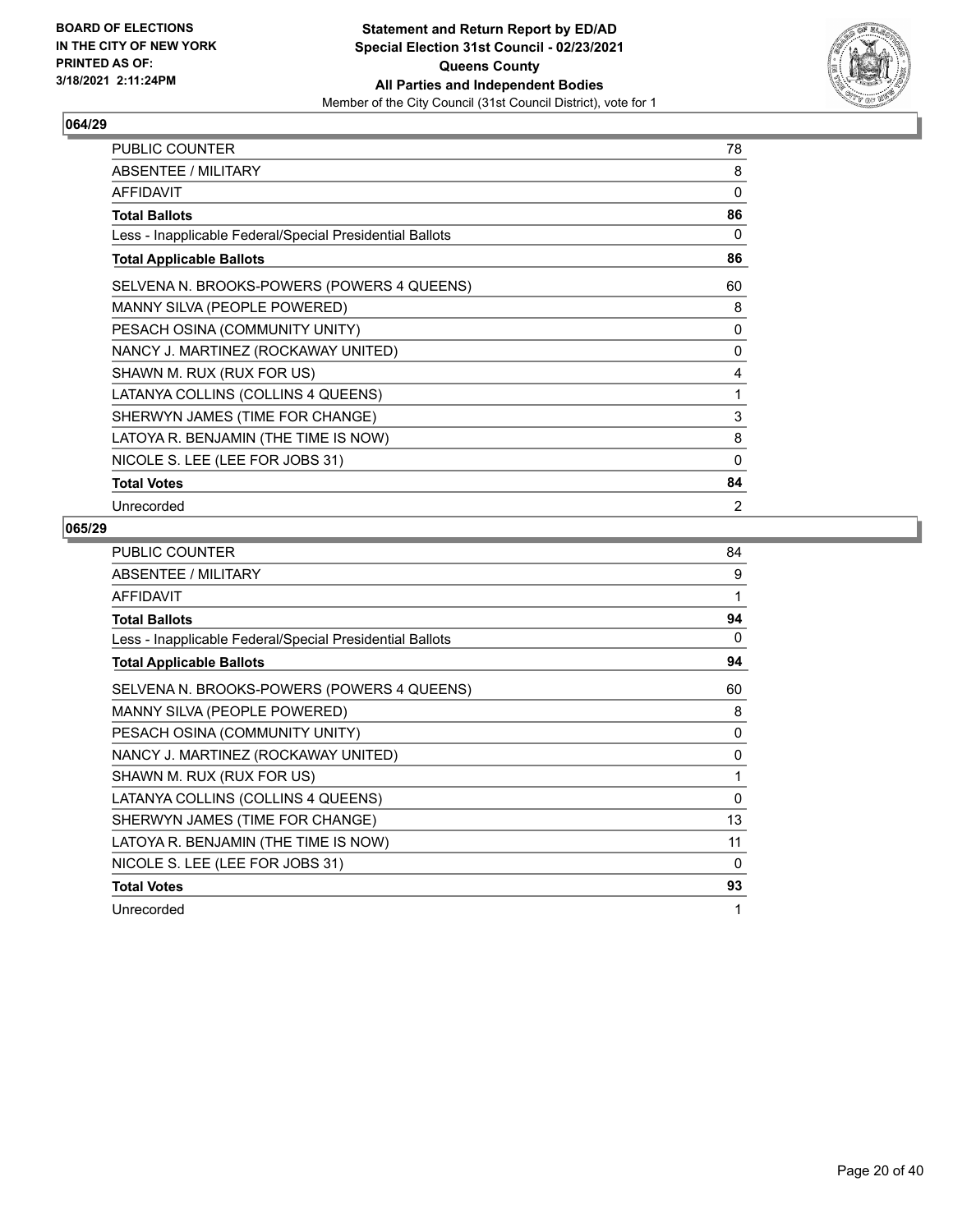

| PUBLIC COUNTER                                           | 56             |
|----------------------------------------------------------|----------------|
| ABSENTEE / MILITARY                                      | 6              |
| <b>AFFIDAVIT</b>                                         | 0              |
| <b>Total Ballots</b>                                     | 62             |
| Less - Inapplicable Federal/Special Presidential Ballots | 0              |
| <b>Total Applicable Ballots</b>                          | 62             |
| SELVENA N. BROOKS-POWERS (POWERS 4 QUEENS)               | 36             |
| MANNY SILVA (PEOPLE POWERED)                             | 8              |
| PESACH OSINA (COMMUNITY UNITY)                           | 0              |
| NANCY J. MARTINEZ (ROCKAWAY UNITED)                      | 1              |
| SHAWN M. RUX (RUX FOR US)                                | 8              |
| LATANYA COLLINS (COLLINS 4 QUEENS)                       | 2              |
| SHERWYN JAMES (TIME FOR CHANGE)                          | 3              |
| LATOYA R. BENJAMIN (THE TIME IS NOW)                     | $\overline{2}$ |
| NICOLE S. LEE (LEE FOR JOBS 31)                          | 0              |
| <b>Total Votes</b>                                       | 60             |
| Unrecorded                                               | 2              |

| PUBLIC COUNTER                                           | 61                |
|----------------------------------------------------------|-------------------|
| ABSENTEE / MILITARY                                      | 6                 |
| <b>AFFIDAVIT</b>                                         | 1                 |
| <b>Total Ballots</b>                                     | 68                |
| Less - Inapplicable Federal/Special Presidential Ballots | 0                 |
| <b>Total Applicable Ballots</b>                          | 68                |
| SELVENA N. BROOKS-POWERS (POWERS 4 QUEENS)               | 42                |
| MANNY SILVA (PEOPLE POWERED)                             | $12 \overline{ }$ |
| PESACH OSINA (COMMUNITY UNITY)                           | 0                 |
| NANCY J. MARTINEZ (ROCKAWAY UNITED)                      | 0                 |
| SHAWN M. RUX (RUX FOR US)                                | $\overline{2}$    |
| LATANYA COLLINS (COLLINS 4 QUEENS)                       | 3                 |
| SHERWYN JAMES (TIME FOR CHANGE)                          | 6                 |
| LATOYA R. BENJAMIN (THE TIME IS NOW)                     | $\overline{2}$    |
| NICOLE S. LEE (LEE FOR JOBS 31)                          | $\Omega$          |
| <b>Total Votes</b>                                       | 67                |
| Unrecorded                                               | 1                 |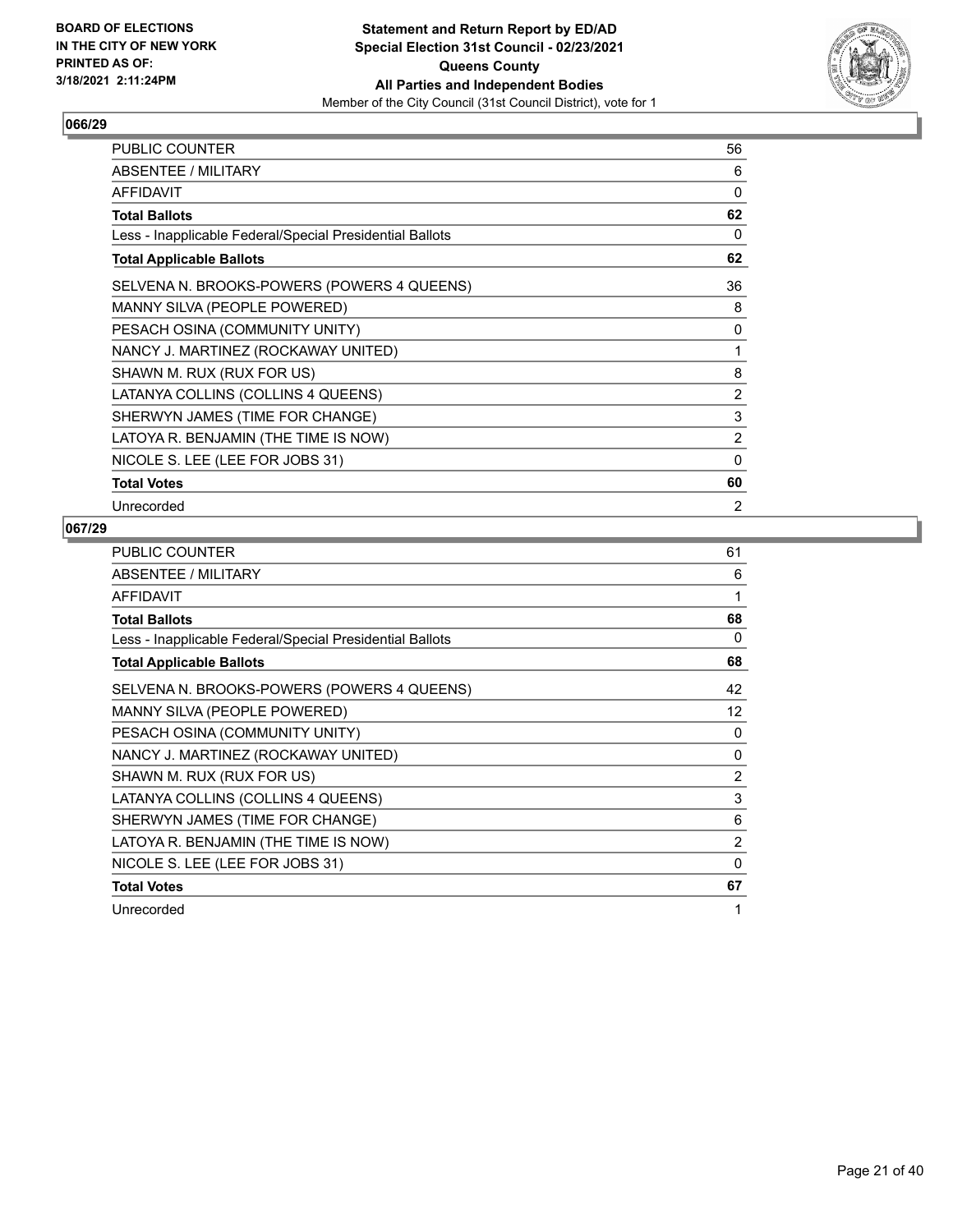

| <b>PUBLIC COUNTER</b>                                    | 41           |
|----------------------------------------------------------|--------------|
| ABSENTEE / MILITARY                                      | 2            |
| AFFIDAVIT                                                | 0            |
| <b>Total Ballots</b>                                     | 43           |
| Less - Inapplicable Federal/Special Presidential Ballots | 0            |
| <b>Total Applicable Ballots</b>                          | 43           |
| SELVENA N. BROOKS-POWERS (POWERS 4 QUEENS)               | 28           |
| <b>MANNY SILVA (PEOPLE POWERED)</b>                      | 3            |
| PESACH OSINA (COMMUNITY UNITY)                           | 0            |
| NANCY J. MARTINEZ (ROCKAWAY UNITED)                      | $\mathbf{0}$ |
| SHAWN M. RUX (RUX FOR US)                                | 3            |
| LATANYA COLLINS (COLLINS 4 QUEENS)                       | 0            |
| SHERWYN JAMES (TIME FOR CHANGE)                          | 5            |
| LATOYA R. BENJAMIN (THE TIME IS NOW)                     | 4            |
| NICOLE S. LEE (LEE FOR JOBS 31)                          | 0            |
| <b>Total Votes</b>                                       | 43           |

**071/29 COMBINED into: 044/29**

#### **077/29 COMBINED into: 042/29**

## **078/29 COMBINED into: 049/29**

| <b>PUBLIC COUNTER</b>                                    | 70             |
|----------------------------------------------------------|----------------|
| ABSENTEE / MILITARY                                      | 14             |
| <b>AFFIDAVIT</b>                                         | $\overline{2}$ |
| <b>Total Ballots</b>                                     | 86             |
| Less - Inapplicable Federal/Special Presidential Ballots | 0              |
| <b>Total Applicable Ballots</b>                          | 86             |
| SELVENA N. BROOKS-POWERS (POWERS 4 QUEENS)               | 41             |
| MANNY SILVA (PEOPLE POWERED)                             | 13             |
| PESACH OSINA (COMMUNITY UNITY)                           | 0              |
| NANCY J. MARTINEZ (ROCKAWAY UNITED)                      | 0              |
| SHAWN M. RUX (RUX FOR US)                                | 11             |
| LATANYA COLLINS (COLLINS 4 QUEENS)                       | 0              |
| SHERWYN JAMES (TIME FOR CHANGE)                          | 15             |
| LATOYA R. BENJAMIN (THE TIME IS NOW)                     | 6              |
| NICOLE S. LEE (LEE FOR JOBS 31)                          | $\mathbf{0}$   |
| <b>Total Votes</b>                                       | 86             |
|                                                          |                |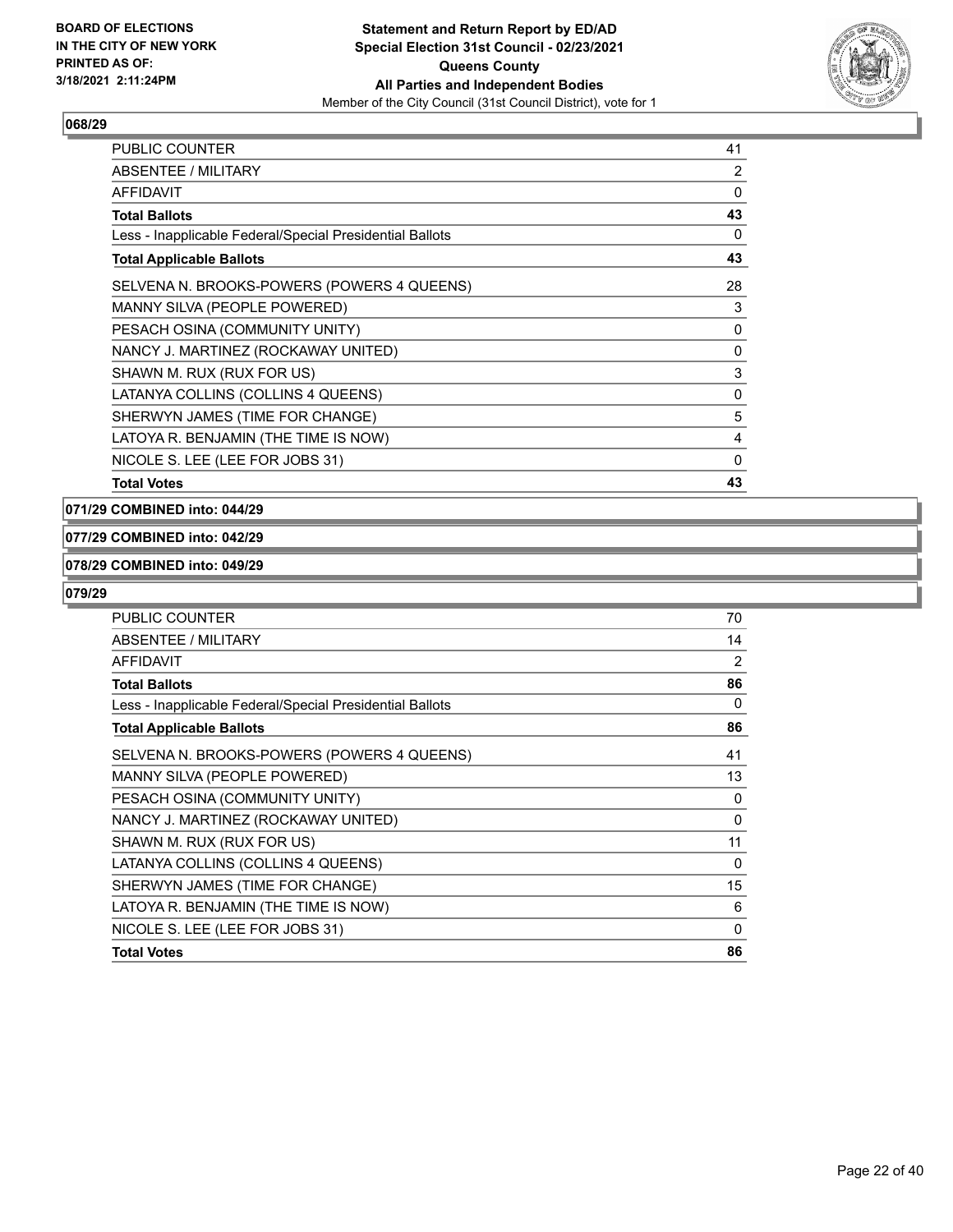

## **021/31 COMBINED into: 039/31**

#### **029/31**

| PUBLIC COUNTER                                           | 46             |
|----------------------------------------------------------|----------------|
| ABSENTEE / MILITARY                                      | 1              |
| <b>AFFIDAVIT</b>                                         | 1              |
| <b>Total Ballots</b>                                     | 48             |
| Less - Inapplicable Federal/Special Presidential Ballots | 0              |
| <b>Total Applicable Ballots</b>                          | 48             |
| SELVENA N. BROOKS-POWERS (POWERS 4 QUEENS)               | 30             |
| MANNY SILVA (PEOPLE POWERED)                             | 3              |
| PESACH OSINA (COMMUNITY UNITY)                           | 3              |
| NANCY J. MARTINEZ (ROCKAWAY UNITED)                      | 0              |
| SHAWN M. RUX (RUX FOR US)                                | 1              |
| LATANYA COLLINS (COLLINS 4 QUEENS)                       | 0              |
| SHERWYN JAMES (TIME FOR CHANGE)                          | $\overline{2}$ |
| LATOYA R. BENJAMIN (THE TIME IS NOW)                     | 6              |
| NICOLE S. LEE (LEE FOR JOBS 31)                          | 1              |
| <b>Total Votes</b>                                       | 46             |
| Unrecorded                                               | $\overline{2}$ |

| <b>PUBLIC COUNTER</b>                                    | 33             |
|----------------------------------------------------------|----------------|
| ABSENTEE / MILITARY                                      | 4              |
| <b>AFFIDAVIT</b>                                         | 0              |
| <b>Total Ballots</b>                                     | 37             |
| Less - Inapplicable Federal/Special Presidential Ballots | $\mathbf{0}$   |
| <b>Total Applicable Ballots</b>                          | 37             |
| SELVENA N. BROOKS-POWERS (POWERS 4 QUEENS)               | 23             |
| MANNY SILVA (PEOPLE POWERED)                             | 6              |
| PESACH OSINA (COMMUNITY UNITY)                           | 0              |
| NANCY J. MARTINEZ (ROCKAWAY UNITED)                      | 4              |
| SHAWN M. RUX (RUX FOR US)                                | $\mathbf 0$    |
| LATANYA COLLINS (COLLINS 4 QUEENS)                       | 0              |
| SHERWYN JAMES (TIME FOR CHANGE)                          | $\overline{2}$ |
| LATOYA R. BENJAMIN (THE TIME IS NOW)                     | 1              |
| NICOLE S. LEE (LEE FOR JOBS 31)                          | 1              |
| <b>Total Votes</b>                                       | 37             |
| 033/31 COMBINED into: 034/31                             |                |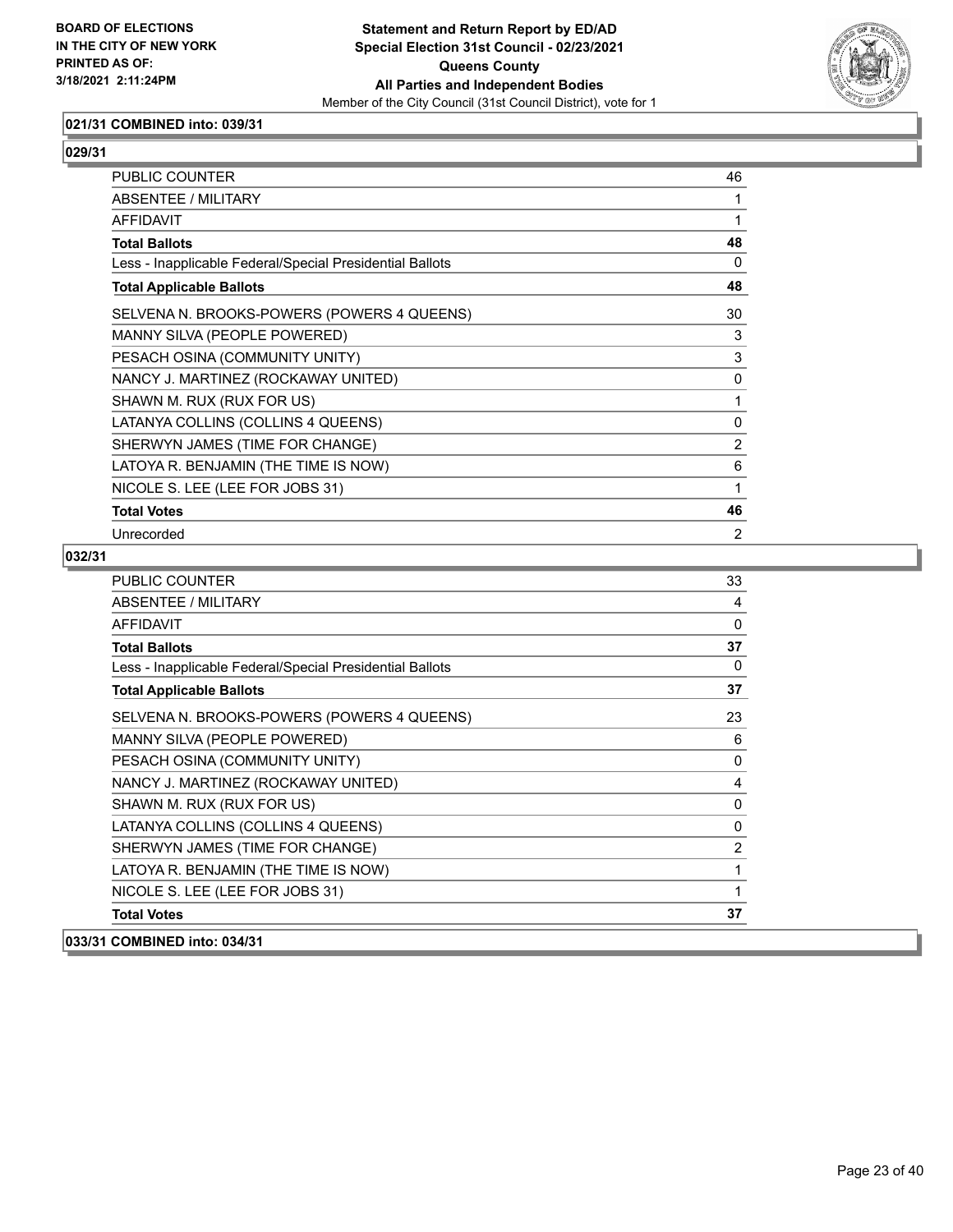

| PUBLIC COUNTER                                           | 69             |
|----------------------------------------------------------|----------------|
| ABSENTEE / MILITARY                                      | 3              |
| AFFIDAVIT                                                | 0              |
| <b>Total Ballots</b>                                     | 72             |
| Less - Inapplicable Federal/Special Presidential Ballots | 0              |
| <b>Total Applicable Ballots</b>                          | 72             |
| SELVENA N. BROOKS-POWERS (POWERS 4 QUEENS)               | 48             |
| MANNY SILVA (PEOPLE POWERED)                             | 13             |
| PESACH OSINA (COMMUNITY UNITY)                           | 3              |
| NANCY J. MARTINEZ (ROCKAWAY UNITED)                      | 0              |
| SHAWN M. RUX (RUX FOR US)                                | 0              |
| LATANYA COLLINS (COLLINS 4 QUEENS)                       | $\overline{2}$ |
| SHERWYN JAMES (TIME FOR CHANGE)                          | 0              |
| LATOYA R. BENJAMIN (THE TIME IS NOW)                     | 6              |
| NICOLE S. LEE (LEE FOR JOBS 31)                          | $\Omega$       |
| <b>Total Votes</b>                                       | 72             |

| <b>PUBLIC COUNTER</b>                                    | 40           |
|----------------------------------------------------------|--------------|
| ABSENTEE / MILITARY                                      | 1            |
| <b>AFFIDAVIT</b>                                         | $\mathbf{0}$ |
| <b>Total Ballots</b>                                     | 41           |
| Less - Inapplicable Federal/Special Presidential Ballots | 0            |
| <b>Total Applicable Ballots</b>                          | 41           |
| SELVENA N. BROOKS-POWERS (POWERS 4 QUEENS)               | 17           |
| MANNY SILVA (PEOPLE POWERED)                             | 16           |
| PESACH OSINA (COMMUNITY UNITY)                           | 0            |
| NANCY J. MARTINEZ (ROCKAWAY UNITED)                      | 1            |
| SHAWN M. RUX (RUX FOR US)                                | 0            |
| LATANYA COLLINS (COLLINS 4 QUEENS)                       | 1            |
| SHERWYN JAMES (TIME FOR CHANGE)                          | 1            |
| LATOYA R. BENJAMIN (THE TIME IS NOW)                     | 4            |
| NICOLE S. LEE (LEE FOR JOBS 31)                          | 0            |
| <b>Total Votes</b>                                       | 40           |
| Unrecorded                                               | 1            |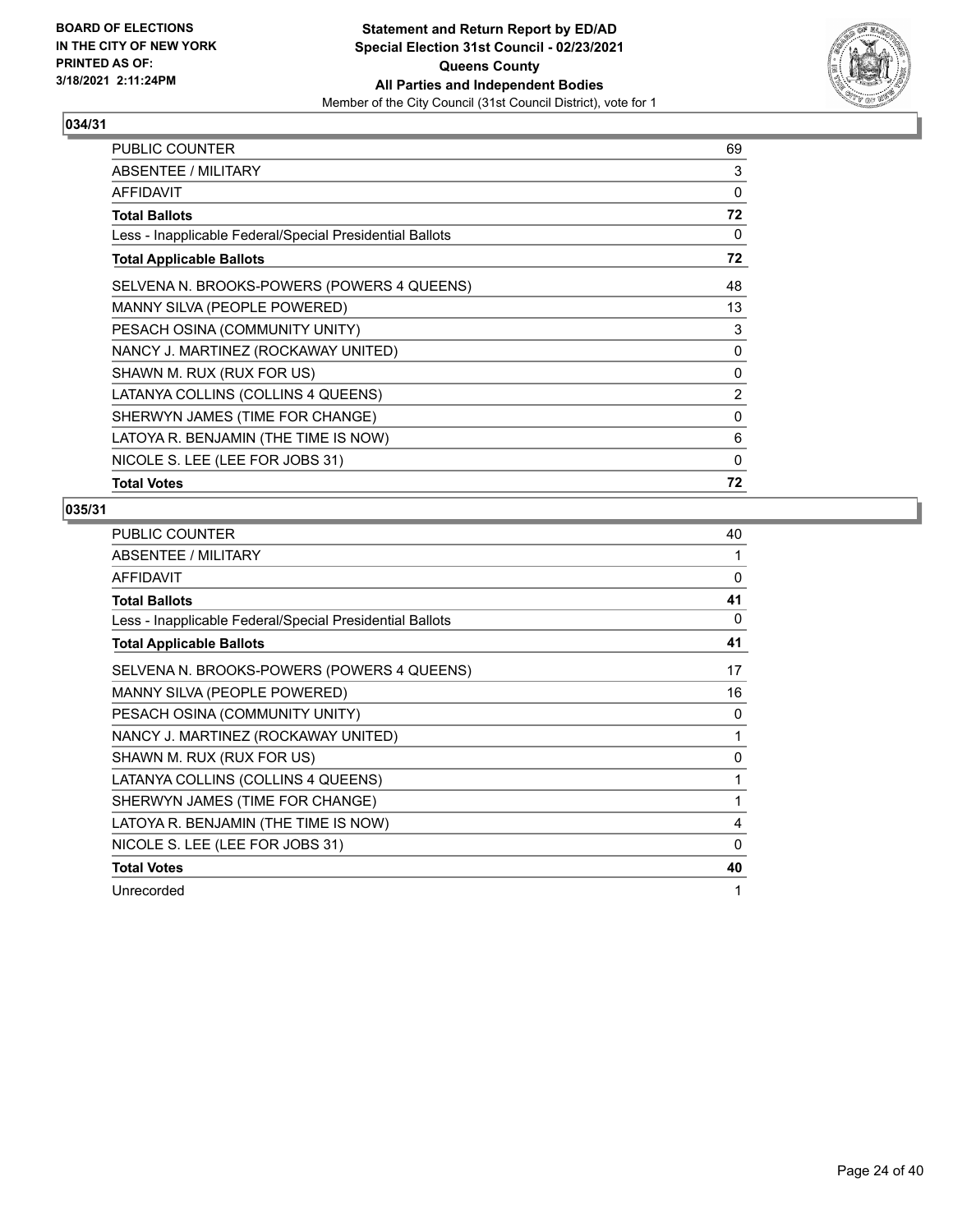

| PUBLIC COUNTER                                           | 40 |
|----------------------------------------------------------|----|
| <b>ABSENTEE / MILITARY</b>                               | 7  |
| AFFIDAVIT                                                | 0  |
| <b>Total Ballots</b>                                     | 47 |
| Less - Inapplicable Federal/Special Presidential Ballots | 0  |
| <b>Total Applicable Ballots</b>                          | 47 |
| SELVENA N. BROOKS-POWERS (POWERS 4 QUEENS)               | 22 |
| MANNY SILVA (PEOPLE POWERED)                             | 7  |
| PESACH OSINA (COMMUNITY UNITY)                           | 0  |
| NANCY J. MARTINEZ (ROCKAWAY UNITED)                      | 2  |
| SHAWN M. RUX (RUX FOR US)                                | 4  |
| LATANYA COLLINS (COLLINS 4 QUEENS)                       | 0  |
| SHERWYN JAMES (TIME FOR CHANGE)                          | 5  |
| LATOYA R. BENJAMIN (THE TIME IS NOW)                     | 4  |
| NICOLE S. LEE (LEE FOR JOBS 31)                          | 0  |
| <b>Total Votes</b>                                       | 44 |
| Unrecorded                                               | 3  |

| 41             |
|----------------|
| 3              |
| 2              |
| 46             |
| 0              |
| 46             |
| 26             |
| 9              |
| 0              |
| 0              |
| $\overline{2}$ |
| $\overline{2}$ |
| 3              |
| 4              |
| 0              |
| 46             |
|                |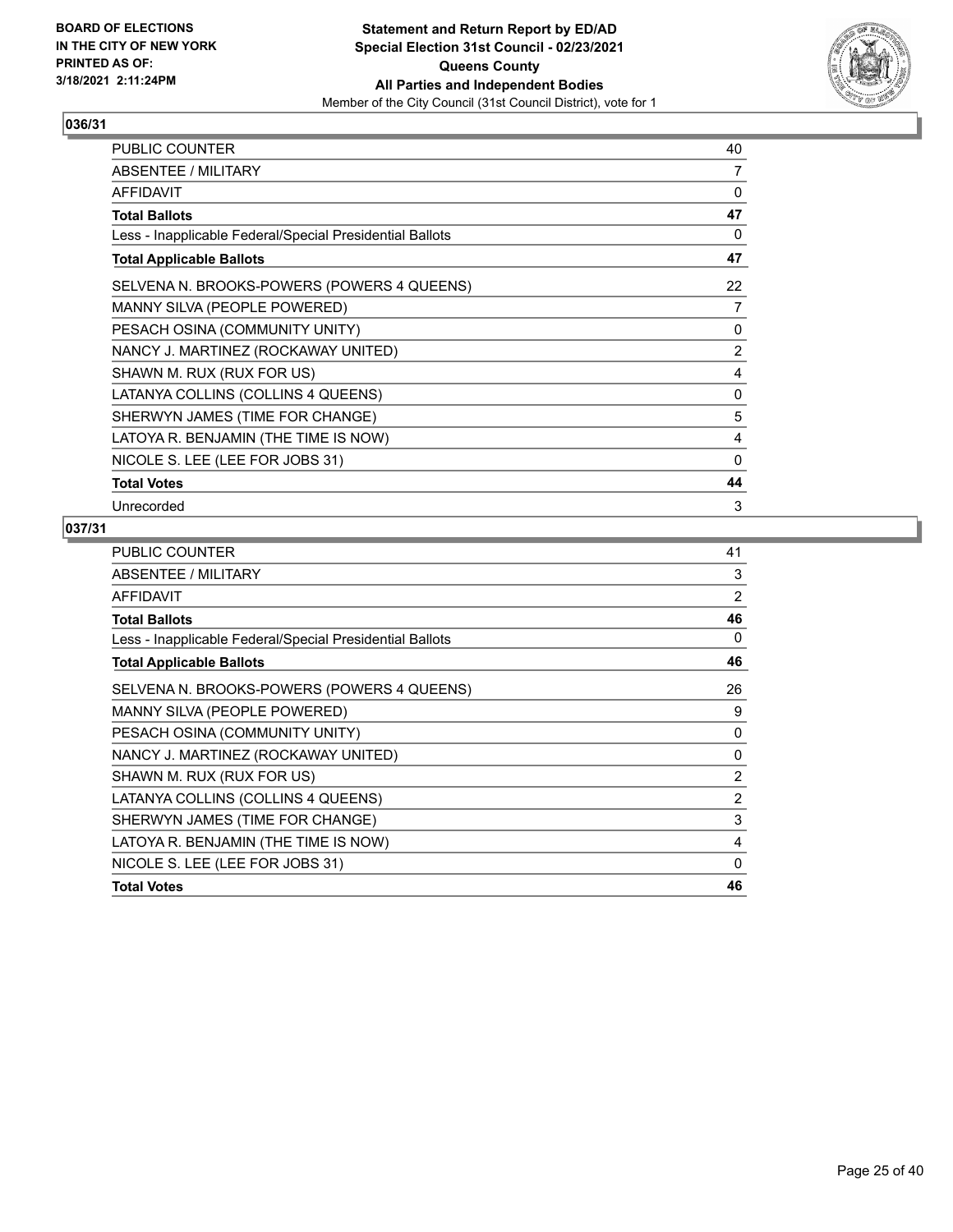

| PUBLIC COUNTER                                           | 76 |
|----------------------------------------------------------|----|
| ABSENTEE / MILITARY                                      | 1  |
| AFFIDAVIT                                                | 0  |
| Total Ballots                                            | 77 |
| Less - Inapplicable Federal/Special Presidential Ballots | 0  |
| <b>Total Applicable Ballots</b>                          | 77 |
| SELVENA N. BROOKS-POWERS (POWERS 4 QUEENS)               | 47 |
| MANNY SILVA (PEOPLE POWERED)                             | 17 |
| PESACH OSINA (COMMUNITY UNITY)                           | 1  |
| NANCY J. MARTINEZ (ROCKAWAY UNITED)                      | 0  |
| SHAWN M. RUX (RUX FOR US)                                | 1  |
| LATANYA COLLINS (COLLINS 4 QUEENS)                       | 2  |
| SHERWYN JAMES (TIME FOR CHANGE)                          | 5  |
| LATOYA R. BENJAMIN (THE TIME IS NOW)                     | 2  |
| NICOLE S. LEE (LEE FOR JOBS 31)                          | 1  |
| JAMES JOHNSON (WRITE-IN)                                 | 1  |
| <b>Total Votes</b>                                       | 77 |

| PUBLIC COUNTER                                           | 99  |
|----------------------------------------------------------|-----|
| ABSENTEE / MILITARY                                      | 7   |
| <b>AFFIDAVIT</b>                                         | 1   |
| <b>Total Ballots</b>                                     | 107 |
| Less - Inapplicable Federal/Special Presidential Ballots | 0   |
| <b>Total Applicable Ballots</b>                          | 107 |
| SELVENA N. BROOKS-POWERS (POWERS 4 QUEENS)               | 53  |
| MANNY SILVA (PEOPLE POWERED)                             | 11  |
| PESACH OSINA (COMMUNITY UNITY)                           | 2   |
| NANCY J. MARTINEZ (ROCKAWAY UNITED)                      | 12  |
| SHAWN M. RUX (RUX FOR US)                                | 14  |
| LATANYA COLLINS (COLLINS 4 QUEENS)                       | 4   |
| SHERWYN JAMES (TIME FOR CHANGE)                          | 3   |
| LATOYA R. BENJAMIN (THE TIME IS NOW)                     | 4   |
| NICOLE S. LEE (LEE FOR JOBS 31)                          | 1   |
| <b>Total Votes</b>                                       | 104 |
| Unrecorded                                               | 3   |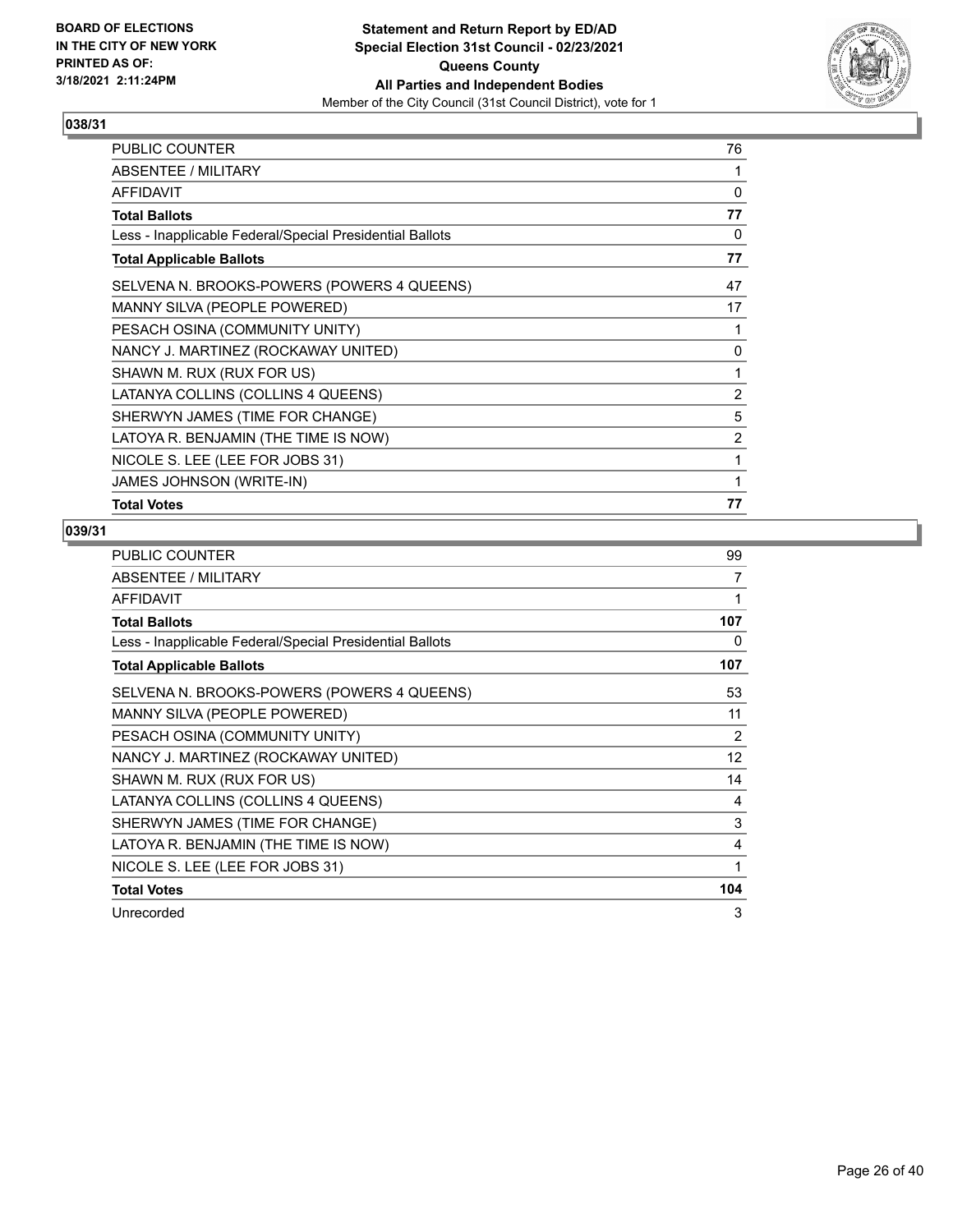

| PUBLIC COUNTER                                           | 70 |
|----------------------------------------------------------|----|
| ABSENTEE / MILITARY                                      | 8  |
| AFFIDAVIT                                                | 0  |
| Total Ballots                                            | 78 |
| Less - Inapplicable Federal/Special Presidential Ballots | 0  |
| <b>Total Applicable Ballots</b>                          | 78 |
| SELVENA N. BROOKS-POWERS (POWERS 4 QUEENS)               | 41 |
| MANNY SILVA (PEOPLE POWERED)                             | 5  |
| PESACH OSINA (COMMUNITY UNITY)                           | 0  |
| NANCY J. MARTINEZ (ROCKAWAY UNITED)                      | 0  |
| SHAWN M. RUX (RUX FOR US)                                | 0  |
| LATANYA COLLINS (COLLINS 4 QUEENS)                       | 5  |
| SHERWYN JAMES (TIME FOR CHANGE)                          | 7  |
| LATOYA R. BENJAMIN (THE TIME IS NOW)                     | 19 |
| NICOLE S. LEE (LEE FOR JOBS 31)                          | 1  |
| <b>Total Votes</b>                                       | 78 |

| 44             |
|----------------|
| 6              |
| $\Omega$       |
| 50             |
| 0              |
| 50             |
| 36             |
| 9              |
| 0              |
| 1              |
| 1              |
| 0              |
| $\overline{c}$ |
| 1              |
| $\Omega$       |
| 50             |
|                |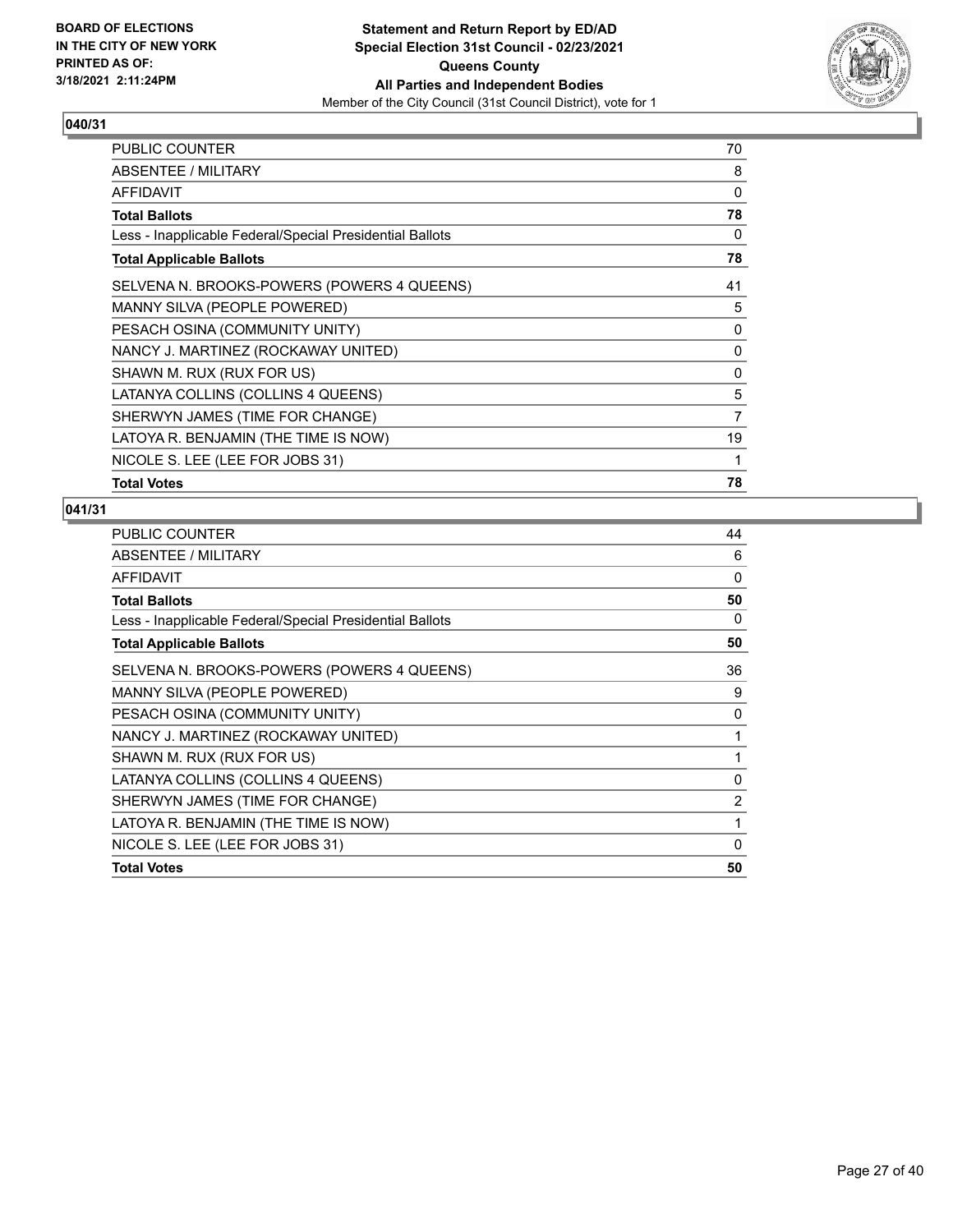

| PUBLIC COUNTER                                           | 40 |
|----------------------------------------------------------|----|
| ABSENTEE / MILITARY                                      | 1  |
| <b>AFFIDAVIT</b>                                         | 1  |
| <b>Total Ballots</b>                                     | 42 |
| Less - Inapplicable Federal/Special Presidential Ballots | 0  |
| <b>Total Applicable Ballots</b>                          | 42 |
| SELVENA N. BROOKS-POWERS (POWERS 4 QUEENS)               | 19 |
| MANNY SILVA (PEOPLE POWERED)                             | 6  |
| PESACH OSINA (COMMUNITY UNITY)                           | 3  |
| NANCY J. MARTINEZ (ROCKAWAY UNITED)                      | 1  |
| SHAWN M. RUX (RUX FOR US)                                | 0  |
| LATANYA COLLINS (COLLINS 4 QUEENS)                       | 3  |
| SHERWYN JAMES (TIME FOR CHANGE)                          | 6  |
| LATOYA R. BENJAMIN (THE TIME IS NOW)                     | 3  |
| NICOLE S. LEE (LEE FOR JOBS 31)                          | 0  |
| <b>Total Votes</b>                                       | 41 |
| Unrecorded                                               | 1  |

## **043/31 COMBINED into: 046/31**

| <b>PUBLIC COUNTER</b>                                    | 75 |
|----------------------------------------------------------|----|
| ABSENTEE / MILITARY                                      | 8  |
| <b>AFFIDAVIT</b>                                         | 0  |
| <b>Total Ballots</b>                                     | 83 |
| Less - Inapplicable Federal/Special Presidential Ballots | 0  |
| <b>Total Applicable Ballots</b>                          | 83 |
| SELVENA N. BROOKS-POWERS (POWERS 4 QUEENS)               | 53 |
| MANNY SILVA (PEOPLE POWERED)                             | 8  |
| PESACH OSINA (COMMUNITY UNITY)                           | 0  |
| NANCY J. MARTINEZ (ROCKAWAY UNITED)                      | 0  |
| SHAWN M. RUX (RUX FOR US)                                | 3  |
| LATANYA COLLINS (COLLINS 4 QUEENS)                       | 3  |
| SHERWYN JAMES (TIME FOR CHANGE)                          | 3  |
| LATOYA R. BENJAMIN (THE TIME IS NOW)                     | 11 |
| NICOLE S. LEE (LEE FOR JOBS 31)                          | 1  |
| <b>Total Votes</b>                                       | 82 |
| Unrecorded                                               | 1  |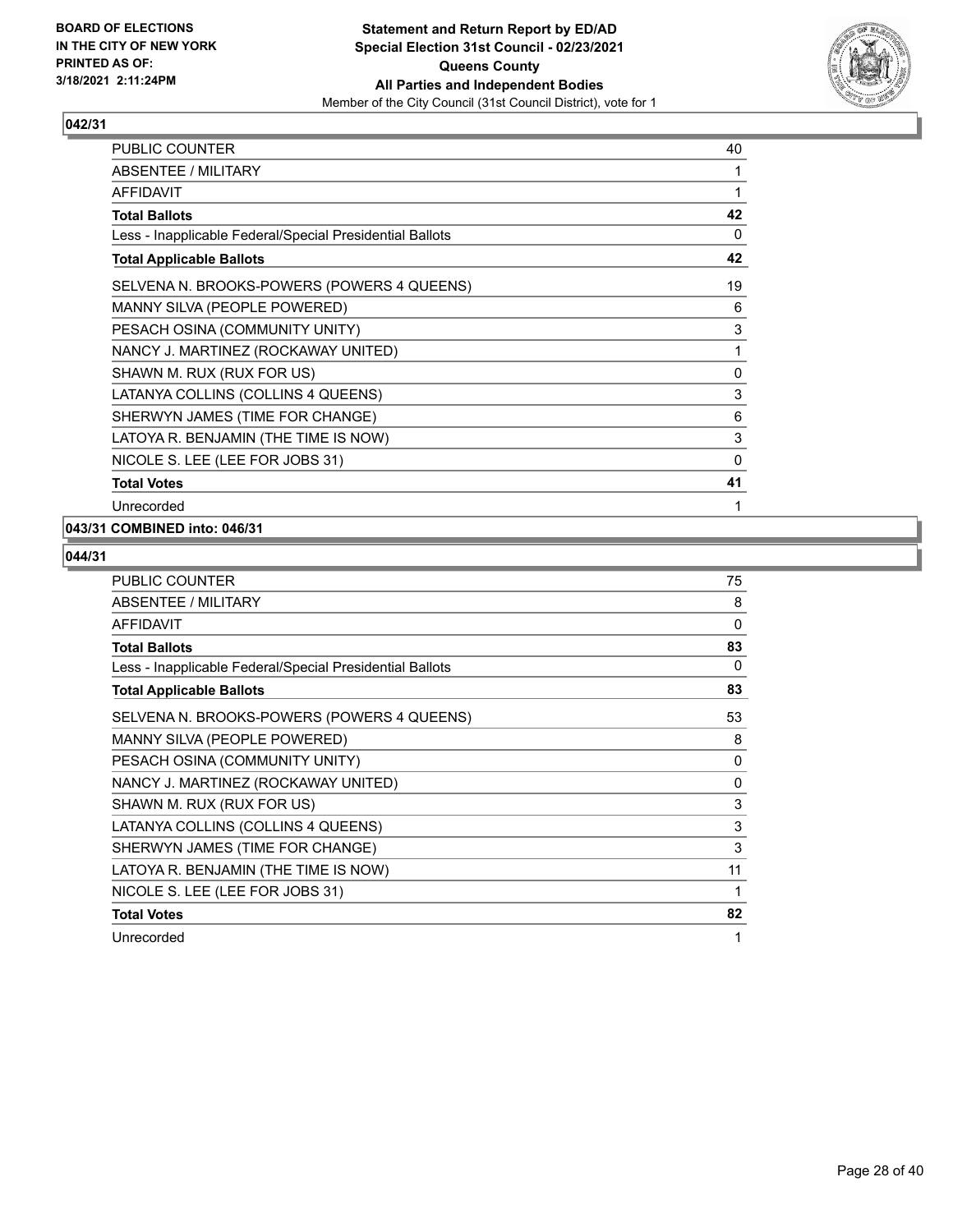

| PUBLIC COUNTER                                           | 57 |
|----------------------------------------------------------|----|
| ABSENTEE / MILITARY                                      | 1  |
| AFFIDAVIT                                                | 0  |
| <b>Total Ballots</b>                                     | 58 |
| Less - Inapplicable Federal/Special Presidential Ballots | 0  |
| <b>Total Applicable Ballots</b>                          | 58 |
| SELVENA N. BROOKS-POWERS (POWERS 4 QUEENS)               | 20 |
| MANNY SILVA (PEOPLE POWERED)                             | 20 |
| PESACH OSINA (COMMUNITY UNITY)                           | 2  |
| NANCY J. MARTINEZ (ROCKAWAY UNITED)                      | 2  |
| SHAWN M. RUX (RUX FOR US)                                | 1  |
| LATANYA COLLINS (COLLINS 4 QUEENS)                       | 4  |
| SHERWYN JAMES (TIME FOR CHANGE)                          | 0  |
| LATOYA R. BENJAMIN (THE TIME IS NOW)                     | 5  |
| NICOLE S. LEE (LEE FOR JOBS 31)                          | 1  |
| <b>Total Votes</b>                                       | 55 |
| Unrecorded                                               | 3  |

| PUBLIC COUNTER                                           | 100            |
|----------------------------------------------------------|----------------|
| ABSENTEE / MILITARY                                      | 13             |
| AFFIDAVIT                                                | $\Omega$       |
| <b>Total Ballots</b>                                     | 113            |
| Less - Inapplicable Federal/Special Presidential Ballots | 0              |
| <b>Total Applicable Ballots</b>                          | 113            |
| SELVENA N. BROOKS-POWERS (POWERS 4 QUEENS)               | 80             |
| MANNY SILVA (PEOPLE POWERED)                             | 7              |
| PESACH OSINA (COMMUNITY UNITY)                           | 2              |
| NANCY J. MARTINEZ (ROCKAWAY UNITED)                      | 1              |
| SHAWN M. RUX (RUX FOR US)                                | 0              |
| LATANYA COLLINS (COLLINS 4 QUEENS)                       | 7              |
| SHERWYN JAMES (TIME FOR CHANGE)                          | 3              |
| LATOYA R. BENJAMIN (THE TIME IS NOW)                     | $\overline{7}$ |
| NICOLE S. LEE (LEE FOR JOBS 31)                          | 3              |
| <b>Total Votes</b>                                       | 110            |
| Unrecorded                                               | 3              |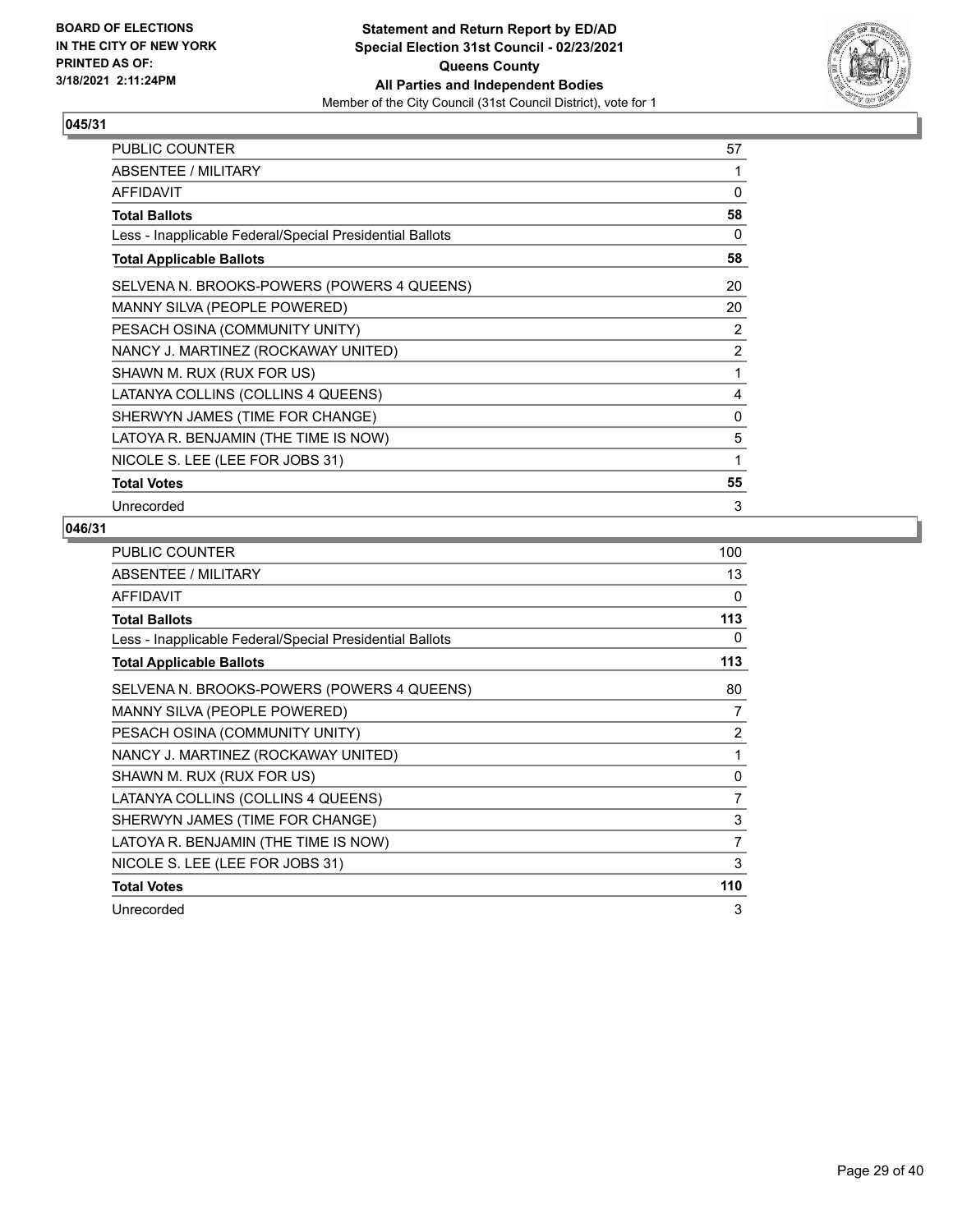

| PUBLIC COUNTER                                           | 102            |
|----------------------------------------------------------|----------------|
| <b>ABSENTEE / MILITARY</b>                               | 5              |
| <b>AFFIDAVIT</b>                                         | 0              |
| <b>Total Ballots</b>                                     | 107            |
| Less - Inapplicable Federal/Special Presidential Ballots | 0              |
| <b>Total Applicable Ballots</b>                          | 107            |
| SELVENA N. BROOKS-POWERS (POWERS 4 QUEENS)               | 54             |
| MANNY SILVA (PEOPLE POWERED)                             | 24             |
| PESACH OSINA (COMMUNITY UNITY)                           | 5              |
| NANCY J. MARTINEZ (ROCKAWAY UNITED)                      | $\overline{2}$ |
| SHAWN M. RUX (RUX FOR US)                                | $\mathbf 0$    |
| LATANYA COLLINS (COLLINS 4 QUEENS)                       | 3              |
| SHERWYN JAMES (TIME FOR CHANGE)                          | 6              |
| LATOYA R. BENJAMIN (THE TIME IS NOW)                     | 6              |
| NICOLE S. LEE (LEE FOR JOBS 31)                          | 0              |
| ALAV KATEMAN (WRITE-IN)                                  | 1              |
| JOSEPH F. KASPER (WRITE-IN)                              | 1              |
| <b>Total Votes</b>                                       | 102            |
| Unrecorded                                               | 5              |

| PUBLIC COUNTER                                           | 48 |
|----------------------------------------------------------|----|
| <b>ABSENTEE / MILITARY</b>                               | 0  |
| <b>AFFIDAVIT</b>                                         | 0  |
| <b>Total Ballots</b>                                     | 48 |
| Less - Inapplicable Federal/Special Presidential Ballots | 0  |
| <b>Total Applicable Ballots</b>                          | 48 |
| SELVENA N. BROOKS-POWERS (POWERS 4 QUEENS)               | 27 |
| MANNY SILVA (PEOPLE POWERED)                             | 6  |
| PESACH OSINA (COMMUNITY UNITY)                           | 1  |
| NANCY J. MARTINEZ (ROCKAWAY UNITED)                      | 5  |
| SHAWN M. RUX (RUX FOR US)                                | 3  |
| LATANYA COLLINS (COLLINS 4 QUEENS)                       | 3  |
| SHERWYN JAMES (TIME FOR CHANGE)                          | 1  |
| LATOYA R. BENJAMIN (THE TIME IS NOW)                     | 1  |
| NICOLE S. LEE (LEE FOR JOBS 31)                          | 1  |
| <b>Total Votes</b>                                       | 48 |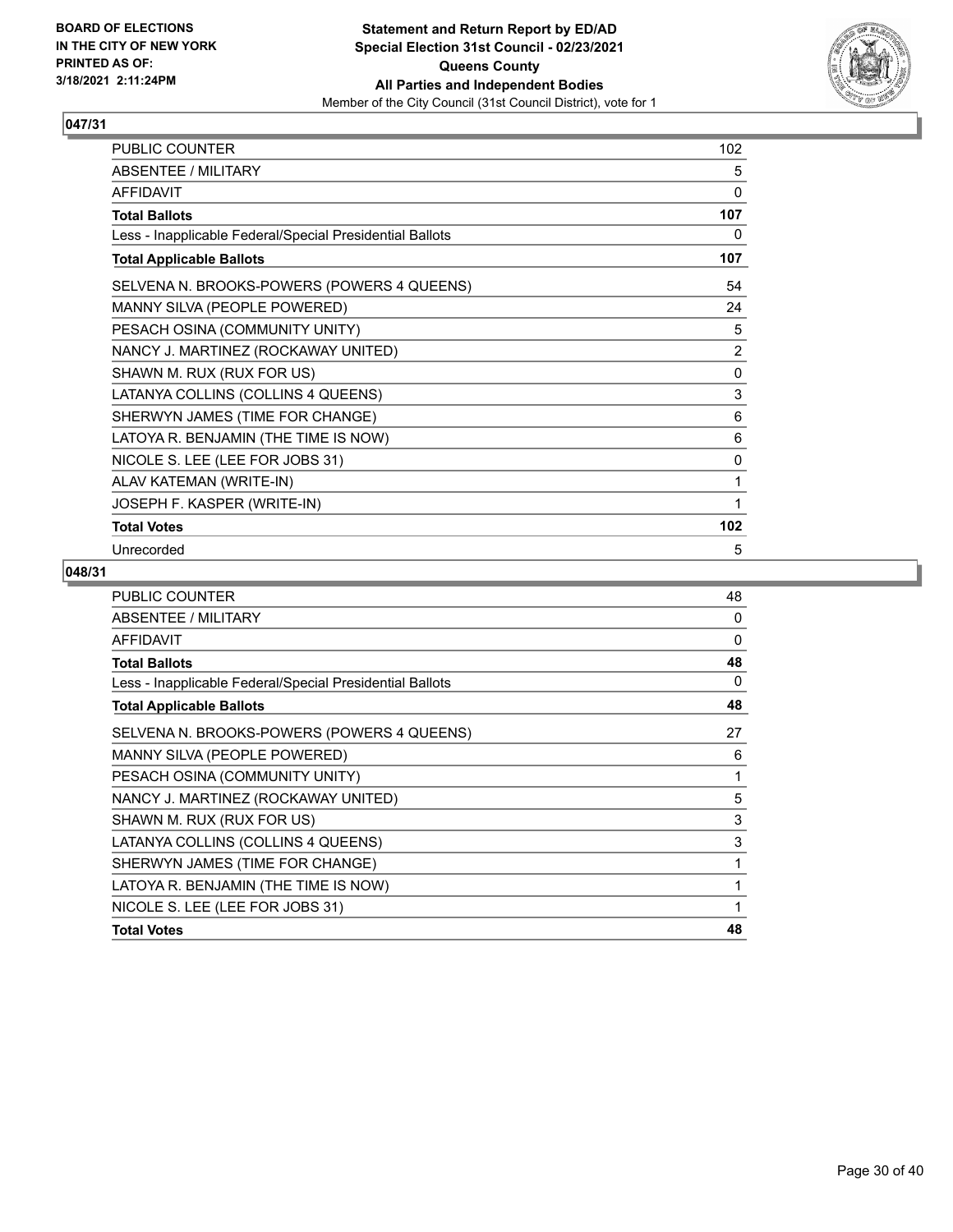

| PUBLIC COUNTER                                           | 67             |
|----------------------------------------------------------|----------------|
| ABSENTEE / MILITARY                                      | 0              |
| <b>AFFIDAVIT</b>                                         | 0              |
| <b>Total Ballots</b>                                     | 67             |
| Less - Inapplicable Federal/Special Presidential Ballots | 0              |
| <b>Total Applicable Ballots</b>                          | 67             |
| SELVENA N. BROOKS-POWERS (POWERS 4 QUEENS)               | 22             |
| MANNY SILVA (PEOPLE POWERED)                             | 17             |
| PESACH OSINA (COMMUNITY UNITY)                           | 5              |
| NANCY J. MARTINEZ (ROCKAWAY UNITED)                      | 1              |
| SHAWN M. RUX (RUX FOR US)                                | $\overline{7}$ |
| LATANYA COLLINS (COLLINS 4 QUEENS)                       | 0              |
| SHERWYN JAMES (TIME FOR CHANGE)                          | 0              |
| LATOYA R. BENJAMIN (THE TIME IS NOW)                     | 10             |
| NICOLE S. LEE (LEE FOR JOBS 31)                          | 2              |
| <b>JESUS CHRIST (WRITE-IN)</b>                           | 1              |
| <b>Total Votes</b>                                       | 65             |
| Unrecorded                                               | $\overline{2}$ |

## **050/31 COMBINED into: 055/31**

| PUBLIC COUNTER                                           | 51             |
|----------------------------------------------------------|----------------|
| ABSENTEE / MILITARY                                      | 11             |
| <b>AFFIDAVIT</b>                                         | 0              |
| <b>Total Ballots</b>                                     | 62             |
| Less - Inapplicable Federal/Special Presidential Ballots | 0              |
| <b>Total Applicable Ballots</b>                          | 62             |
| SELVENA N. BROOKS-POWERS (POWERS 4 QUEENS)               | 23             |
| MANNY SILVA (PEOPLE POWERED)                             | 9              |
| PESACH OSINA (COMMUNITY UNITY)                           | 3              |
| NANCY J. MARTINEZ (ROCKAWAY UNITED)                      | 2              |
| SHAWN M. RUX (RUX FOR US)                                | 8              |
| LATANYA COLLINS (COLLINS 4 QUEENS)                       | $\overline{c}$ |
| SHERWYN JAMES (TIME FOR CHANGE)                          | 5              |
| LATOYA R. BENJAMIN (THE TIME IS NOW)                     | 7              |
| NICOLE S. LEE (LEE FOR JOBS 31)                          | $\mathfrak{p}$ |
| <b>Total Votes</b>                                       | 61             |
| Unrecorded                                               | 1              |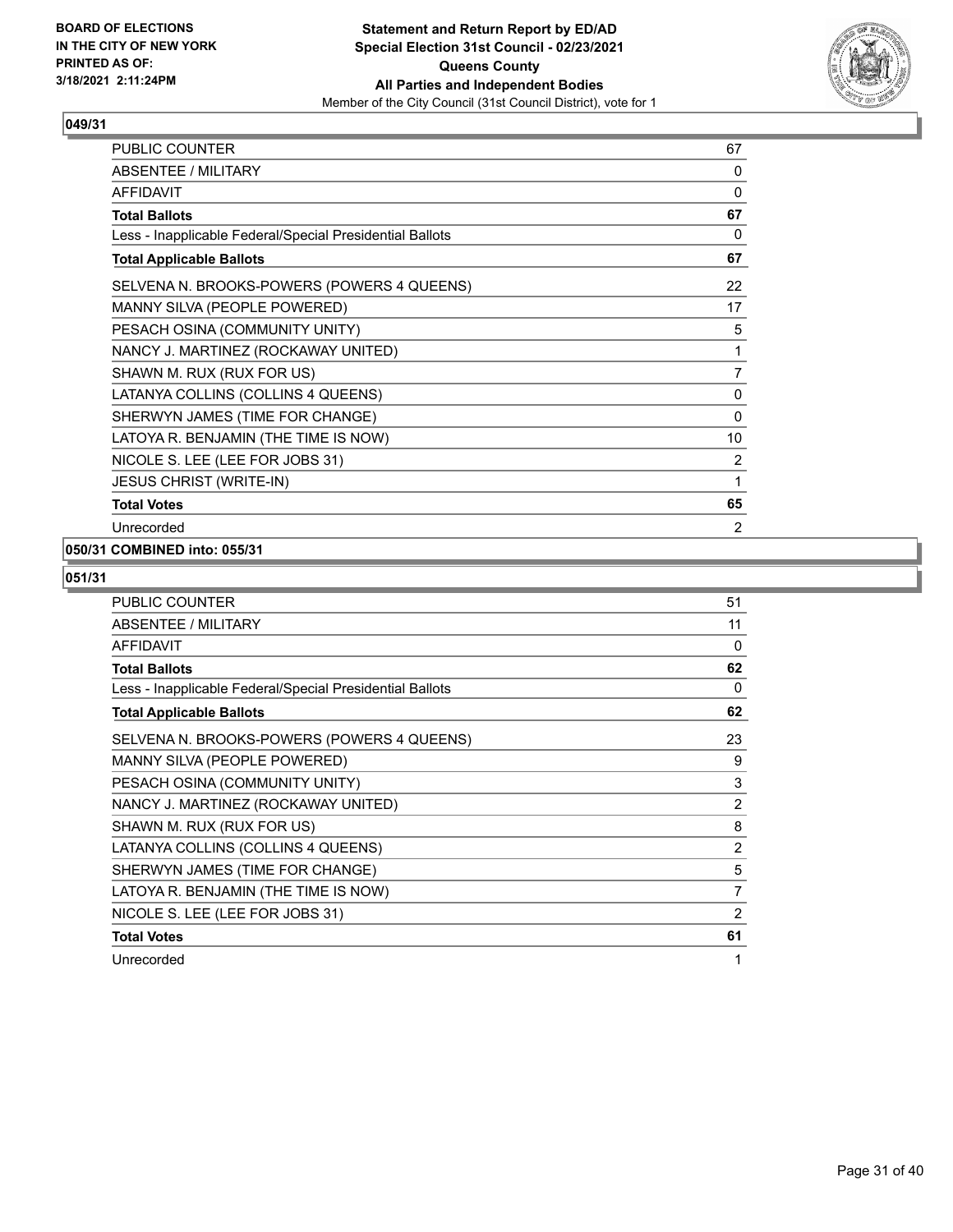

| PUBLIC COUNTER                                           | 93       |
|----------------------------------------------------------|----------|
| ABSENTEE / MILITARY                                      | 2        |
| <b>AFFIDAVIT</b>                                         | 0        |
| <b>Total Ballots</b>                                     | 95       |
| Less - Inapplicable Federal/Special Presidential Ballots | $\Omega$ |
| <b>Total Applicable Ballots</b>                          | 95       |
| SELVENA N. BROOKS-POWERS (POWERS 4 QUEENS)               | 68       |
| MANNY SILVA (PEOPLE POWERED)                             | 14       |
| PESACH OSINA (COMMUNITY UNITY)                           | 1        |
| NANCY J. MARTINEZ (ROCKAWAY UNITED)                      | 4        |
| SHAWN M. RUX (RUX FOR US)                                | 4        |
| LATANYA COLLINS (COLLINS 4 QUEENS)                       | 0        |
| SHERWYN JAMES (TIME FOR CHANGE)                          | 0        |
| LATOYA R. BENJAMIN (THE TIME IS NOW)                     | 4        |
| NICOLE S. LEE (LEE FOR JOBS 31)                          | 0        |
| <b>Total Votes</b>                                       | 95       |

| 31             |
|----------------|
| 1              |
| 0              |
| 32             |
| 0              |
| 32             |
| 15             |
| 8              |
| 0              |
| 4              |
| 0              |
| 0              |
| 1              |
| $\overline{2}$ |
| 2              |
| 32             |
|                |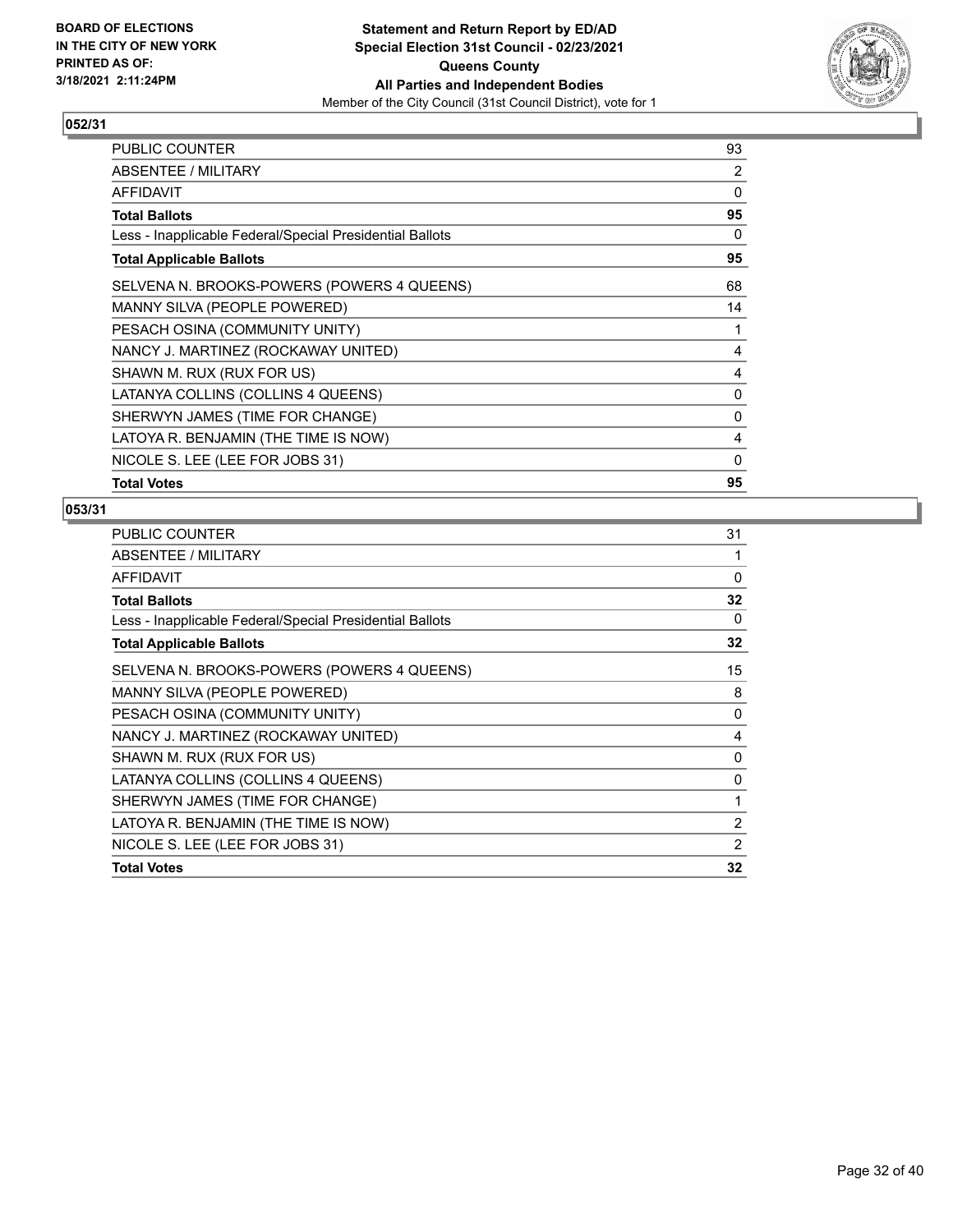

| PUBLIC COUNTER                                           | 54             |
|----------------------------------------------------------|----------------|
| ABSENTEE / MILITARY                                      | 2              |
| AFFIDAVIT                                                | 0              |
| <b>Total Ballots</b>                                     | 56             |
| Less - Inapplicable Federal/Special Presidential Ballots | 0              |
| <b>Total Applicable Ballots</b>                          | 56             |
| SELVENA N. BROOKS-POWERS (POWERS 4 QUEENS)               | 22             |
| MANNY SILVA (PEOPLE POWERED)                             | 10             |
| PESACH OSINA (COMMUNITY UNITY)                           | 16             |
| NANCY J. MARTINEZ (ROCKAWAY UNITED)                      | 5              |
| SHAWN M. RUX (RUX FOR US)                                | $\overline{2}$ |
| LATANYA COLLINS (COLLINS 4 QUEENS)                       | $\Omega$       |
| SHERWYN JAMES (TIME FOR CHANGE)                          | 0              |
| LATOYA R. BENJAMIN (THE TIME IS NOW)                     | 1              |
| NICOLE S. LEE (LEE FOR JOBS 31)                          | $\Omega$       |
| <b>Total Votes</b>                                       | 56             |

| PUBLIC COUNTER                                           | 73             |
|----------------------------------------------------------|----------------|
| ABSENTEE / MILITARY                                      | 5              |
| <b>AFFIDAVIT</b>                                         | $\Omega$       |
| <b>Total Ballots</b>                                     | 78             |
| Less - Inapplicable Federal/Special Presidential Ballots | 0              |
| <b>Total Applicable Ballots</b>                          | 78             |
| SELVENA N. BROOKS-POWERS (POWERS 4 QUEENS)               | 32             |
| MANNY SILVA (PEOPLE POWERED)                             | 15             |
| PESACH OSINA (COMMUNITY UNITY)                           | $\overline{2}$ |
| NANCY J. MARTINEZ (ROCKAWAY UNITED)                      | 5              |
| SHAWN M. RUX (RUX FOR US)                                | $\overline{2}$ |
| LATANYA COLLINS (COLLINS 4 QUEENS)                       | 1              |
| SHERWYN JAMES (TIME FOR CHANGE)                          | 9              |
| LATOYA R. BENJAMIN (THE TIME IS NOW)                     | 6              |
| NICOLE S. LEE (LEE FOR JOBS 31)                          | $\Omega$       |
| <b>Total Votes</b>                                       | 72             |
| Unrecorded                                               | 6              |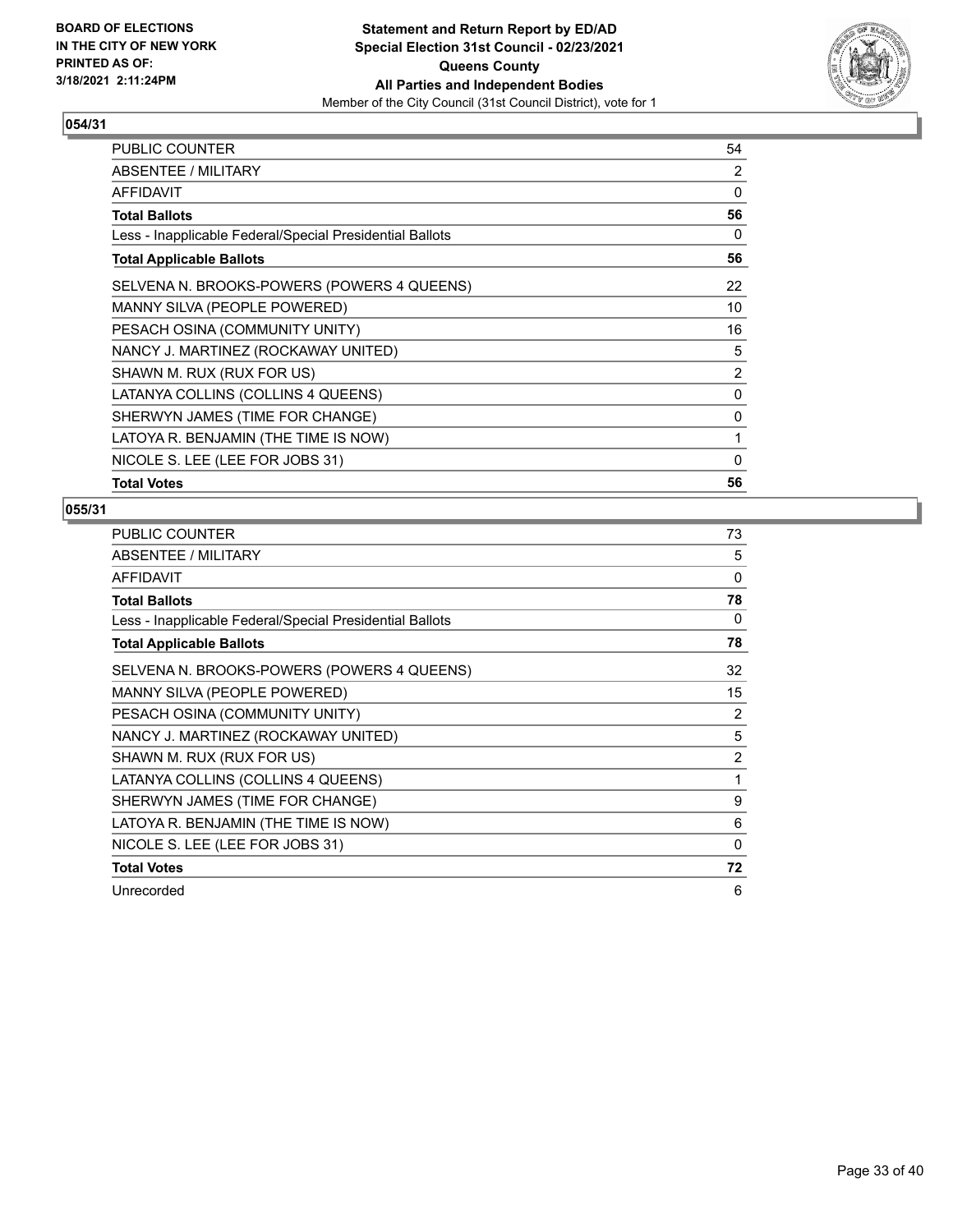

| PUBLIC COUNTER                                           | 37 |
|----------------------------------------------------------|----|
| ABSENTEE / MILITARY                                      | 2  |
| AFFIDAVIT                                                | 0  |
| <b>Total Ballots</b>                                     | 39 |
| Less - Inapplicable Federal/Special Presidential Ballots | 0  |
| <b>Total Applicable Ballots</b>                          | 39 |
| SELVENA N. BROOKS-POWERS (POWERS 4 QUEENS)               | 18 |
| MANNY SILVA (PEOPLE POWERED)                             | 9  |
| PESACH OSINA (COMMUNITY UNITY)                           | 1  |
| NANCY J. MARTINEZ (ROCKAWAY UNITED)                      | 1  |
| SHAWN M. RUX (RUX FOR US)                                | 2  |
| LATANYA COLLINS (COLLINS 4 QUEENS)                       | 1  |
| SHERWYN JAMES (TIME FOR CHANGE)                          | 0  |
| LATOYA R. BENJAMIN (THE TIME IS NOW)                     | 3  |
| NICOLE S. LEE (LEE FOR JOBS 31)                          | 0  |
| <b>Total Votes</b>                                       | 35 |
| Unrecorded                                               | 4  |

| PUBLIC COUNTER                                           | 61             |
|----------------------------------------------------------|----------------|
| ABSENTEE / MILITARY                                      | 5              |
| <b>AFFIDAVIT</b>                                         | 3              |
| <b>Total Ballots</b>                                     | 69             |
| Less - Inapplicable Federal/Special Presidential Ballots | 0              |
| <b>Total Applicable Ballots</b>                          | 69             |
| SELVENA N. BROOKS-POWERS (POWERS 4 QUEENS)               | 33             |
| MANNY SILVA (PEOPLE POWERED)                             | 21             |
| PESACH OSINA (COMMUNITY UNITY)                           | 1              |
| NANCY J. MARTINEZ (ROCKAWAY UNITED)                      | $\overline{c}$ |
| SHAWN M. RUX (RUX FOR US)                                | $\mathbf{0}$   |
| LATANYA COLLINS (COLLINS 4 QUEENS)                       | 0              |
| SHERWYN JAMES (TIME FOR CHANGE)                          | 4              |
| LATOYA R. BENJAMIN (THE TIME IS NOW)                     | 6              |
| NICOLE S. LEE (LEE FOR JOBS 31)                          | 1              |
| UNATTRIBUTABLE WRITE-IN (WRITE-IN)                       | 1              |
| <b>Total Votes</b>                                       | 69             |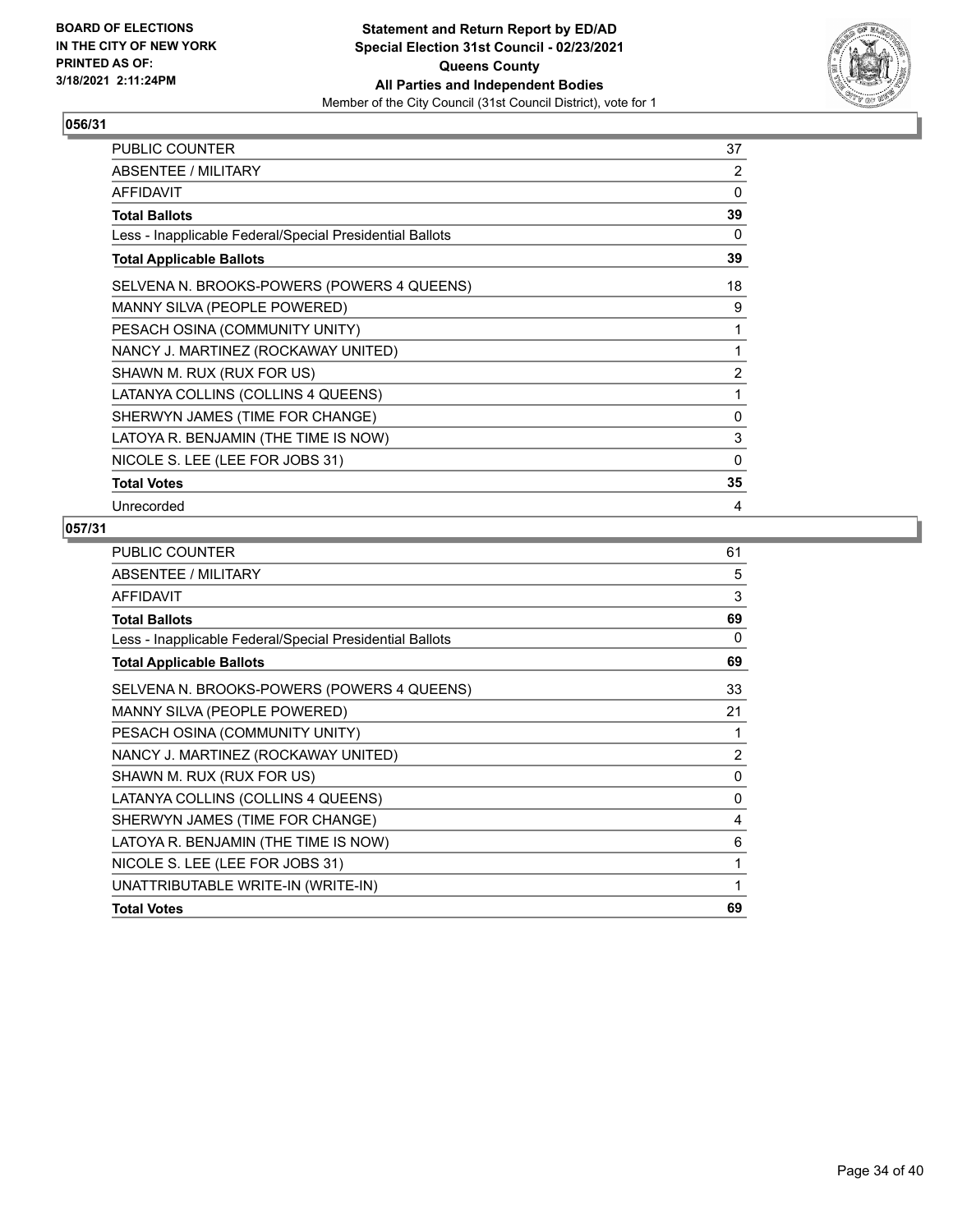

| PUBLIC COUNTER                                           | 70 |
|----------------------------------------------------------|----|
| ABSENTEE / MILITARY                                      | 3  |
| AFFIDAVIT                                                | 1  |
| <b>Total Ballots</b>                                     | 74 |
| Less - Inapplicable Federal/Special Presidential Ballots | 0  |
| <b>Total Applicable Ballots</b>                          | 74 |
| SELVENA N. BROOKS-POWERS (POWERS 4 QUEENS)               | 28 |
| MANNY SILVA (PEOPLE POWERED)                             | 8  |
| PESACH OSINA (COMMUNITY UNITY)                           | 1  |
| NANCY J. MARTINEZ (ROCKAWAY UNITED)                      | 4  |
| SHAWN M. RUX (RUX FOR US)                                | 28 |
| LATANYA COLLINS (COLLINS 4 QUEENS)                       | 1  |
| SHERWYN JAMES (TIME FOR CHANGE)                          | 1  |
| LATOYA R. BENJAMIN (THE TIME IS NOW)                     | 2  |
| NICOLE S. LEE (LEE FOR JOBS 31)                          | 0  |
| <b>Total Votes</b>                                       | 73 |
| Unrecorded                                               | 1  |

| <b>PUBLIC COUNTER</b>                                    | 74       |
|----------------------------------------------------------|----------|
| <b>ABSENTEE / MILITARY</b>                               | 7        |
| <b>AFFIDAVIT</b>                                         | 1        |
| <b>Total Ballots</b>                                     | 82       |
| Less - Inapplicable Federal/Special Presidential Ballots | $\Omega$ |
| <b>Total Applicable Ballots</b>                          | 82       |
| SELVENA N. BROOKS-POWERS (POWERS 4 QUEENS)               | 41       |
| MANNY SILVA (PEOPLE POWERED)                             | 15       |
| PESACH OSINA (COMMUNITY UNITY)                           | 3        |
| NANCY J. MARTINEZ (ROCKAWAY UNITED)                      | 6        |
| SHAWN M. RUX (RUX FOR US)                                | 4        |
| LATANYA COLLINS (COLLINS 4 QUEENS)                       | 3        |
| SHERWYN JAMES (TIME FOR CHANGE)                          | 5        |
| LATOYA R. BENJAMIN (THE TIME IS NOW)                     | 4        |
| NICOLE S. LEE (LEE FOR JOBS 31)                          | $\Omega$ |
| <b>Total Votes</b>                                       | 81       |
| Unrecorded                                               | 1        |
| 060/31 COMBINED into: 059/31                             |          |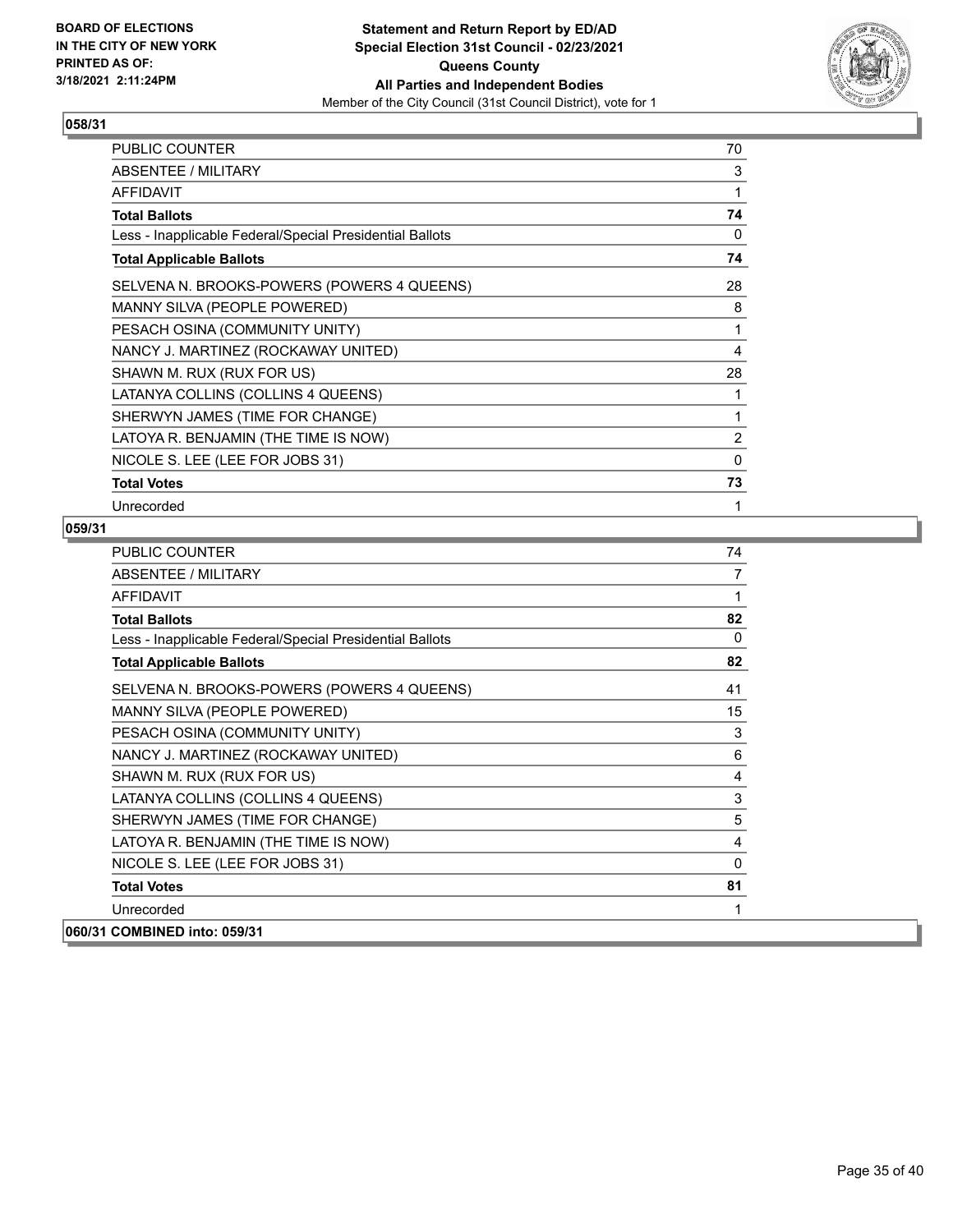

| PUBLIC COUNTER                                           | 40                |
|----------------------------------------------------------|-------------------|
| ABSENTEE / MILITARY                                      | 12                |
| <b>AFFIDAVIT</b>                                         | $\Omega$          |
| <b>Total Ballots</b>                                     | 52                |
| Less - Inapplicable Federal/Special Presidential Ballots | 0                 |
| <b>Total Applicable Ballots</b>                          | 52                |
| SELVENA N. BROOKS-POWERS (POWERS 4 QUEENS)               | 19                |
| MANNY SILVA (PEOPLE POWERED)                             | $12 \overline{ }$ |
| PESACH OSINA (COMMUNITY UNITY)                           | 1                 |
| NANCY J. MARTINEZ (ROCKAWAY UNITED)                      | 1                 |
| SHAWN M. RUX (RUX FOR US)                                | 2                 |
| LATANYA COLLINS (COLLINS 4 QUEENS)                       | 0                 |
| SHERWYN JAMES (TIME FOR CHANGE)                          | 3                 |
| LATOYA R. BENJAMIN (THE TIME IS NOW)                     | 4                 |
| NICOLE S. LEE (LEE FOR JOBS 31)                          | 1                 |
| <b>Total Votes</b>                                       | 43                |
| Unrecorded                                               | 9                 |

| 37             |
|----------------|
| $\Omega$       |
| 0              |
| 37             |
| 0              |
| 37             |
| 23             |
| 9              |
| 0              |
| $\overline{2}$ |
| 1              |
| 0              |
| 1              |
| 1              |
| $\Omega$       |
| 37             |
|                |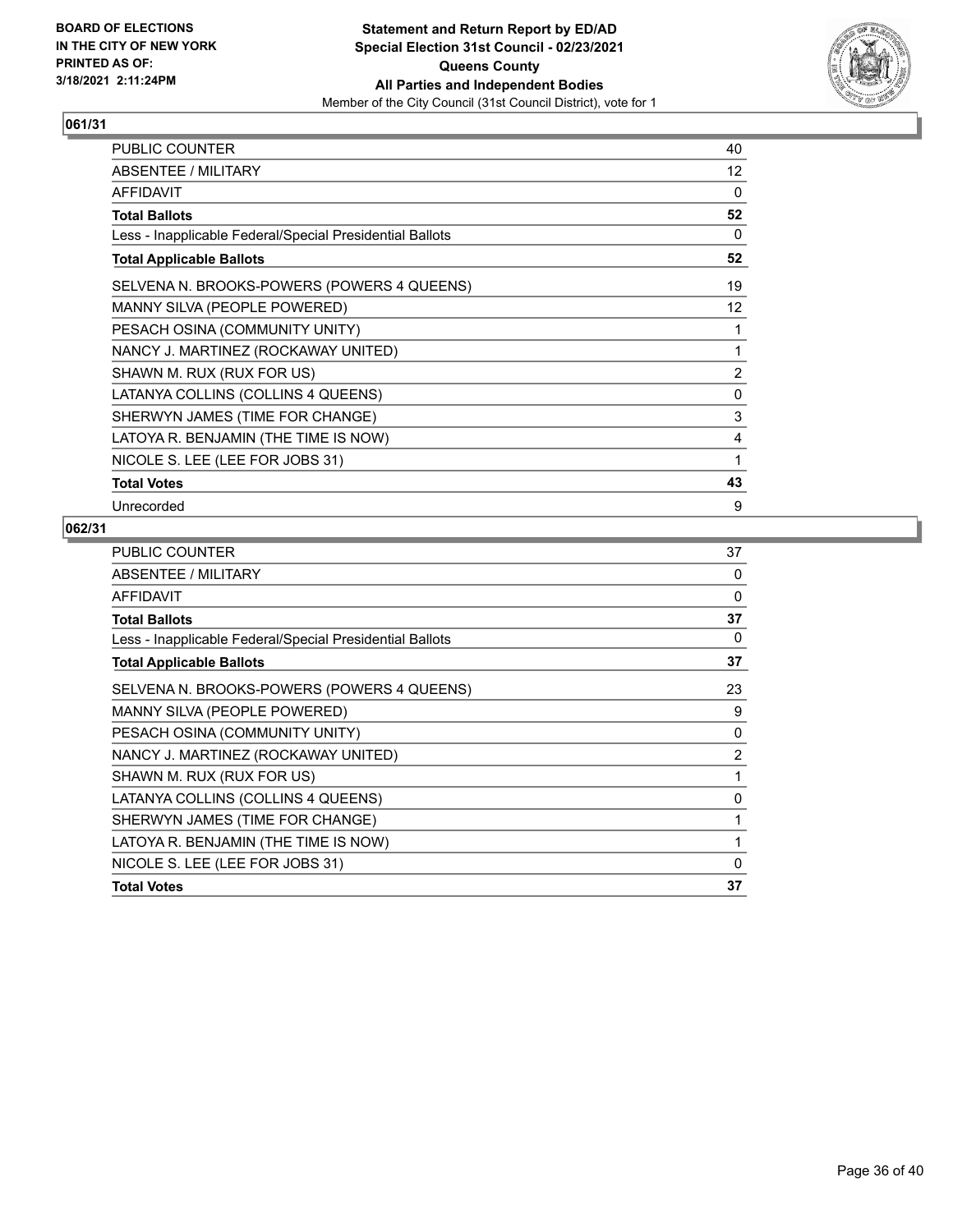

| PUBLIC COUNTER                                           | 38             |
|----------------------------------------------------------|----------------|
| ABSENTEE / MILITARY                                      | 5              |
| <b>AFFIDAVIT</b>                                         | $\Omega$       |
| Total Ballots                                            | 43             |
| Less - Inapplicable Federal/Special Presidential Ballots | 0              |
| <b>Total Applicable Ballots</b>                          | 43             |
| SELVENA N. BROOKS-POWERS (POWERS 4 QUEENS)               | 12             |
| MANNY SILVA (PEOPLE POWERED)                             | 15             |
| PESACH OSINA (COMMUNITY UNITY)                           | 0              |
| NANCY J. MARTINEZ (ROCKAWAY UNITED)                      | 6              |
| SHAWN M. RUX (RUX FOR US)                                | 1              |
| LATANYA COLLINS (COLLINS 4 QUEENS)                       | 0              |
| SHERWYN JAMES (TIME FOR CHANGE)                          | 3              |
| LATOYA R. BENJAMIN (THE TIME IS NOW)                     | 4              |
| NICOLE S. LEE (LEE FOR JOBS 31)                          | $\Omega$       |
| <b>Total Votes</b>                                       | 41             |
| Unrecorded                                               | $\overline{2}$ |

#### **064/31**

| PUBLIC COUNTER                                           | 41             |
|----------------------------------------------------------|----------------|
| <b>ABSENTEE / MILITARY</b>                               | 6              |
| <b>AFFIDAVIT</b>                                         | 1              |
| <b>Total Ballots</b>                                     | 48             |
| Less - Inapplicable Federal/Special Presidential Ballots | 0              |
| <b>Total Applicable Ballots</b>                          | 48             |
| SELVENA N. BROOKS-POWERS (POWERS 4 QUEENS)               | 19             |
| MANNY SILVA (PEOPLE POWERED)                             | 7              |
| PESACH OSINA (COMMUNITY UNITY)                           | 0              |
| NANCY J. MARTINEZ (ROCKAWAY UNITED)                      | 3              |
| SHAWN M. RUX (RUX FOR US)                                | $\mathbf{1}$   |
| LATANYA COLLINS (COLLINS 4 QUEENS)                       | $\overline{2}$ |
| SHERWYN JAMES (TIME FOR CHANGE)                          | 4              |
| LATOYA R. BENJAMIN (THE TIME IS NOW)                     | 6              |
| NICOLE S. LEE (LEE FOR JOBS 31)                          | $\overline{2}$ |
| KEVIN MORGAN (WRITE-IN)                                  | 1              |
| UNATTRIBUTABLE WRITE-IN (WRITE-IN)                       | 1              |
| <b>Total Votes</b>                                       | 46             |
| Unrecorded                                               | $\overline{2}$ |

**065/31 COMBINED into: 034/31**

**067/31 COMBINED into: 034/31**

**069/31 COMBINED into: 034/31**

**070/31 COMBINED into: 034/31**

**072/31 COMBINED into: 045/31**

**073/31 COMBINED into: 055/31**

**074/31 COMBINED into: 029/31**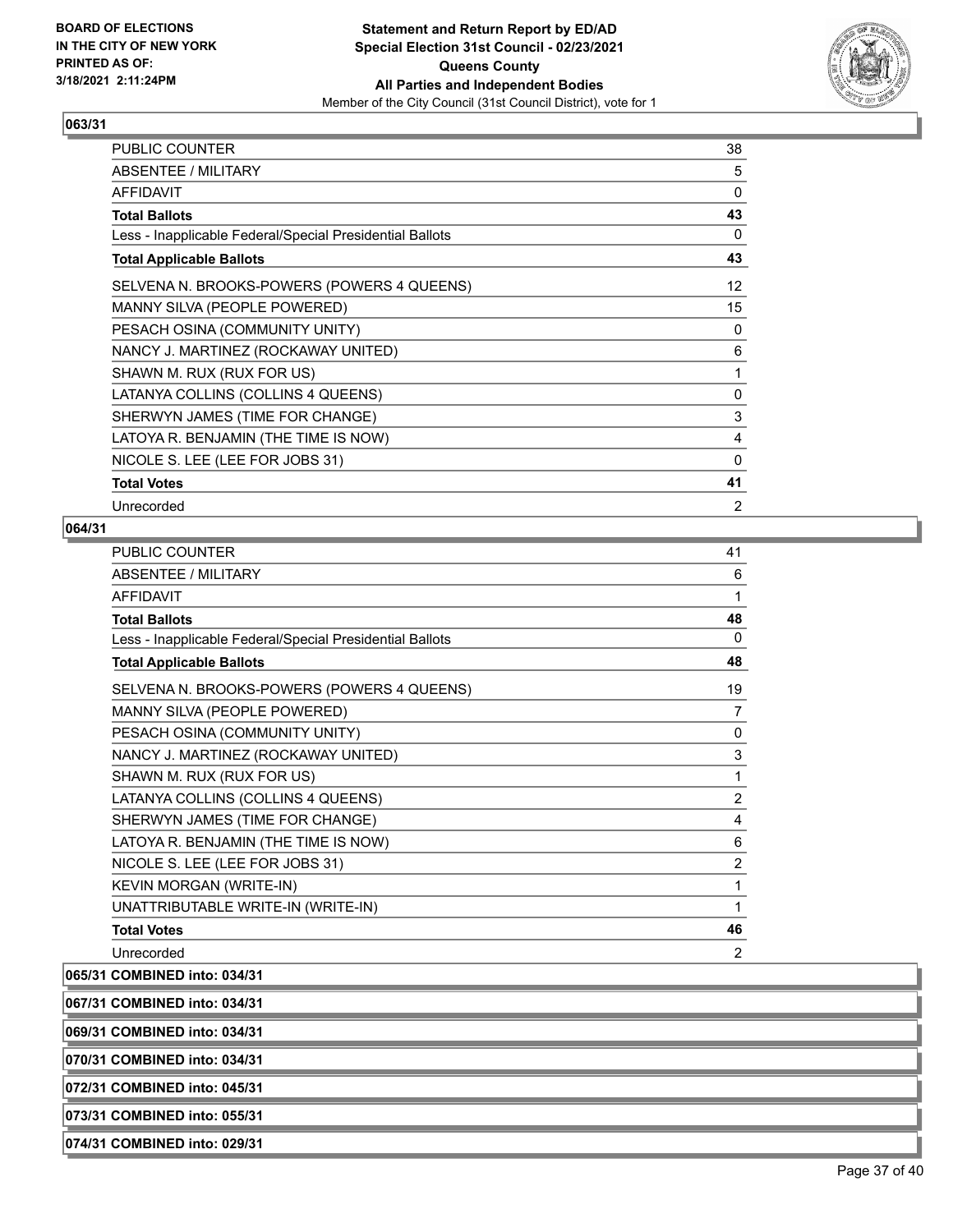

## **075/31 COMBINED into: 034/31**

#### **076/31 COMBINED into: 034/31**

**079/31** 

| PUBLIC COUNTER                                           | 41       |
|----------------------------------------------------------|----------|
| ABSENTEE / MILITARY                                      | 1        |
| <b>AFFIDAVIT</b>                                         | 0        |
| <b>Total Ballots</b>                                     | 42       |
| Less - Inapplicable Federal/Special Presidential Ballots | 0        |
| <b>Total Applicable Ballots</b>                          | 42       |
| SELVENA N. BROOKS-POWERS (POWERS 4 QUEENS)               | 20       |
| MANNY SILVA (PEOPLE POWERED)                             | 7        |
| PESACH OSINA (COMMUNITY UNITY)                           | 5        |
| NANCY J. MARTINEZ (ROCKAWAY UNITED)                      | 5        |
| SHAWN M. RUX (RUX FOR US)                                | 1        |
| LATANYA COLLINS (COLLINS 4 QUEENS)                       | $\Omega$ |
| SHERWYN JAMES (TIME FOR CHANGE)                          | 0        |
| LATOYA R. BENJAMIN (THE TIME IS NOW)                     | 4        |
| NICOLE S. LEE (LEE FOR JOBS 31)                          | 0        |
| <b>Total Votes</b>                                       | 42       |

## **083/31 COMBINED into: 044/31**

#### **084/31 COMBINED into: 047/31**

#### **085/31 COMBINED into: 059/31**

| <b>PUBLIC COUNTER</b>                                    | 75 |
|----------------------------------------------------------|----|
| <b>ABSENTEE / MILITARY</b>                               | 2  |
| <b>AFFIDAVIT</b>                                         | 0  |
| <b>Total Ballots</b>                                     | 77 |
| Less - Inapplicable Federal/Special Presidential Ballots | 0  |
| <b>Total Applicable Ballots</b>                          | 77 |
| SELVENA N. BROOKS-POWERS (POWERS 4 QUEENS)               | 27 |
| MANNY SILVA (PEOPLE POWERED)                             | 30 |
| PESACH OSINA (COMMUNITY UNITY)                           | 2  |
| NANCY J. MARTINEZ (ROCKAWAY UNITED)                      | 1  |
| SHAWN M. RUX (RUX FOR US)                                | 1  |
| LATANYA COLLINS (COLLINS 4 QUEENS)                       | 3  |
| SHERWYN JAMES (TIME FOR CHANGE)                          | 1  |
| LATOYA R. BENJAMIN (THE TIME IS NOW)                     | 8  |
| NICOLE S. LEE (LEE FOR JOBS 31)                          | 3  |
| <b>Total Votes</b>                                       | 76 |
| Unrecorded                                               | 1  |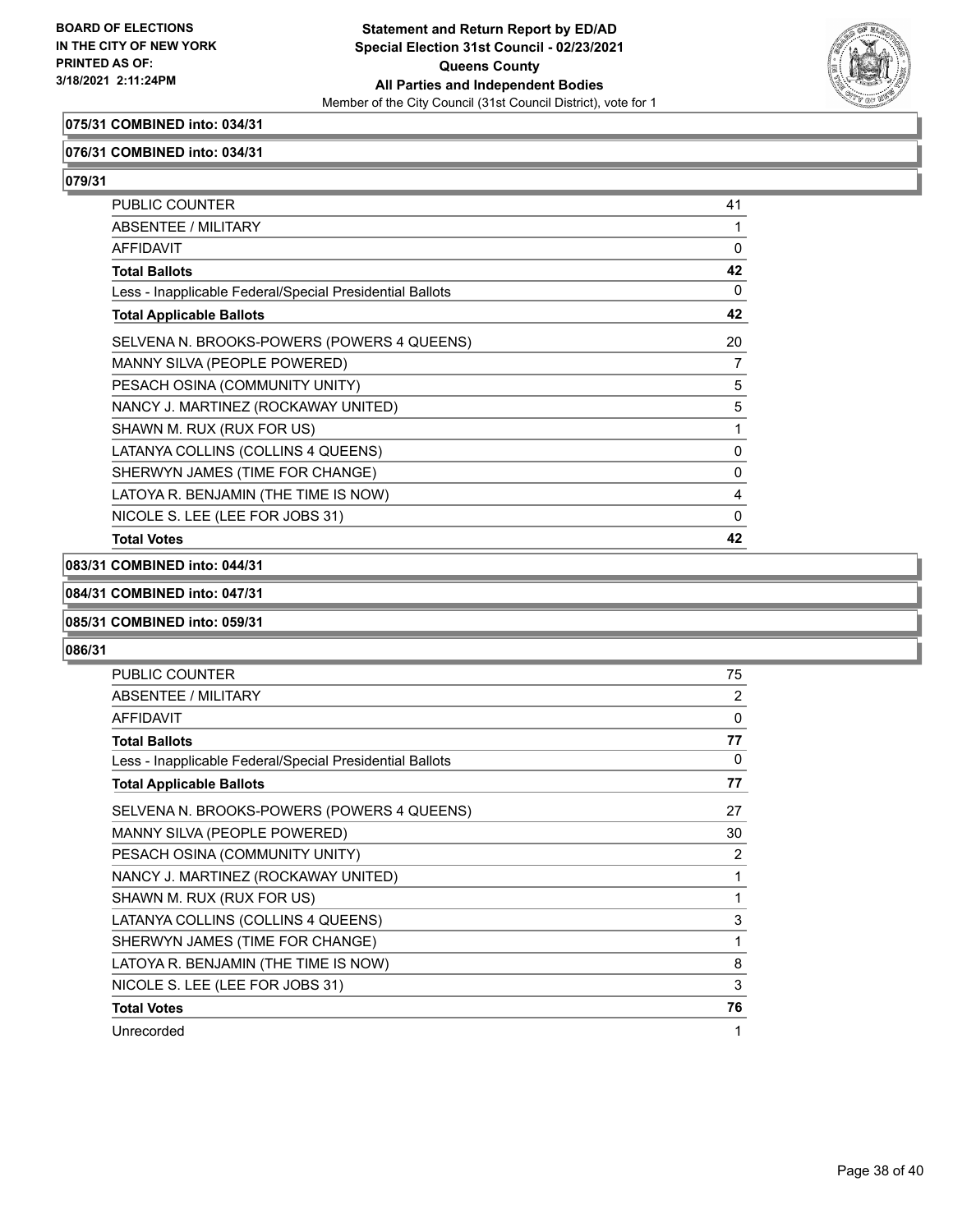

| <b>PUBLIC COUNTER</b>                                    | 72       |
|----------------------------------------------------------|----------|
| <b>ABSENTEE / MILITARY</b>                               | 14       |
| AFFIDAVIT                                                | 1        |
| Total Ballots                                            | 87       |
| Less - Inapplicable Federal/Special Presidential Ballots | 0        |
| <b>Total Applicable Ballots</b>                          | 87       |
| SELVENA N. BROOKS-POWERS (POWERS 4 QUEENS)               | 64       |
| MANNY SILVA (PEOPLE POWERED)                             | 7        |
| PESACH OSINA (COMMUNITY UNITY)                           | 0        |
| NANCY J. MARTINEZ (ROCKAWAY UNITED)                      | 0        |
| SHAWN M. RUX (RUX FOR US)                                | 2        |
| LATANYA COLLINS (COLLINS 4 QUEENS)                       | 3        |
| SHERWYN JAMES (TIME FOR CHANGE)                          | 0        |
| LATOYA R. BENJAMIN (THE TIME IS NOW)                     | 11       |
| NICOLE S. LEE (LEE FOR JOBS 31)                          | $\Omega$ |
| <b>Total Votes</b>                                       | 87       |

### **060/32**

| PUBLIC COUNTER                                           | 82           |
|----------------------------------------------------------|--------------|
| <b>ABSENTEE / MILITARY</b>                               | 14           |
| <b>AFFIDAVIT</b>                                         | $\mathbf{0}$ |
| <b>Total Ballots</b>                                     | 96           |
| Less - Inapplicable Federal/Special Presidential Ballots | $\Omega$     |
| <b>Total Applicable Ballots</b>                          | 96           |
| SELVENA N. BROOKS-POWERS (POWERS 4 QUEENS)               | 74           |
| MANNY SILVA (PEOPLE POWERED)                             | 4            |
| PESACH OSINA (COMMUNITY UNITY)                           | 0            |
| NANCY J. MARTINEZ (ROCKAWAY UNITED)                      | 0            |
| SHAWN M. RUX (RUX FOR US)                                | 2            |
| LATANYA COLLINS (COLLINS 4 QUEENS)                       | 2            |
| SHERWYN JAMES (TIME FOR CHANGE)                          | $\Omega$     |
| LATOYA R. BENJAMIN (THE TIME IS NOW)                     | 12           |
| NICOLE S. LEE (LEE FOR JOBS 31)                          | $\Omega$     |
| <b>Total Votes</b>                                       | 94           |
| Unrecorded                                               | 2            |
| 061/32 COMBINED into: 060/32                             |              |

## **076/32 COMBINED into: 060/32**

**084/32 COMBINED into: 059/32**